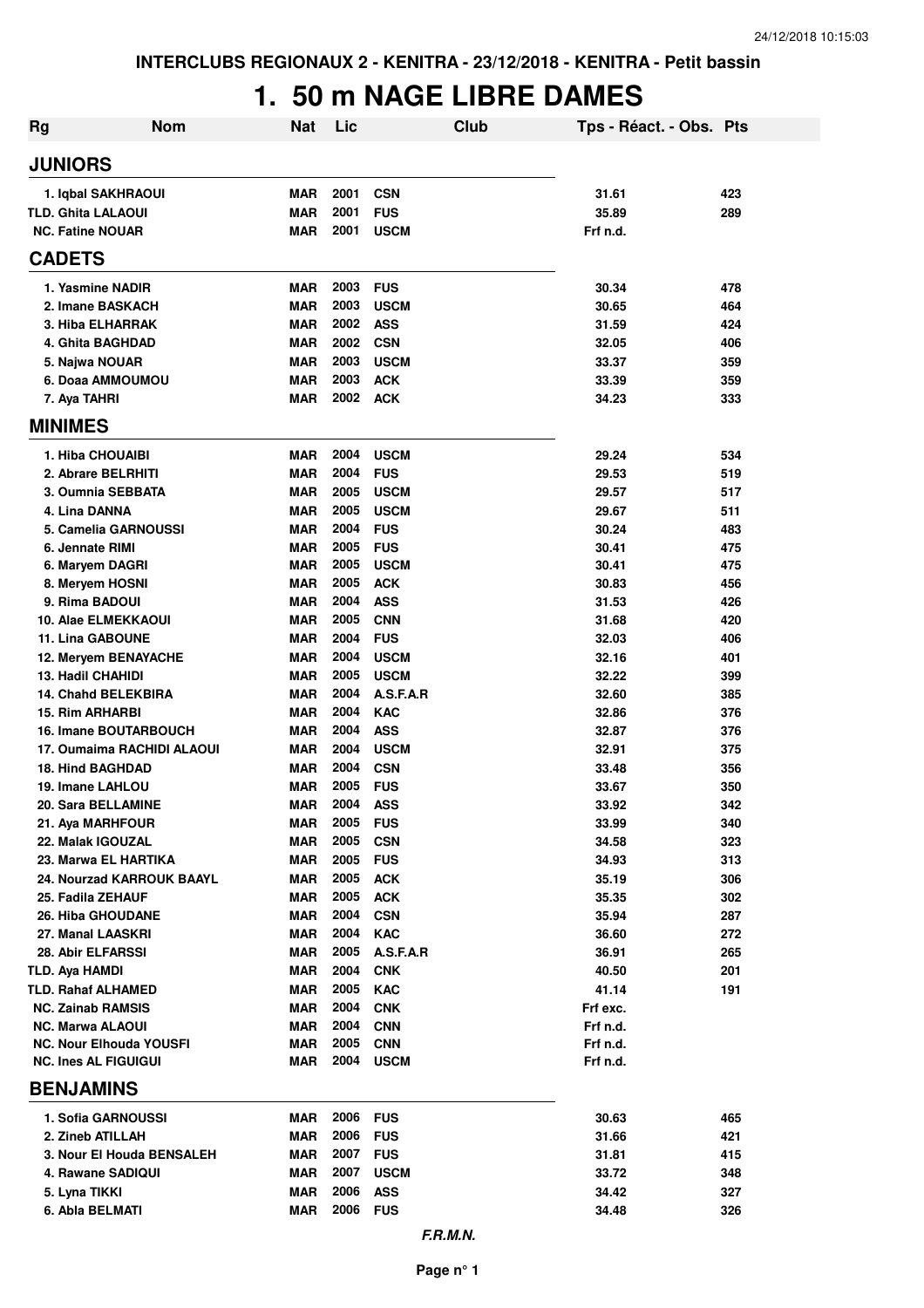#### **1. 50 m NAGE LIBRE DAMES**

| Rg | <b>Nom</b>                      | Nat        | Lic  | <b>Club</b> | Tps - Réact. - Obs. Pts |     |
|----|---------------------------------|------------|------|-------------|-------------------------|-----|
|    | <b>BENJAMINS</b>                |            |      |             |                         |     |
|    | 7. Rim BELAHNICHI               | <b>MAR</b> | 2006 | A.S.F.A.R   | 34.58                   | 323 |
|    | 8. Lina YAQOUBI                 | <b>MAR</b> | 2006 | <b>CSN</b>  | 34.62                   | 322 |
|    | 9. Ghita EL MOUATARIF           | <b>MAR</b> | 2007 | <b>FUS</b>  | 35.14                   | 308 |
|    | <b>10. Sara BENSLETEN</b>       | <b>MAR</b> | 2007 | <b>USCM</b> | 35.15                   | 307 |
|    | 11. Hiba LAHLIMI                | <b>MAR</b> | 2007 | <b>ACK</b>  | 35.36                   | 302 |
|    | <b>12. Kaoutar HOSNI</b>        | <b>MAR</b> | 2006 | <b>ACK</b>  | 35.45                   | 300 |
|    | <b>13. Rim BENARAFA</b>         | <b>MAR</b> | 2007 | <b>FUS</b>  | 35.49                   | 299 |
|    | <b>14. Lina KHOUIA</b>          | <b>MAR</b> | 2006 | <b>CNN</b>  | 36.42                   | 276 |
|    | 15. Yasmine EL HAJJI            | <b>MAR</b> | 2007 | <b>CNN</b>  | 36.50                   | 274 |
|    | 16. Hibat Allah SEMLALI         | <b>MAR</b> | 2007 | <b>KAC</b>  | 36.75                   | 269 |
|    | 17. Ghita EL IDRISSI EL AMGHARI | <b>MAR</b> | 2006 | <b>USCM</b> | 37.18                   | 260 |
|    | 18. Maha LAMGHARI               | <b>MAR</b> | 2007 | <b>FUS</b>  | 37.30                   | 257 |
|    | 19. Majdouline NIHOU            | <b>MAR</b> | 2007 | <b>CNN</b>  | 37.43                   | 254 |
|    | 20. Rim BOUCHIKHI               | <b>MAR</b> | 2007 | A.S.F.A.R   | 37.70                   | 249 |
|    | 21. Hajar KAIMECH               | <b>MAR</b> | 2006 | A.S.F.A.R   | 38.04                   | 242 |
|    | 22. Selma TIYAL                 | <b>MAR</b> | 2007 | A.S.F.A.R   | 38.29                   | 238 |
|    | 23. Zineb KHARMICH              | <b>MAR</b> | 2007 | <b>CNN</b>  | 38.56                   | 233 |
|    | 24. Nour El Houda MOUKHLESSE    | <b>MAR</b> | 2007 | <b>KAC</b>  | 39.07                   | 224 |
|    | 25. Sundus ALHAMAD              | <b>MAR</b> | 2007 | <b>KAC</b>  | 39.65                   | 214 |
|    | 26. Rim ZAARI JABRI             | <b>MAR</b> | 2006 | <b>ASS</b>  | 39.79                   | 212 |
|    | 26. Hala ELMIR                  | <b>MAR</b> | 2007 | <b>ASS</b>  | 39.79                   | 212 |
|    | 28. Rayehana ELKACIMI           | <b>MAR</b> | 2007 | <b>CNN</b>  | 40.13                   | 206 |
|    | 29. Elkhanssaa DLIMA            | <b>MAR</b> | 2006 | <b>ACK</b>  | 40.20                   | 205 |
|    | 30. Rachida KIDAYE              | <b>MAR</b> | 2007 | <b>CNN</b>  | 40.22                   | 205 |
|    | 31. Heba BEN MOUSSA             | <b>MAR</b> | 2007 | <b>CSN</b>  | 40.23                   | 205 |
|    | 32. Ghita ELKHADIR              | <b>MAR</b> | 2007 | <b>KAC</b>  | 41.28                   | 190 |
|    | 33. Yassmina IZOUGAGHEN         | <b>MAR</b> | 2007 | <b>CNN</b>  | 41.34                   | 189 |
|    | 34. Dina Walae ALILOU           | <b>MAR</b> | 2006 | <b>CNN</b>  | 42.15                   | 178 |
|    | 35. Hanane DIOURI               | <b>MAR</b> | 2007 | <b>ASS</b>  | 42.48                   | 174 |
|    | <b>36. Rhita MYESSER</b>        | <b>MAR</b> | 2007 | <b>USCM</b> | 42.96                   | 168 |
|    | 37. Marwa JABAR                 | <b>MAR</b> | 2007 | <b>CNN</b>  | 44.85                   | 148 |
|    | 38. Lina ZDI                    | <b>MAR</b> | 2006 | <b>CNN</b>  | 45.35                   | 143 |
|    | 39. Noha ELYAHYAOUI             | <b>MAR</b> | 2007 | <b>KAC</b>  | 45.75                   | 139 |
|    | 40. Fatima Zahra KAISSI         | <b>MAR</b> | 2007 | <b>CNK</b>  | 49.10                   | 112 |
|    | 41. Rim AQUIL                   | <b>MAR</b> | 2007 | <b>ASS</b>  | 50.88                   | 101 |
|    | <b>NC. Basma ELOMRANI</b>       | <b>MAR</b> | 2007 | <b>ACK</b>  | Frf n.d.                |     |
|    | <b>NC. Soraya EDDAOUE</b>       | <b>MAR</b> | 2006 | <b>CNN</b>  | Frf n.d.                |     |
|    | <b>NC. Israe EDDAOUE</b>        | <b>MAR</b> | 2006 | <b>CNN</b>  | Frf n.d.                |     |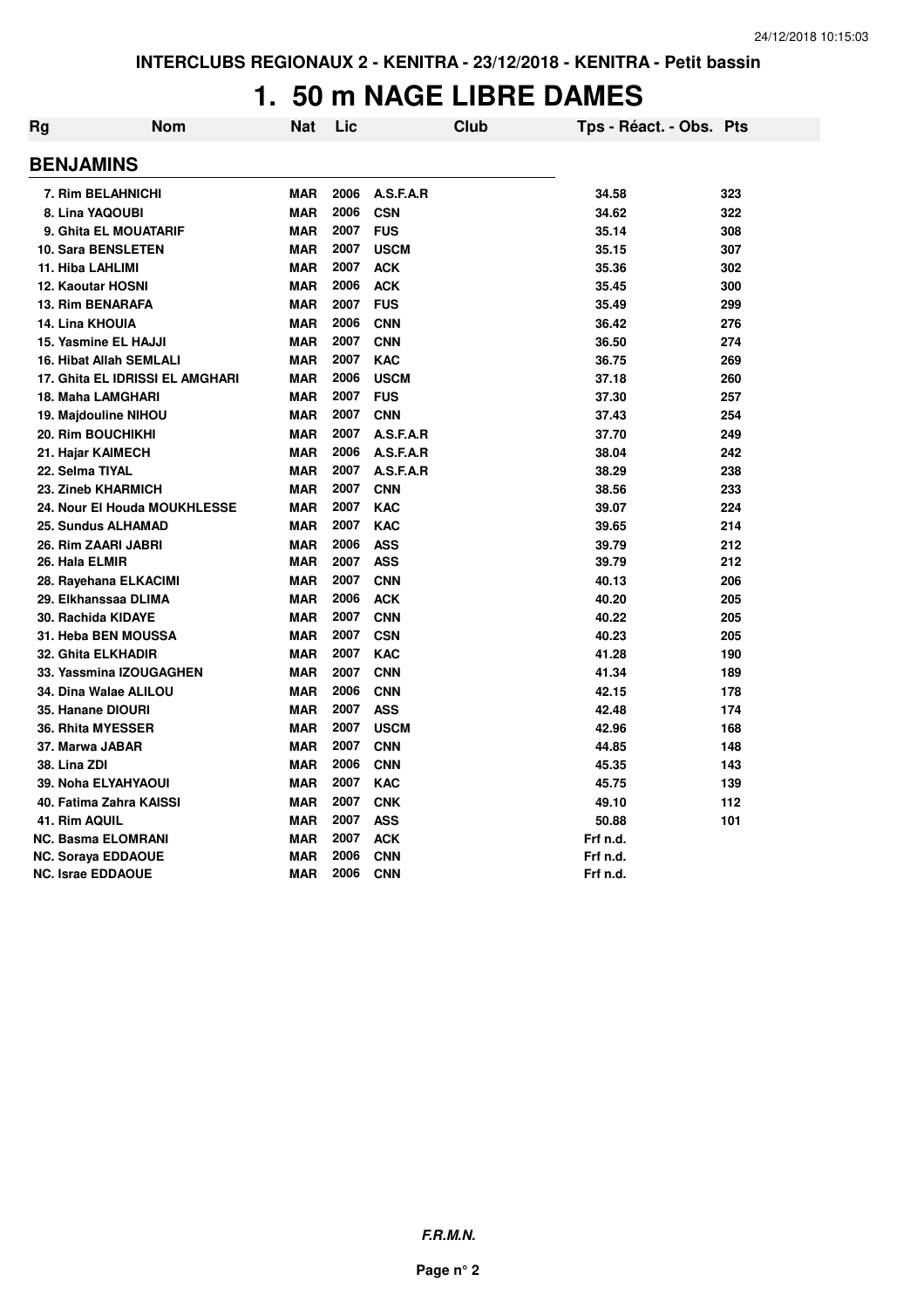#### **2. 50 m NAGE LIBRE MESSIEURS**

| <b>Rg</b> | <b>Nom</b>                                                         | <b>Nat</b> | Lic          | <b>Club</b>              | Tps - Réact. - Obs. Pts |            |
|-----------|--------------------------------------------------------------------|------------|--------------|--------------------------|-------------------------|------------|
|           | <b>SENIORS</b>                                                     |            |              |                          |                         |            |
|           | 1. Hamza DAHBI SKALI                                               | <b>MAR</b> | 1998         | <b>CSN</b>               | 24.12                   | 651        |
|           | 2. Badreddine FAWZI                                                | <b>MAR</b> | 1991         | <b>USCM</b>              | 26.41                   | 496        |
|           | <b>3. Ali EL MANDOUR</b>                                           | <b>MAR</b> | 1997         | <b>FUS</b>               | 27.30                   | 449        |
|           | 4. Larbi MEJDOUBI                                                  | <b>MAR</b> | 1998         | A.S.F.A.R                | 28.03                   | 415        |
|           | 5. Alae Eddine GZALI                                               | <b>MAR</b> | 1997         | <b>KAC</b>               | 28.33                   | 402        |
|           | <b>JUNIORS</b>                                                     |            |              |                          |                         |            |
|           | 1. Ali MSOUGAR                                                     | <b>MAR</b> | 2001         | <b>FUS</b>               | 25.35                   | 561        |
|           | 2. Ali HEMRI                                                       | <b>MAR</b> | 2001         | <b>FUS</b>               | 25.62                   | 543        |
|           | 3. Youssef HEMRI                                                   | <b>MAR</b> | 2001         | <b>FUS</b>               | 25.72                   | 537        |
|           | 4. Mehdi ZOUGAGHI                                                  | <b>MAR</b> | 2001         | <b>USCM</b>              | 27.45                   | 442        |
|           | 5. Mehdi BOUFEDENE                                                 | <b>MAR</b> | 2000         | <b>ASS</b>               | 27.82                   | 424        |
|           | 6. Yassine CHAGH                                                   | <b>MAR</b> | 2001         | <b>ACK</b>               | 27.85                   | 423        |
|           | 7. Omar AZIKOU                                                     | <b>MAR</b> | 2000         | <b>KAC</b>               | 29.26                   | 365        |
|           | 8. Adam BAQQASS                                                    | <b>MAR</b> | 2001         | <b>CNN</b>               | 30.82                   | 312        |
|           | TLD. Deyae Eddine QASSIRI                                          | <b>MAR</b> | 2001         | <b>CSN</b>               | 31.01                   | 306        |
|           | <b>NC. Taha MIFTAH</b>                                             | <b>MAR</b> | 2001         | <b>CNN</b>               | Frf n.d.                |            |
|           | <b>NC. Med Saad EL HADI</b>                                        | <b>MAR</b> | 2000<br>2001 | <b>USCM</b>              | Frf n.d.                |            |
|           | <b>NC. Ziad LAHLOU</b><br><b>CADETS</b>                            | <b>MAR</b> |              | <b>USCM</b>              | Frf n.d.                |            |
|           | 1. Rayane BOUHAFS                                                  | <b>MAR</b> | 2003         | <b>FUS</b>               | 26.84                   | 473        |
|           | <b>1. BACHIR BENABDELJALIL</b>                                     | <b>MAR</b> | 2002         | <b>USCM</b>              | 26.84                   | 473        |
|           | 3. Youssef OUKHOUYA                                                | <b>MAR</b> | 2002         | <b>FUS</b>               | 26.88                   | 470        |
|           | 4. Anir SADIQUI                                                    | MAR        | 2003         | <b>USCM</b>              | 26.91                   | 469        |
|           | 5. Adam BELAFIA                                                    | <b>MAR</b> | 2002         | <b>USCM</b>              | 27.51                   | 439        |
|           | 6. Mohamed Amine ACHIBANE                                          | <b>MAR</b> | 2002         | <b>CNN</b>               | 27.70                   | 430        |
|           | 7. Omar LEBIED                                                     | <b>MAR</b> | 2002         | <b>CSN</b>               | 27.76                   | 427        |
|           | 8. Wail BEZOTE                                                     | <b>MAR</b> | 2002         | <b>KAC</b>               | 28.35                   | 401        |
|           | 9. Yahya ELBRIDI                                                   | <b>MAR</b> | 2003         | <b>USCM</b>              | 29.06                   | 372        |
|           | 10. Anass ILGUIM                                                   | <b>MAR</b> | 2003         | <b>CNN</b>               | 29.36                   | 361        |
|           | 11. Mehdi SENIHJI                                                  | <b>MAR</b> | 2003         | <b>CNN</b>               | 29.53                   | 355        |
|           | <b>12. Soufiane TAYEBI</b>                                         | <b>MAR</b> | 2003         | <b>FUS</b>               | 29.69                   | 349        |
|           | <b>13. El Khalil EL MAZOUNI</b>                                    | <b>MAR</b> | 2003         | <b>CSN</b>               | 29.74                   | 347        |
|           | 14. Mehdi SAISSI HASSANI                                           | <b>MAR</b> | 2002         | <b>ACK</b>               | 29.94                   | 340        |
|           | 15. Zakaria BERRAHMA                                               | MAR        | 2003         | <b>ASS</b>               | 30.42                   | 324        |
|           | 16. Mehdi BOUZEKRI                                                 | MAR        | 2002         | <b>FUS</b>               | 30.49                   | 322        |
|           | 17. Ahmed Ghassane MAGRI                                           | MAR        | 2003<br>2003 | <b>ASS</b>               | 30.92                   | 309        |
|           | <b>18. Yasser MOATASSIM BILLAH</b><br>TLD. Mohamed Ayoub EL GHIATI | MAR<br>MAR | 2003         | <b>CNN</b><br><b>ACK</b> | 32.55<br>35.97          | 265<br>196 |
|           | <b>NC. Mehdi ELMHOR</b>                                            | MAR        | 2003         | <b>FUS</b>               | Frf n.d.                |            |
|           | <b>MINIMES</b>                                                     |            |              |                          |                         |            |
|           | 1. Yasser BENCHEBBA                                                | MAR        | 2004         | <b>FUS</b>               | 25.31                   | 564        |
|           | 2. Ayman BOUCETTA                                                  | MAR        | 2005         | <b>CNN</b>               | 27.32                   | 448        |
|           | 3. Hamza BENHLIMA                                                  | MAR        | 2004         | <b>USCM</b>              | 27.60                   | 435        |
|           | 4. Sami KASMI                                                      | <b>MAR</b> | 2005         | <b>FUS</b>               | 29.13                   | 370        |
|           | 5. Zakaria HIBAOUI                                                 | <b>MAR</b> | 2004         | <b>ACK</b>               | 29.54                   | 354        |
|           | 6. Aymane BOUZAIDI                                                 | MAR        | 2005         | <b>CSN</b>               | 29.56                   | 354        |
|           | 7. Anas BOUYAKOUBI                                                 | MAR        | 2004         | A.S.F.A.R                | 30.01                   | 338        |
|           | 8. Ahmed AIT BARGACH                                               | <b>MAR</b> | 2005         | <b>ASS</b>               | 31.03                   | 306        |
|           | 9. Ahmed Rayane ELYACOUTI                                          | MAR        | 2005         | <b>USCM</b>              | 31.10                   | 304        |
|           | 10. Mohammed Amjad BENDGUIG                                        | MAR        | 2004         | <b>CSN</b>               | 31.55                   | 291        |
|           | 11. Oussama HATGA                                                  | MAR        | 2004         | <b>ACK</b>               | 32.02                   | 278        |
|           | 12. Adil NOUIRA                                                    | <b>MAR</b> | 2004<br>2004 | <b>KAC</b>               | 32.09                   | 276        |
|           | 13. Mohammed Ayman BOULMAKOUL                                      | MAR        |              | <b>ASS</b>               | 32.23                   | 273        |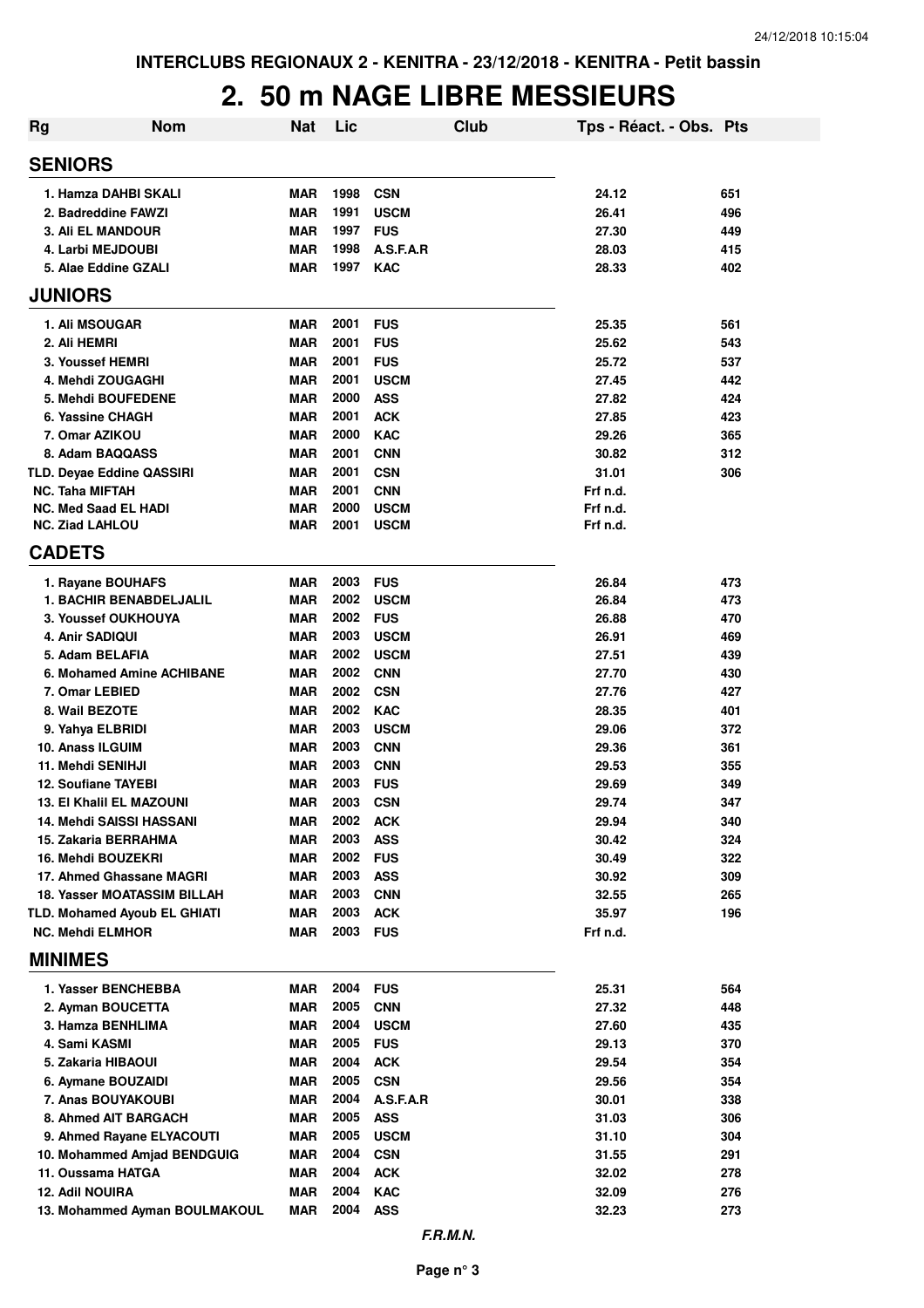#### **2. 50 m NAGE LIBRE MESSIEURS**

| <b>Rg</b><br><b>Nom</b>            | <b>Nat</b> | Lic  | Club        | Tps - Réact. - Obs. Pts |     |
|------------------------------------|------------|------|-------------|-------------------------|-----|
| <b>MINIMES</b>                     |            |      |             |                         |     |
| 14. Moncef BEN EL HADJ             | <b>MAR</b> | 2004 | <b>ACK</b>  | 32.91                   | 256 |
| <b>15. Ali BOUALAM</b>             | <b>MAR</b> | 2004 | <b>FUS</b>  | 33.78                   | 237 |
| 16. Adam ACHAK                     | <b>MAR</b> | 2004 | <b>ASS</b>  | 34.05                   | 231 |
| <b>17. Mohamed SAHTARI</b>         | <b>MAR</b> | 2005 | <b>KAC</b>  | 34.74                   | 218 |
| <b>18. Youssef EL HARRAK</b>       | <b>MAR</b> | 2005 | <b>CNN</b>  | 35.37                   | 206 |
| <b>TLD. Anass BENBASSOU</b>        | <b>MAR</b> | 2005 | <b>ASS</b>  | 36.34                   | 190 |
| <b>TLD. Adam Abdelhamid HRITTA</b> | <b>MAR</b> | 2005 | <b>ASS</b>  | 36.96                   | 181 |
| <b>TLD. Hamid MEZRAOUI</b>         | <b>MAR</b> | 2005 | <b>ASS</b>  | 37.21                   | 177 |
| <b>TLD. Yassine EL HAMZAOUI</b>    | <b>MAR</b> | 2005 | <b>ACK</b>  | 38.50                   | 160 |
| <b>TLD. Omar BELKOURCHIA</b>       | <b>MAR</b> | 2005 | <b>ASS</b>  | 38.93                   | 155 |
| <b>NC. Mehdi REFFASS</b>           | <b>MAR</b> | 2005 | <b>CNN</b>  | Frf n.d.                |     |
| <b>NC. Othmane ELMAHI</b>          | <b>MAR</b> | 2005 | <b>CNN</b>  | Frf n.d.                |     |
| <b>BENJAMINS</b>                   |            |      |             |                         |     |
| 1. Marwane SEBBATA                 | <b>MAR</b> | 2006 | <b>USCM</b> | 28.15                   | 410 |
| 2. Hamza KAMAL                     | <b>MAR</b> | 2006 | <b>USCM</b> | 29.39                   | 360 |
| 3. Jad KHERBOUCHE                  | <b>MAR</b> | 2006 | <b>ACK</b>  | 30.20                   | 332 |
| 4. Yassine MIFTAH                  | <b>MAR</b> | 2006 | <b>CNN</b>  | 31.08                   | 304 |
| 5. Asaad BOULMAKOUL                | <b>MAR</b> | 2006 | <b>ASS</b>  | 31.90                   | 281 |
| 6. Jade KISSAMI                    | <b>MAR</b> | 2006 | <b>FUS</b>  | 32.40                   | 268 |
| 7. Hassan ELALAMI                  | <b>MAR</b> | 2006 | <b>FUS</b>  | 33.14                   | 251 |
| 8. Omar BOUGOTAYA                  | <b>MAR</b> | 2006 | A.S.F.A.R   | 33.55                   | 242 |
| 9. Mohammed ELOTMANY               | <b>MAR</b> | 2007 | <b>CNN</b>  | 33.81                   | 236 |
| 10. Mohammed ELHARRAK              | <b>MAR</b> | 2006 | <b>ASS</b>  | 34.02                   | 232 |
| 11. Hamza FOUKAHY                  | <b>MAR</b> | 2006 | <b>FUS</b>  | 34.36                   | 225 |
| <b>12. Youssef GABOUNE</b>         | <b>MAR</b> | 2007 | <b>FUS</b>  | 34.38                   | 225 |
| <b>13. Omar EL AMRAOUI</b>         | <b>MAR</b> | 2007 | <b>USCM</b> | 34.41                   | 224 |
| 14. Hamza FILALI                   | <b>MAR</b> | 2006 | <b>USCM</b> | 34.55                   | 221 |
| 15. Amir FAEDDA                    | <b>MAR</b> | 2007 | <b>FUS</b>  | 34.61                   | 220 |
| 16. Mohamed Ayoub OUADI            | <b>MAR</b> | 2007 | <b>ASS</b>  | 35.22                   | 209 |
| <b>17. Youssef BEKKAOUI</b>        | <b>MAR</b> | 2006 | <b>ASS</b>  | 35.28                   | 208 |
| 18. Omar MOUMINA                   | <b>MAR</b> | 2006 | <b>FUS</b>  | 35.32                   | 207 |
| 19. Adam LAHDAID                   | <b>MAR</b> | 2006 | <b>CNN</b>  | 35.63                   | 202 |
| 20. Mohamed Naji TOUIMI BENJELLOUN | <b>MAR</b> | 2007 | <b>ASS</b>  | 35.70                   | 201 |
| 21. Hamza EL MKHENTAR              | MAR        | 2007 | <b>USCM</b> | 35.88                   | 198 |
| 22. Ahmed Yassine SEYAR            | <b>MAR</b> | 2006 | <b>ASS</b>  | 35.92                   | 197 |
| 23. Mohammed Reda LACHGAR          | MAR        | 2007 | <b>CSN</b>  | 36.00                   | 196 |
| 24. Ryad MALKI                     | <b>MAR</b> | 2006 | <b>CNN</b>  | 36.04                   | 195 |
| 25. Adam ELFAHSSI                  | MAR        | 2007 | <b>FUS</b>  | 36.44                   | 189 |
| 26. Adib BOUAYAD                   | MAR        | 2007 | <b>USCM</b> | 36.59                   | 186 |
| 27. Houmam IALLATEN                | <b>MAR</b> | 2006 | <b>CNN</b>  | 37.03                   | 180 |
| <b>28. Hatim YAMOUNE</b>           | <b>MAR</b> | 2007 | <b>CSN</b>  | 37.44                   | 174 |
| 29. Mohammed BENHALIMA             | <b>MAR</b> | 2007 | <b>USCM</b> | 37.45                   | 174 |
| <b>30. Faris BOUKDIR</b>           | <b>MAR</b> | 2006 | <b>KAC</b>  | 37.66                   | 171 |
| 31. Reda NADIR                     | <b>MAR</b> | 2006 | <b>ASS</b>  | 37.72                   | 170 |
| 32. Othmane ANEB                   | <b>MAR</b> | 2006 | <b>KAC</b>  | 37.91                   | 167 |
| 33. Aymen BECHTER                  | <b>MAR</b> | 2006 | <b>CSN</b>  | 38.03                   | 166 |
| <b>34. Chihab CHAHABOUN</b>        | <b>MAR</b> | 2006 | <b>KAC</b>  | 38.76                   | 157 |
| <b>35. Youssef LAAREJ</b>          | <b>MAR</b> | 2006 | <b>FUS</b>  | 38.86                   | 155 |
| 36. Tarik ZEHAUF                   | <b>MAR</b> | 2007 | <b>ACK</b>  | 39.14                   | 152 |
| <b>37. Ali EL HASSANI</b>          | <b>MAR</b> | 2007 | <b>FUS</b>  | 39.36                   | 149 |
| 38. Othmane ACHIBANE               | <b>MAR</b> | 2007 | <b>CNN</b>  | 39.86                   | 144 |
| 39. Mohammed ELHACHEMI             | <b>MAR</b> | 2006 | <b>ASS</b>  | 40.09                   | 141 |
| 40. Yasser BENDAOU                 | <b>MAR</b> | 2007 | <b>CNN</b>  | 40.17                   | 141 |
| <b>41. BAKR THAMI ALAMI</b>        | <b>MAR</b> | 2006 | <b>USCM</b> | 40.32                   | 139 |
| <b>42. Youssef MOUSSALIM</b>       | <b>MAR</b> | 2007 | <b>ASS</b>  | 40.34                   | 139 |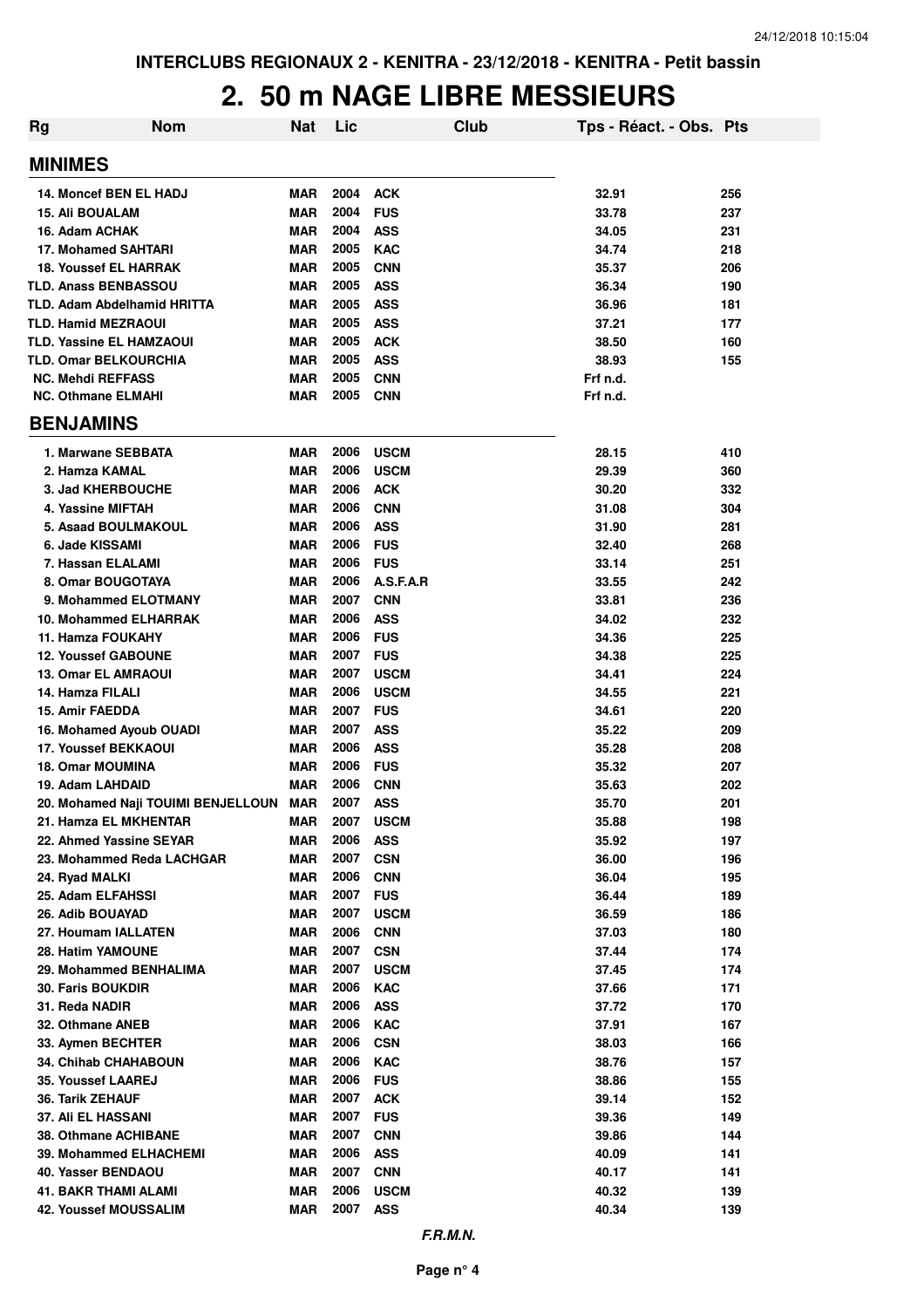#### **2. 50 m NAGE LIBRE MESSIEURS**

| Rg                 | <b>Nom</b>                              | Nat        | Lic  |            | Club | Tps - Réact. - Obs. Pts |     |
|--------------------|-----------------------------------------|------------|------|------------|------|-------------------------|-----|
| <b>BENJAMINS</b>   |                                         |            |      |            |      |                         |     |
|                    | 43. Zakaria EL GORFTI                   | <b>MAR</b> | 2007 | <b>FUS</b> |      | 40.37                   | 139 |
| 44. Jad TNEAMOU    |                                         | <b>MAR</b> | 2007 | <b>CSN</b> |      | 40.75                   | 135 |
| 45. Sami HANNA     |                                         | <b>MAR</b> | 2007 | <b>CSN</b> |      | 40.78                   | 134 |
|                    | 46. Mohamed Taha OBILAT                 | <b>MAR</b> | 2007 | <b>CSN</b> |      | 41.01                   | 132 |
|                    | 47. Assaad Taha SEYAR                   | <b>MAR</b> | 2007 | <b>ASS</b> |      | 41.06                   | 132 |
|                    | 48. Haytam BARAKAT                      | <b>MAR</b> | 2007 | <b>ASS</b> |      | 41.18                   | 130 |
| 49. Nasser ZOUR    |                                         | <b>MAR</b> | 2007 | A.S.F.A.R  |      | 41.74                   | 125 |
|                    | 50. Mohamed Ziyad BOUTALEB              | <b>MAR</b> | 2006 | <b>ASS</b> |      | 42.23                   | 121 |
|                    | 51. Ahmed Ziyad OUMZIL                  | <b>MAR</b> | 2007 | <b>ASS</b> |      | 42.28                   | 121 |
|                    | 52. Saad ALOUACH                        | <b>MAR</b> | 2007 | <b>ASS</b> |      | 42.54                   | 118 |
|                    | 53. Abderrahmane TALMOUST               | MAR        | 2007 | <b>KAC</b> |      | 43.02                   | 114 |
|                    | 54. Rayane IRAAMANE                     | <b>MAR</b> | 2006 | <b>ASS</b> |      | 44.23                   | 105 |
|                    | 55. Salaheddine CHIKI                   | <b>MAR</b> | 2007 | <b>ACK</b> |      | 46.66                   | 90  |
|                    | 56. Oussama BOUTAROUCH                  | <b>MAR</b> | 2007 | <b>ASS</b> |      | 48.44                   | 80  |
|                    | 57. Saad BELKHOUAJA                     | <b>MAR</b> | 2007 | <b>CNK</b> |      | 51.12                   | 68  |
|                    | <b>NC. Rayane CHAKOUK</b>               | <b>MAR</b> | 2006 | <b>ASS</b> |      | Frf n.d.                |     |
|                    | <b>NC. Ziyad CHAKOUK</b>                | <b>MAR</b> | 2006 | <b>ASS</b> |      | Frf n.d.                |     |
| NC. Rayane AIT ALI |                                         | <b>MAR</b> | 2006 | <b>CNN</b> |      | Frf n.d.                |     |
|                    | NC. Mohamed Aymane SGHIOURI IDRISSI MAR |            | 2006 | <b>CNN</b> |      | Frf n.d.                |     |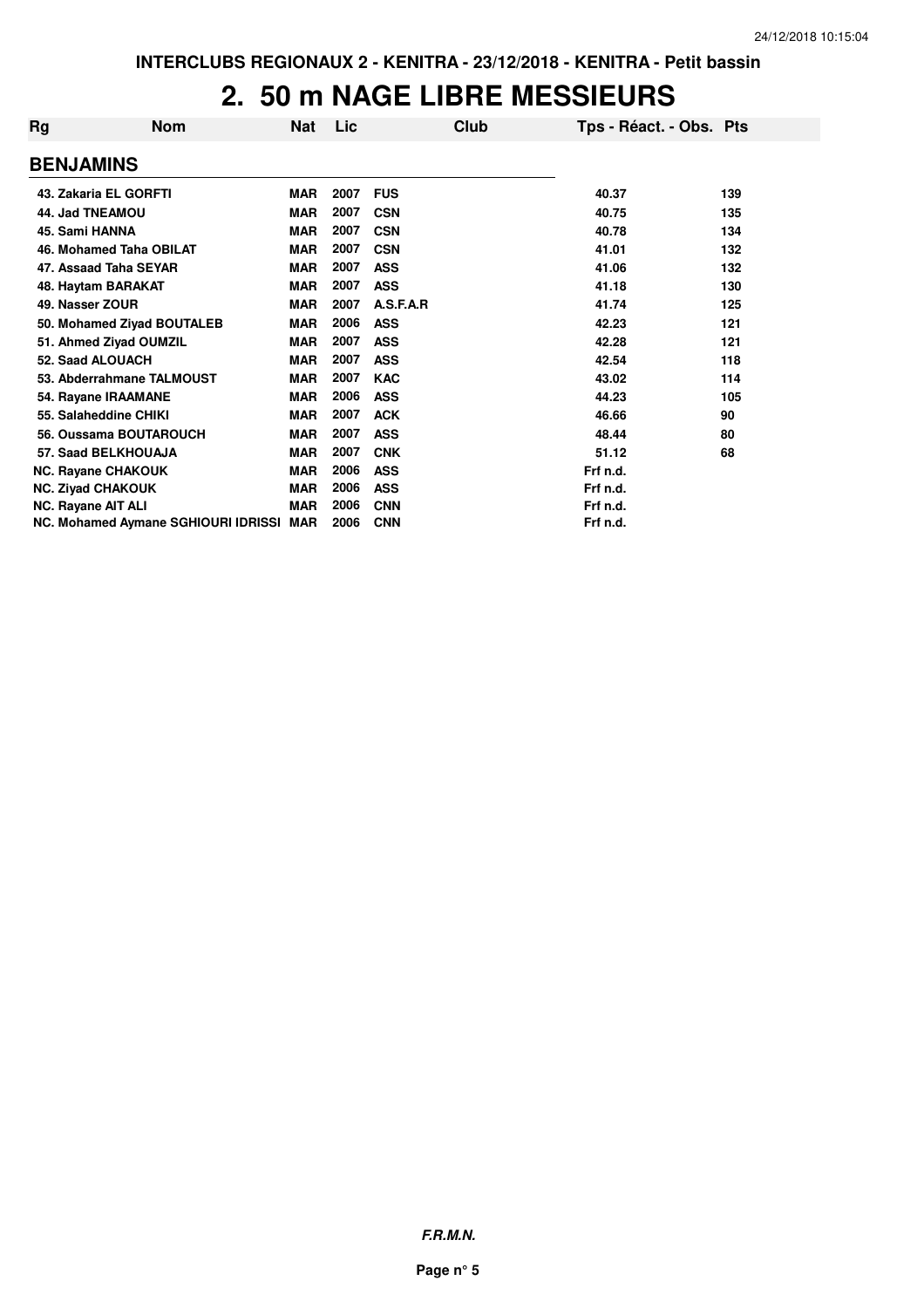# **3. 200 m DOS DAMES**

| <b>Rg</b> | <b>Nom</b>                  | <b>Nat</b> | Lic      | Club        | Tps - Réact. - Obs. Pts |     |
|-----------|-----------------------------|------------|----------|-------------|-------------------------|-----|
|           | <b>JUNIORS</b>              |            |          |             |                         |     |
|           | 1. Igbal SAKHRAOUI          | <b>MAR</b> | 2001     | <b>CSN</b>  | 2:57.74                 | 340 |
|           | <b>CADETS</b>               |            |          |             |                         |     |
|           | 1. Hiba ELHARRAK            | <b>MAR</b> | 2002 ASS |             | 2:56.36                 | 348 |
|           | <b>MINIMES</b>              |            |          |             |                         |     |
|           | 1. Hiba CHOUAIBI            | <b>MAR</b> | 2004     | <b>USCM</b> | 2:34.61                 | 516 |
|           | 2. Hiba BOURZINE            | <b>MAR</b> | 2004     | <b>USCM</b> | 2:42.00                 | 449 |
|           | 3. Rime Ines EL RHOUBARI    | <b>MAR</b> | 2004     | <b>FUS</b>  | 2:46.00                 | 417 |
|           | 4. Yasmine RIAD             | <b>MAR</b> | 2004     | <b>FUS</b>  | 2:50.99                 | 381 |
|           | 5. Oumaima RACHIDI ALAOUI   | <b>MAR</b> | 2004     | <b>USCM</b> | 2:53.00                 | 368 |
|           | 6. Alae ELMEKKAOUI          | <b>MAR</b> | 2005     | <b>CNN</b>  | 2:55.49                 | 353 |
|           | 7. Lina GABOUNE             | <b>MAR</b> | 2004     | <b>FUS</b>  | 3:01.14                 | 321 |
|           | 8. Mouna Yassmina MASAIF    | <b>MAR</b> | 2005     | <b>ACK</b>  | 3:05.31                 | 300 |
|           | 9. Marwa EL HARTIKA         | <b>MAR</b> | 2005     | <b>FUS</b>  | 3:11.25                 | 272 |
|           | <b>BENJAMINS</b>            |            |          |             |                         |     |
|           | 1. Sofia GARNOUSSI          | <b>MAR</b> | 2006     | <b>FUS</b>  | 2:43.67                 | 435 |
|           | 2. Nada RAGTAOUI            | <b>MAR</b> | 2007     | <b>FUS</b>  | 2:46.69                 | 412 |
|           | 3. Nada IDRISSI FAKHREDDINE | <b>MAR</b> | 2006     | <b>FUS</b>  | 2:53.69                 | 364 |
|           | <b>4. Rim ELAMRAOUI</b>     | <b>MAR</b> | 2006     | <b>FUS</b>  | 2:53.75                 | 364 |
|           | 5. Abla BELMATI             | <b>MAR</b> | 2006     | <b>FUS</b>  | 2:55.53                 | 353 |
|           | 6. Inass ALLAOUI            | <b>MAR</b> | 2006     | A.S.F.A.R   | 2:57.28                 | 342 |
|           | 7. Salma RHOUL              | <b>MAR</b> | 2006     | <b>FUS</b>  | 3:05.22                 | 300 |
|           | 8. Lyna TIKKI               | <b>MAR</b> | 2006     | <b>ASS</b>  | 3:09.28                 | 281 |
|           | 9. Ghita EL MOUATARIF       | <b>MAR</b> | 2007     | <b>FUS</b>  | 3:12.04                 | 269 |
|           | 10. Douaa EL YAAGOUBI       | <b>MAR</b> | 2007     | <b>USCM</b> | 3:13.80                 | 262 |
|           | <b>11. Rim BENARAFA</b>     | <b>MAR</b> | 2007     | <b>FUS</b>  | 3:16.85                 | 250 |
|           | 12. Hanane DIOURI           | <b>MAR</b> | 2007     | <b>ASS</b>  | 3:47.17                 | 162 |
|           | <b>NC. Rhita MYESSER</b>    | <b>MAR</b> | 2007     | <b>USCM</b> | Dsg NI                  | 0   |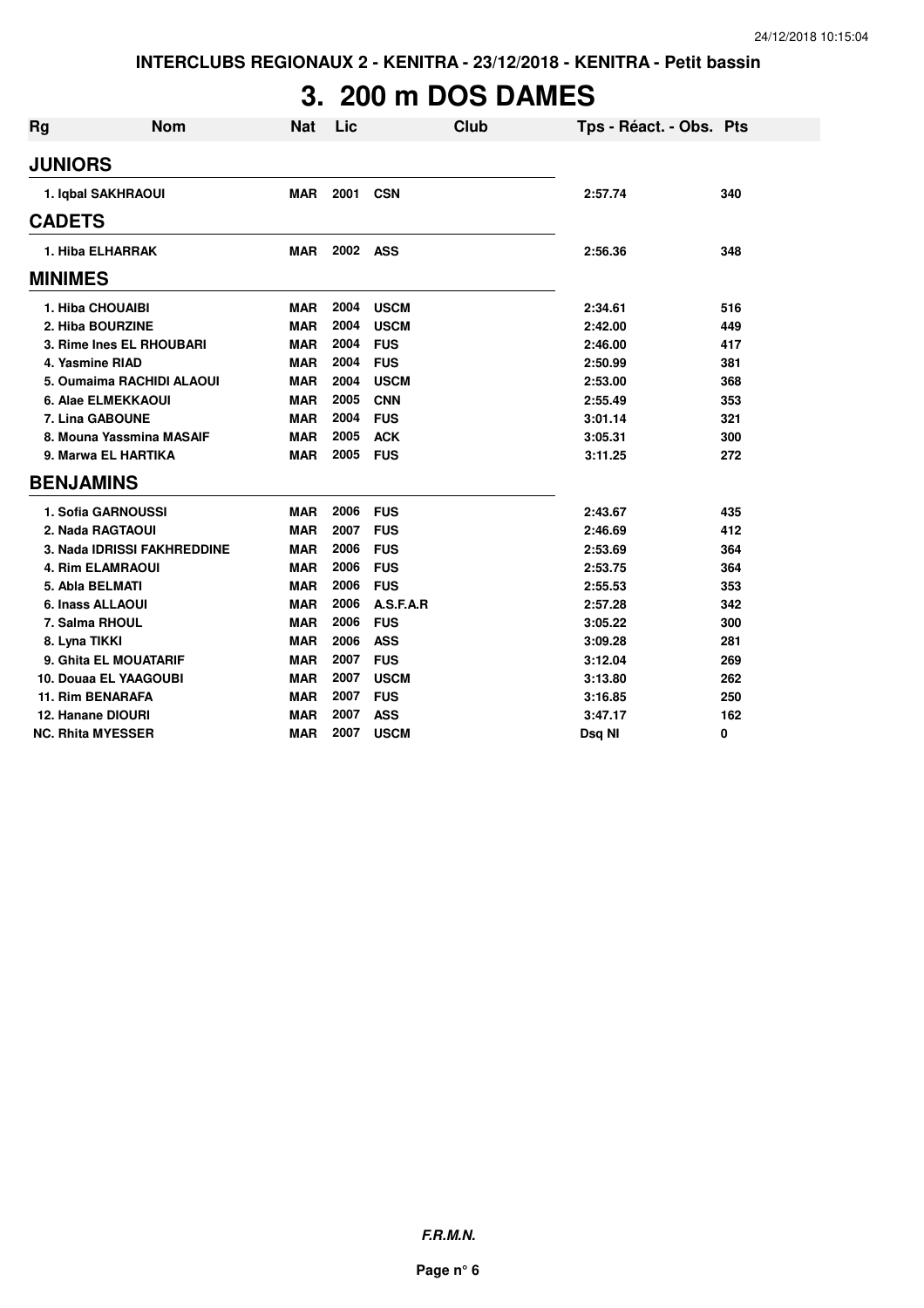## **4. 200 m DOS MESSIEURS**

| Rg            | <b>Nom</b>                   | <b>Nat</b> | Lic  |             | Club | Tps - Réact. - Obs. Pts |     |
|---------------|------------------------------|------------|------|-------------|------|-------------------------|-----|
|               | <b>JUNIORS</b>               |            |      |             |      |                         |     |
|               | <b>NC. Ziad LAHLOU</b>       | <b>MAR</b> | 2001 | <b>USCM</b> |      | Frf n.d.                |     |
| <b>CADETS</b> |                              |            |      |             |      |                         |     |
|               | 1. Youssef OUKHOUYA          | <b>MAR</b> | 2002 | <b>FUS</b>  |      | 2:24.98                 | 460 |
|               | 2. Mohamed Yassine BENSALEH  | <b>MAR</b> | 2002 | <b>FUS</b>  |      | 2:29.35                 | 420 |
|               | 3. Wail DAIBOUN              | <b>MAR</b> | 2002 | <b>ACK</b>  |      | 2:33.49                 | 387 |
|               | <b>NC. Mehdi BENSALAH</b>    | MAR        | 2002 | <b>CNN</b>  |      | Frf n.d.                |     |
|               | <b>MINIMES</b>               |            |      |             |      |                         |     |
|               | 1. Youssef BOUHMOUCH         | <b>MAR</b> | 2004 | <b>USCM</b> |      | 2:40.68                 | 337 |
|               | 2. Yassir EL MADANI          | <b>MAR</b> | 2005 | <b>FUS</b>  |      | 2:48.53                 | 292 |
|               | 3. Ahmed Rayane ELYACOUTI    | <b>MAR</b> | 2005 | <b>USCM</b> |      | 2:54.54                 | 263 |
|               | <b>4. Younes BERRADA</b>     | <b>MAR</b> | 2004 | <b>FUS</b>  |      | 3:02.60                 | 230 |
|               | <b>NC. Mehdi REFFASS</b>     | <b>MAR</b> | 2005 | <b>CNN</b>  |      | Frf n.d.                |     |
|               | <b>BENJAMINS</b>             |            |      |             |      |                         |     |
|               | 1. Akram NEJJAR              | <b>MAR</b> | 2006 | <b>USCM</b> |      | 2:44.53                 | 314 |
|               | 2. Zaid ZNAIDI               | <b>MAR</b> | 2007 | <b>USCM</b> |      | 2:54.85                 | 262 |
|               | 3. Jade KISSAMI              | <b>MAR</b> | 2006 | <b>FUS</b>  |      | 2:55.84                 | 257 |
|               | 4. Ali ELKHALIL              | <b>MAR</b> | 2006 | <b>FUS</b>  |      | 2:56.42                 | 255 |
|               | 5. Youssef BEKKAOUI          | <b>MAR</b> | 2006 | <b>ASS</b>  |      | 3:00.56                 | 238 |
|               | <b>6. Adam ELFAHSSI</b>      | <b>MAR</b> | 2007 | <b>FUS</b>  |      | 3:06.78                 | 215 |
|               | 7. Hassan ELALAMI            | <b>MAR</b> | 2006 | <b>FUS</b>  |      | 3:08.21                 | 210 |
|               | 8. Mohammed ELHARRAK         | <b>MAR</b> | 2006 | <b>ASS</b>  |      | 3:08.31                 | 209 |
|               | 9. Omar MOUMINA              | <b>MAR</b> | 2006 | <b>FUS</b>  |      | 3:13.27                 | 194 |
|               | <b>10. Hamza FOUKAHY</b>     | <b>MAR</b> | 2006 | <b>FUS</b>  |      | 3:14.32                 | 191 |
|               | 11. Mohamed Ayoub OUADI      | <b>MAR</b> | 2007 | <b>ASS</b>  |      | 3:20.72                 | 173 |
|               | <b>12. Hamza EL MKHENTAR</b> | <b>MAR</b> | 2007 | <b>USCM</b> |      | 3:21.09                 | 172 |
|               | 13. Saad ALOUACH             | <b>MAR</b> | 2007 | <b>ASS</b>  |      | 3:32.18                 | 146 |
|               | <b>14. Houmam IALLATEN</b>   | <b>MAR</b> | 2006 | <b>CNN</b>  |      | 3:38.68                 | 134 |
|               | <b>NC. Youssef GABOUNE</b>   | <b>MAR</b> | 2007 | <b>FUS</b>  |      | Dsq NI                  | 0   |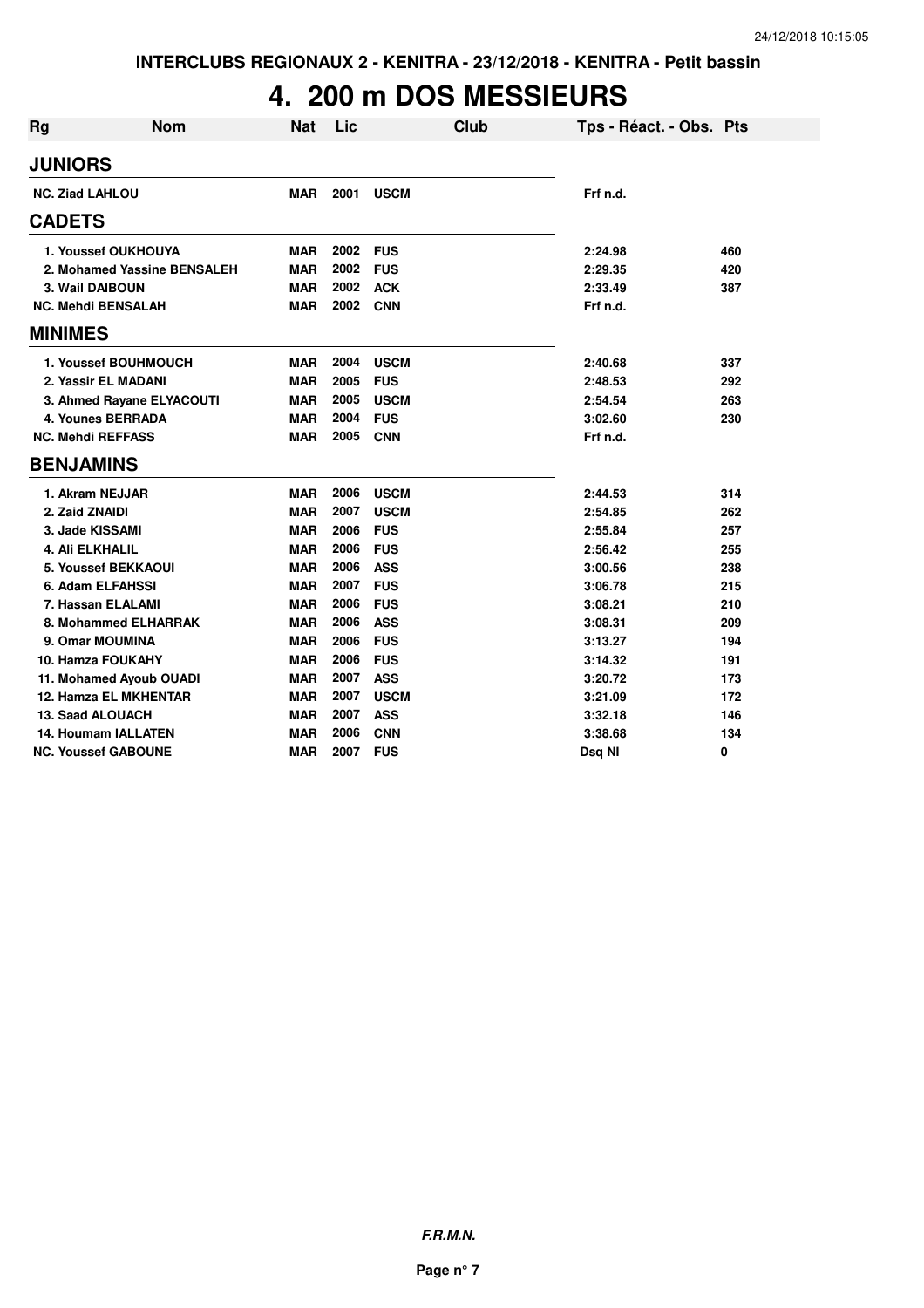#### **5. 100 m PAPILLON DAMES**

| Rg             | <b>Nom</b>               | <b>Nat</b> | Lic  | Club        | Tps - Réact. - Obs. Pts |     |
|----------------|--------------------------|------------|------|-------------|-------------------------|-----|
| <b>CADETS</b>  |                          |            |      |             |                         |     |
|                | 1. Taghrid DAHBANI       | <b>MAR</b> | 2003 | <b>FUS</b>  | 1:09.65                 | 519 |
|                | 2. Ayat Allah EL ANOUAR  | <b>MAR</b> | 2002 | <b>FUS</b>  | 1:13.96                 | 433 |
|                | 3. Doaa AMMOUMOU         | <b>MAR</b> | 2003 | <b>ACK</b>  | 1:28.24                 | 255 |
| <b>MINIMES</b> |                          |            |      |             |                         |     |
|                | 1. Malak BOUSSOUF        | <b>MAR</b> | 2004 | <b>FUS</b>  | 1:13.04                 | 450 |
|                | 2. Maryem DAGRI          | <b>MAR</b> | 2005 | <b>USCM</b> | 1:15.46                 | 408 |
|                | 3. Oumnia SEBBATA        | <b>MAR</b> | 2005 | <b>USCM</b> | 1:16.32                 | 394 |
|                | 4. Maha BASKACH          | <b>MAR</b> | 2005 | <b>USCM</b> | 1:18.78                 | 358 |
|                | 5. Rime Ines EL RHOUBARI | <b>MAR</b> | 2004 | <b>FUS</b>  | 1:19.03                 | 355 |
|                | <b>6. Hiba GHOUDANE</b>  | <b>MAR</b> | 2004 | <b>CSN</b>  | 1:37.57                 | 188 |
|                | <b>BENJAMINS</b>         |            |      |             |                         |     |
|                | 1. Meryem BAHAJOUB       | <b>MAR</b> | 2006 | <b>FUS</b>  | 1:17.89                 | 371 |
|                | 2. Malak MEQDAR          | <b>MAR</b> | 2007 | <b>FUS</b>  | 1:18.70                 | 359 |
|                | 3. Nada RAGTAOUI         | <b>MAR</b> | 2007 | <b>FUS</b>  | 1:19.05                 | 355 |
|                | 4. Zineb ATILLAH         | <b>MAR</b> | 2006 | <b>FUS</b>  | 1:22.00                 | 318 |
|                | 5. Youssra ELMAZOUNI     | <b>MAR</b> | 2006 | <b>CSN</b>  | 1:26.32                 | 272 |
|                | 6. Salma RHOUL           | <b>MAR</b> | 2006 | <b>FUS</b>  | 1:29.01                 | 248 |
|                | 7. Rim ELAMRAOUI         | <b>MAR</b> | 2006 | <b>FUS</b>  | 1:34.04                 | 210 |
|                | 8. Sundus ALHAMAD        | <b>MAR</b> | 2007 | <b>KAC</b>  | 1:42.59                 | 162 |
|                | 9. Yasmine BAKKAR        | <b>MAR</b> | 2006 | <b>KAC</b>  | 1:53.41                 | 120 |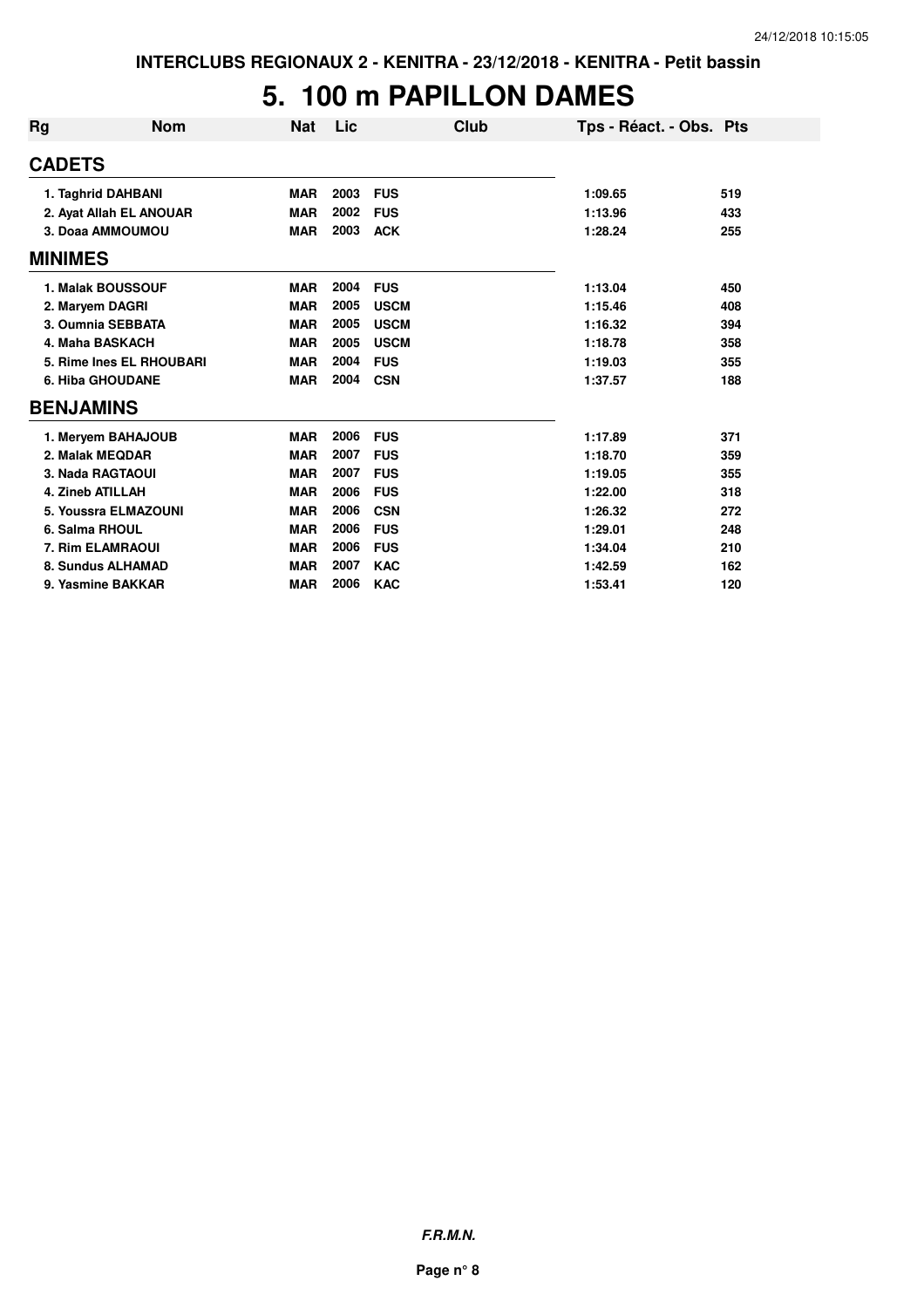### **6. 100 m PAPILLON MESSIEURS**

| <b>Rg</b>      | <b>Nom</b>                       | <b>Nat</b> | Lic  | <b>Club</b> | Tps - Réact. - Obs. Pts |     |
|----------------|----------------------------------|------------|------|-------------|-------------------------|-----|
| <b>SENIORS</b> |                                  |            |      |             |                         |     |
|                | 1. Othmane EL MOUSSAMI           | <b>MAR</b> | 1999 | <b>USCM</b> | 1:02.40                 | 509 |
|                | 2. Lahbib BELKAZ                 | <b>MAR</b> | 1996 | <b>CSN</b>  | 1:05.81                 | 433 |
|                | <b>TLD. Alae Eddine GZALI</b>    | <b>MAR</b> | 1997 | <b>KAC</b>  | 1:12.70                 | 321 |
| <b>JUNIORS</b> |                                  |            |      |             |                         |     |
|                | 1. Yassine NIHOU                 | <b>MAR</b> | 2001 | <b>CNN</b>  | 1:04.54                 | 460 |
|                | 2. Ahmed BENNANI                 | <b>MAR</b> | 2001 | <b>FUS</b>  | 1:07.81                 | 396 |
|                | <b>3. Ali MOKHTARI</b>           | <b>MAR</b> | 2001 | <b>USCM</b> | 1:12.68                 | 322 |
|                | 4. Omar AZIKOU                   | <b>MAR</b> | 2000 | <b>KAC</b>  | 1:13.45                 | 312 |
| <b>CADETS</b>  |                                  |            |      |             |                         |     |
|                | 1. Wail BEZOTE                   | <b>MAR</b> | 2002 | <b>KAC</b>  | 1:12.78                 | 320 |
|                | <b>TLD. Mehdi ELMHOR</b>         | <b>MAR</b> | 2003 | <b>FUS</b>  | 1:19.78                 | 243 |
|                | <b>TLD. Zakaria BERRAHMA</b>     | <b>MAR</b> | 2003 | <b>ASS</b>  | 1:22.03                 | 224 |
|                | <b>TLD. Mehdi SENIHJI</b>        | <b>MAR</b> | 2003 | <b>CNN</b>  | 1:22.67                 | 218 |
|                | <b>TLD. EI Khalil EL MAZOUNI</b> | <b>MAR</b> | 2003 | <b>CSN</b>  | 1:28.08                 | 180 |
|                | <b>NC. Anass ILGUIM</b>          | <b>MAR</b> | 2003 | <b>CNN</b>  | <b>\bandon</b>          | 0   |
| <b>MINIMES</b> |                                  |            |      |             |                         |     |
|                | 1. Mohamed Sami ZEMZAMI          | <b>MAR</b> | 2005 | <b>USCM</b> | 1:05.91                 | 431 |
|                | 2. Adam BOURZINE                 | <b>MAR</b> | 2005 | <b>USCM</b> | 1:08.20                 | 389 |
|                | <b>3. CHAHINE SAID</b>           | <b>MAR</b> | 2005 | <b>USCM</b> | 1:08.63                 | 382 |
|                | 4. Sami KASMI                    | <b>MAR</b> | 2005 | <b>FUS</b>  | 1:13.00                 | 317 |
|                | 5. Ayman BOUCETTA                | <b>MAR</b> | 2005 | <b>CNN</b>  | 1:16.21                 | 279 |
|                | 6. Yahya TOURABI                 | <b>MAR</b> | 2005 | <b>FUS</b>  | 1:16.79                 | 273 |
|                | 7. Aymane BOUZAIDI               | <b>MAR</b> | 2005 | <b>CSN</b>  | 1:17.44                 | 266 |
|                | 8. Yassir EL MADANI              | <b>MAR</b> | 2005 | <b>FUS</b>  | 1:20.61                 | 236 |
|                | <b>TLD. Adil NOUIRA</b>          | <b>MAR</b> | 2004 | <b>KAC</b>  | 1:33.84                 | 149 |
|                | <b>BENJAMINS</b>                 |            |      |             |                         |     |
|                | 1. Hamza KAMAL                   | <b>MAR</b> | 2006 | <b>USCM</b> | 1:12.01                 | 331 |
|                | 2. Omar BENMOUSSA                | <b>MAR</b> | 2006 | <b>USCM</b> | 1:12.68                 | 322 |
|                | 3. Yassine SEBBATA               | <b>MAR</b> | 2006 | <b>USCM</b> | 1:13.62                 | 309 |
|                | <b>4. Asaad BOULMAKOUL</b>       | <b>MAR</b> | 2006 | <b>ASS</b>  | 1:17.10                 | 269 |
|                | 5. Ali ELKHALIL                  | <b>MAR</b> | 2006 | <b>FUS</b>  | 1:22.39                 | 221 |
|                | 6. Amir FAEDDA                   | <b>MAR</b> | 2007 | <b>FUS</b>  | 1:25.16                 | 200 |
|                | 7. Sami EL ANOUAR                | <b>MAR</b> | 2007 | <b>USCM</b> | 1:25.95                 | 194 |
|                | 8. Samy BENCHEBBA                | <b>MAR</b> | 2006 | <b>FUS</b>  | 1:29.03                 | 175 |
|                | <b>NC. Mohammed ELOTMANY</b>     | <b>MAR</b> | 2007 | <b>CNN</b>  | Dsq NI                  | 0   |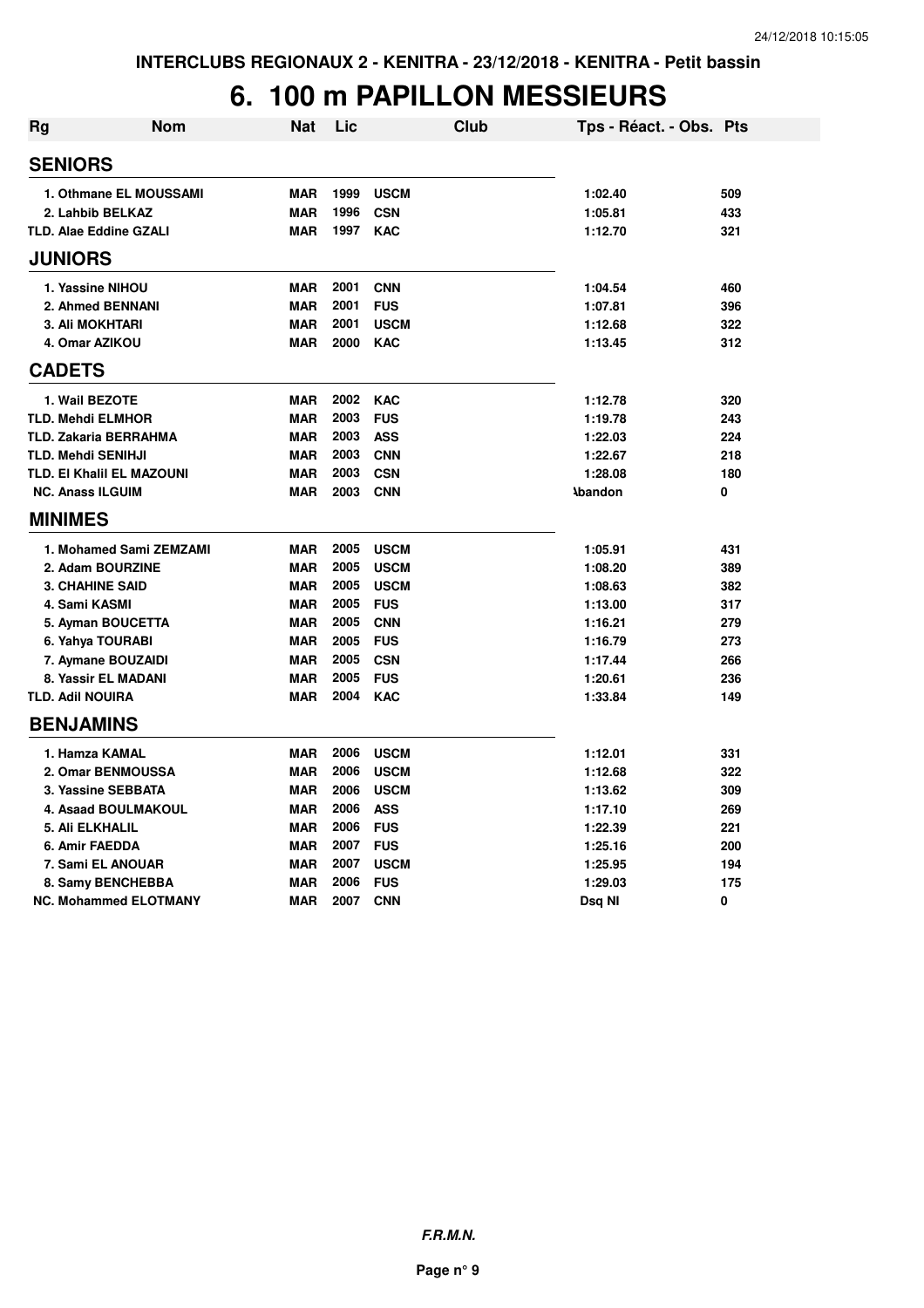## **7. 200 m 4 NAGES DAMES**

| Rg | <b>Nom</b>                     | <b>Nat</b> | Lic  | Club        | Tps - Réact. - Obs. Pts |     |
|----|--------------------------------|------------|------|-------------|-------------------------|-----|
|    | <b>JUNIORS</b>                 |            |      |             |                         |     |
|    | 1. Mariam BENSALAH             | MAR        | 2001 | <b>USCM</b> | 2:56.88                 | 362 |
|    | <b>NC. Fatine NOUAR</b>        | <b>MAR</b> | 2001 | <b>USCM</b> | Frf n.d.                |     |
|    | <b>CADETS</b>                  |            |      |             |                         |     |
|    | 1. Ayat Allah EL ANOUAR        | <b>MAR</b> | 2002 | <b>FUS</b>  | 2:46.61                 | 434 |
|    | 2. Yasmine NADIR               | <b>MAR</b> | 2003 | <b>FUS</b>  | 2:50.96                 | 401 |
|    | <b>TLD. Najwa NOUAR</b>        | <b>MAR</b> | 2003 | <b>USCM</b> | 3:11.09                 | 287 |
|    | <b>MINIMES</b>                 |            |      |             |                         |     |
|    | 1. Hiba BOURZINE               | <b>MAR</b> | 2004 | <b>USCM</b> | 2:39.35                 | 496 |
|    | 2. Lina DANNA                  | <b>MAR</b> | 2005 | <b>USCM</b> | 2:40.65                 | 484 |
|    | 3. Jennate RIMI                | <b>MAR</b> | 2005 | <b>FUS</b>  | 2:44.76                 | 448 |
|    | 4. Abrare BELRHITI             | <b>MAR</b> | 2004 | <b>FUS</b>  | 2:47.15                 | 429 |
|    | 5. Hadil CHAHIDI               | <b>MAR</b> | 2005 | <b>USCM</b> | 2:54.48                 | 377 |
|    | 6. Camelia GARNOUSSI           | <b>MAR</b> | 2004 | <b>FUS</b>  | 2:57.18                 | 360 |
|    | 7. Yasmine RIAD                | <b>MAR</b> | 2004 | <b>FUS</b>  | 2:58.26                 | 354 |
|    | 8. Imane LAHLOU                | <b>MAR</b> | 2005 | <b>FUS</b>  | 3:06.47                 | 309 |
|    | 9. Fadila ZEHAUF               | <b>MAR</b> | 2005 | <b>ACK</b>  | 3:06.58                 | 309 |
|    | 10. Aya BENMOUSSA              | <b>MAR</b> | 2005 | <b>CSN</b>  | 3:14.19                 | 274 |
|    | <b>TLD. Malak IGOUZAL</b>      | <b>MAR</b> | 2005 | <b>CSN</b>  | 3:17.81                 | 259 |
|    | <b>NC. Nour Elhouda YOUSFI</b> | <b>MAR</b> | 2005 | <b>CNN</b>  | Frf n.d.                |     |
|    | <b>NC. Ines AL FIGUIGUI</b>    | <b>MAR</b> | 2004 | <b>USCM</b> | Frf n.d.                |     |
|    | <b>BENJAMINS</b>               |            |      |             |                         |     |
|    | 1. Meryem BAHAJOUB             | <b>MAR</b> | 2006 | <b>FUS</b>  | 2:47.59                 | 426 |
|    | 2. Malak MEQDAR                | <b>MAR</b> | 2007 | <b>FUS</b>  | 2:47.83                 | 424 |
|    | 3. Inass ALLAOUI               | <b>MAR</b> | 2006 | A.S.F.A.R   | 2:51.84                 | 395 |
|    | 4. Nour El Houda BENSALEH      | <b>MAR</b> | 2007 | <b>FUS</b>  | 2:54.47                 | 378 |
|    | 5. Nada IDRISSI FAKHREDDINE    | <b>MAR</b> | 2006 | <b>FUS</b>  | 2:54.93                 | 375 |
|    | 6. Youssra ELMAZOUNI           | <b>MAR</b> | 2006 | <b>CSN</b>  | 3:05.95                 | 312 |
|    | 7. Lina YAQOUBI                | <b>MAR</b> | 2006 | <b>CSN</b>  | 3:08.40                 | 300 |
|    | 8. Sara BENSLETEN              | <b>MAR</b> | 2007 | <b>USCM</b> | 3:08.72                 | 298 |
|    | 9. Malak TIBARI                | <b>MAR</b> | 2006 | A.S.F.A.R   | 3:10.43                 | 290 |
|    | 10. Rawane SADIQUI             | <b>MAR</b> | 2007 | <b>USCM</b> | 3:12.78                 | 280 |
|    | 11. Douaa EL YAAGOUBI          | <b>MAR</b> | 2007 | <b>USCM</b> | 3:15.91                 | 267 |
|    | 12. Kaoutar HOSNI              | <b>MAR</b> | 2006 | <b>ACK</b>  | 3:16.21                 | 265 |
|    | 13. Hibat Allah SEMLALI        | <b>MAR</b> | 2007 | KAC         | 3:26.24                 | 228 |
|    | 14. Hiba LAHLIMI               | <b>MAR</b> | 2007 | <b>ACK</b>  | 3:36.89                 | 196 |
|    | 15. Majdouline NIHOU           | <b>MAR</b> | 2007 | <b>CNN</b>  | 3:37.07                 | 196 |
|    | <b>16. Zineb KHARMICH</b>      | <b>MAR</b> | 2007 | <b>CNN</b>  | 3:39.90                 | 188 |
|    | 17. Yasmine BAKKAR             | <b>MAR</b> | 2006 | <b>KAC</b>  | 3:45.58                 | 174 |
|    | 18. Hala ELMIR                 | <b>MAR</b> | 2007 | <b>ASS</b>  | 3:46.14                 | 173 |
|    | 19. Rayehana ELKACIMI          | <b>MAR</b> | 2007 | <b>CNN</b>  | 3:46.22                 | 173 |
|    | 20. Yasmine EL HAJJI           | <b>MAR</b> | 2007 | <b>CNN</b>  | 3:46.41                 | 172 |
|    | 21. Elkhanssaa DLIMA           | <b>MAR</b> | 2006 | <b>ACK</b>  | 3:48.22                 | 168 |
|    | 22. Yassmina IZOUGAGHEN        | <b>MAR</b> | 2007 | <b>CNN</b>  | 4:02.27                 | 141 |
|    | 23. Lina ZDI                   | <b>MAR</b> | 2006 | <b>CNN</b>  | 4:08.49                 | 130 |
|    | 24. Dina Walae ALILOU          | <b>MAR</b> | 2006 | <b>CNN</b>  | 4:13.30                 | 123 |
|    | <b>NC. Lina KHOUIA</b>         | <b>MAR</b> | 2006 | <b>CNN</b>  | Dsq NI                  | 0   |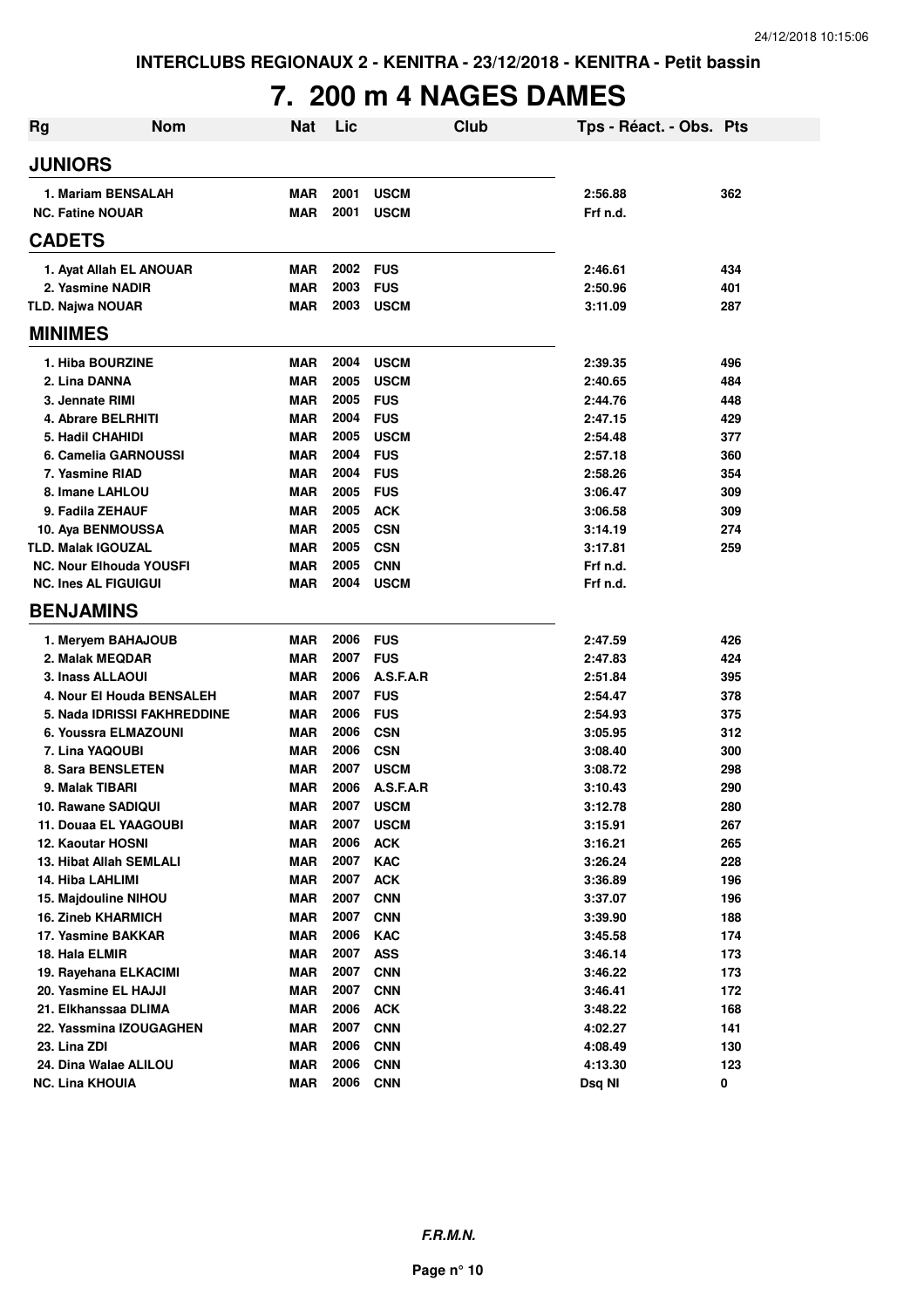#### **8. 200 m 4 NAGES MESSIEURS**

| Rg | <b>Nom</b>                              | <b>Nat</b>               | Lic          | Club                      | Tps - Réact. - Obs. Pts |            |
|----|-----------------------------------------|--------------------------|--------------|---------------------------|-------------------------|------------|
|    | <b>SENIORS</b>                          |                          |              |                           |                         |            |
|    | 1. Hamza DAHBI SKALI                    | <b>MAR</b>               | 1998         | <b>CSN</b>                | 2:30.35                 | 440        |
|    | 2. Lahbib BELKAZ                        | <b>MAR</b>               | 1996         | <b>CSN</b>                | 2:32.12                 | 424        |
|    | <b>JUNIORS</b>                          |                          |              |                           |                         |            |
|    | 1. Youssef HEMRI                        | <b>MAR</b>               | 2001         | <b>FUS</b>                | 2:16.85                 | 583        |
|    | 2. Ali HEMRI                            | <b>MAR</b>               | 2001         | <b>FUS</b>                | 2:19.43                 | 551        |
|    | 3. Marouane RAJI                        | <b>MAR</b>               | 2000         | <b>USCM</b>               | 2:27.30                 | 468        |
|    | <b>4. Ahmed BENNANI</b>                 | <b>MAR</b>               | 2001         | <b>FUS</b>                | 2:30.89                 | 435        |
|    | 5. Mehdi ZOUGAGHI                       | <b>MAR</b>               | 2001         | <b>USCM</b>               | 2:48.12                 | 314        |
|    | <b>CADETS</b>                           |                          |              |                           |                         |            |
|    | 1. Ayman EL MECHRAFI                    | MAR                      | 2002         | USCM                      | 2:23.08                 | 510        |
|    | 2. Rayane BOUHAFS                       | <b>MAR</b>               | 2003         | <b>FUS</b>                | 2:34.59                 | 404        |
|    | <b>3. BACHIR BENABDELJALIL</b>          | <b>MAR</b>               | 2002         | <b>USCM</b>               | 2:36.51                 | 390        |
|    | <b>4. Wail DAIBOUN</b>                  | <b>MAR</b>               | 2002         | <b>ACK</b>                | 2:37.55                 | 382        |
|    | 5. Soufiane TAYEBI                      | MAR                      | 2003         | <b>FUS</b>                | 2:46.36                 | 324        |
|    | <b>MINIMES</b>                          |                          |              |                           |                         |            |
|    | <b>1. CHAHINE SAID</b>                  | <b>MAR</b>               | 2005         | <b>USCM</b>               | 2:28.43                 | 457        |
|    | 2. Mohamed Sami ZEMZAMI                 | <b>MAR</b>               | 2005         | <b>USCM</b>               | 2:30.17                 | 441        |
|    | 3. Adam BOURZINE                        | <b>MAR</b>               | 2005         | <b>USCM</b>               | 2:32.43                 | 422        |
|    | 4. Yahya TOURABI                        | <b>MAR</b>               | 2005         | <b>FUS</b>                | 2:48.39                 | 313        |
|    | 5. Zakaria HIBAOUI                      | <b>MAR</b>               | 2004         | <b>ACK</b>                | 2:52.82                 | 289        |
|    | 6. Younes BERRADA                       | <b>MAR</b>               | 2004         | <b>FUS</b>                | 2:55.17                 | 278        |
|    | <b>TLD. Youssef EL HARRAK</b>           | <b>MAR</b>               | 2005         | <b>CNN</b>                | 3:25.37                 | 172        |
|    | <b>TLD. Mohamed SAHTARI</b>             | <b>MAR</b>               | 2005         | <b>KAC</b>                | 3:36.31                 | 147        |
|    | <b>BENJAMINS</b>                        |                          |              |                           |                         |            |
|    | 1. Marwane SEBBATA                      | <b>MAR</b>               | 2006         | <b>USCM</b>               | 2:34.36                 | 406        |
|    | 2. Omar BENMOUSSA                       | <b>MAR</b>               | 2006         | <b>USCM</b>               | 2:39.96                 | 365        |
|    | 3. Akram NEJJAR                         | <b>MAR</b>               | 2006         | <b>USCM</b>               | 2:41.34                 | 356        |
|    | 4. Jad KHERBOUCHE                       | <b>MAR</b>               | 2006         | <b>ACK</b>                | 2:41.66                 | 354        |
|    | 5. Samy BENCHEBBA                       | <b>MAR</b>               | 2006         | <b>FUS</b>                | 3:00.14                 | 255        |
|    | 6. Sami EL ANOUAR                       | <b>MAR</b>               | 2007         | <b>USCM</b>               | 3:00.62                 | 253        |
|    | 7. Hamza FILALI                         | MAR                      | 2006         | <b>USCM</b>               | 3:08.83                 | 222        |
|    | 8. Zaid ZNAIDI                          | <b>MAR</b>               | 2007<br>2007 | <b>USCM</b>               | 3:10.58                 | 216        |
|    | 9. Omar EL AMRAOUI<br>10. Tarik ZEHAUF  | <b>MAR</b><br><b>MAR</b> | 2007         | <b>USCM</b><br><b>ACK</b> | 3:10.76<br>3:15.17      | 215<br>201 |
|    | 11. Ahmed Yassine SEYAR                 | <b>MAR</b>               | 2006         | <b>ASS</b>                | 3:15.58                 | 199        |
|    | 12. Adib BOUAYAD                        | MAR                      | 2007         | <b>USCM</b>               | 3:18.45                 | 191        |
|    | <b>13. Hatim YAMOUNE</b>                | MAR                      | 2007         | <b>CSN</b>                | 3:20.10                 | 186        |
|    | 14. Mohammed Reda LACHGAR               | MAR                      | 2007         | <b>CSN</b>                | 3:20.83                 | 184        |
|    | 15. Yassine MIFTAH                      | <b>MAR</b>               | 2006         | <b>CNN</b>                | 3:22.52                 | 180        |
|    | <b>16. Faris BOUKDIR</b>                | <b>MAR</b>               | 2006         | <b>KAC</b>                | 3:30.71                 | 159        |
|    | 17. Mohammed BENHALIMA                  | <b>MAR</b>               | 2007         | <b>USCM</b>               | 3:42.75                 | 135        |
|    | 18. Assaad Taha SEYAR                   | <b>MAR</b>               | 2007         | <b>ASS</b>                | 3:48.14                 | 125        |
|    | 19. Othmane ACHIBANE                    | <b>MAR</b>               | 2007         | <b>CNN</b>                | 3:53.00                 | 118        |
|    | 20. Youssef MOUSSALIM                   | <b>MAR</b>               | 2007         | <b>ASS</b>                | 3:58.29                 | 110        |
|    | 21. Othmane ANEB                        | <b>MAR</b>               | 2006         | KAC                       | 3:58.99                 | 109        |
|    | NC. Mohamed Aymane SGHIOURI IDRISSI MAR |                          | 2006         | <b>CNN</b>                | Frf n.d.                |            |
|    | <b>NC. Yassine SEBBATA</b>              | MAR                      | 2006         | <b>USCM</b>               | Dsq NI                  | 0          |
|    | <b>NC. BAKR THAMI ALAMI</b>             | <b>MAR</b>               | 2006         | <b>USCM</b>               | Dsq NI                  | 0          |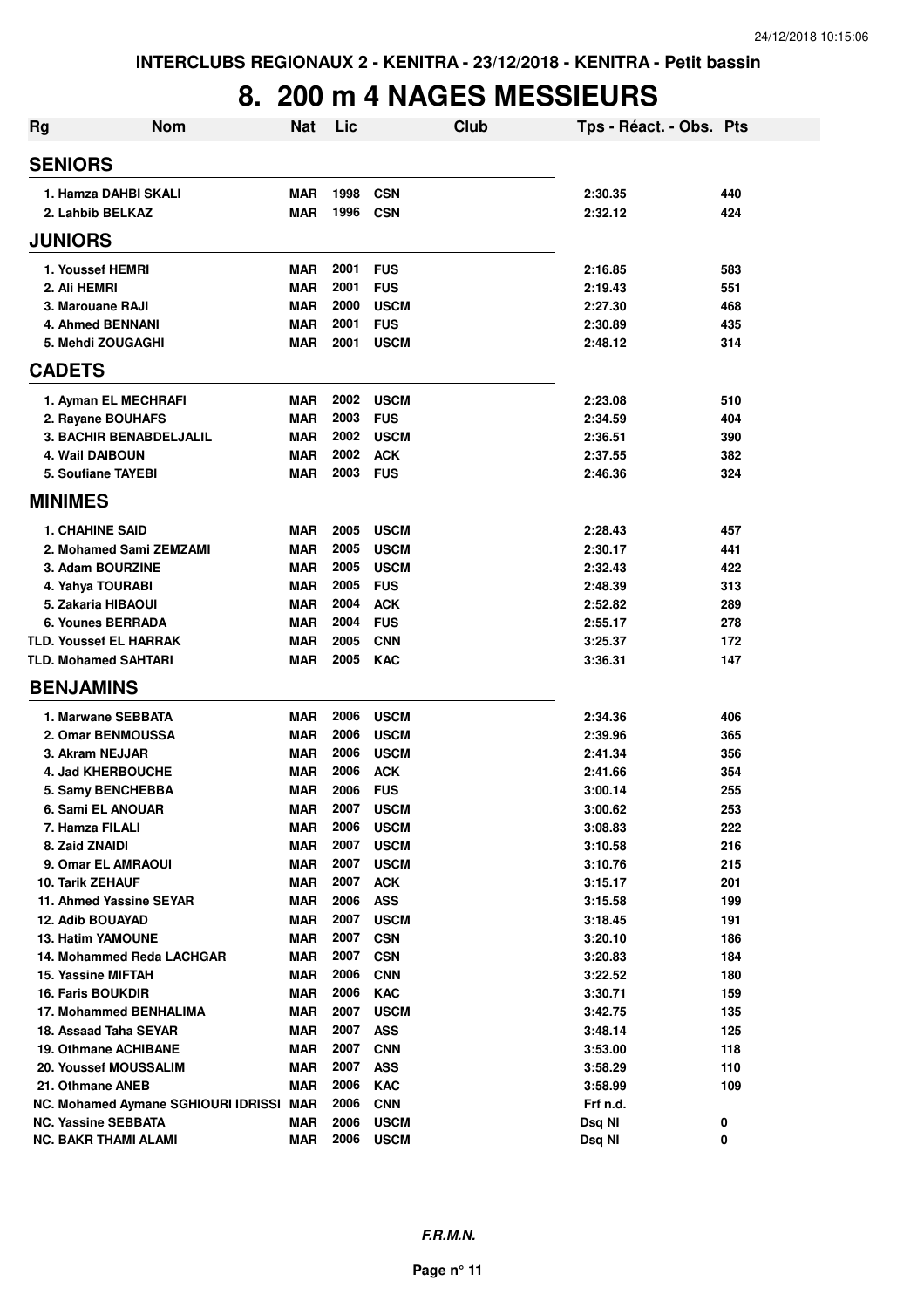### **9. 1500 m NAGE LIBRE DAMES**

| Rg                            | <b>Nom</b> | <b>Nat</b> | Lic  | Club        | Tps - Réact. - Obs. Pts |     |
|-------------------------------|------------|------------|------|-------------|-------------------------|-----|
| <b>JUNIORS</b>                |            |            |      |             |                         |     |
| 1. Mariam BENSALAH            |            | <b>MAR</b> | 2001 | <b>USCM</b> | 21:44.85                | 360 |
| <b>CADETS</b>                 |            |            |      |             |                         |     |
| 1. Taghrid DAHBANI            |            | <b>MAR</b> | 2003 | <b>FUS</b>  | 18:35.03                | 577 |
| 2. Imane BASKACH              |            | <b>MAR</b> | 2003 | <b>USCM</b> | 20:00.09                | 462 |
| <b>MINIMES</b>                |            |            |      |             |                         |     |
| 1. Maha BASKACH               |            | <b>MAR</b> | 2005 | <b>USCM</b> | 19:09.64                | 526 |
| 2. Malak BOUSSOUF             |            | <b>MAR</b> | 2004 | <b>FUS</b>  | 19:28.87                | 501 |
| 3. Meryem BENAYACHE           |            | <b>MAR</b> | 2004 | <b>USCM</b> | 20:20.56                | 440 |
| 4. Meryem HOSNI               |            | <b>MAR</b> | 2005 | <b>ACK</b>  | 21:36.63                | 367 |
| 5. Sara BELLAMINE             |            | <b>MAR</b> | 2004 | <b>ASS</b>  | 22:07.75                | 341 |
| 6. Rima BADOUI                |            | <b>MAR</b> | 2004 | <b>ASS</b>  | 22:18.96                | 333 |
| <b>TLD. Imane BOUTARBOUCH</b> |            | <b>MAR</b> | 2004 | <b>ASS</b>  | 23:22.78                | 289 |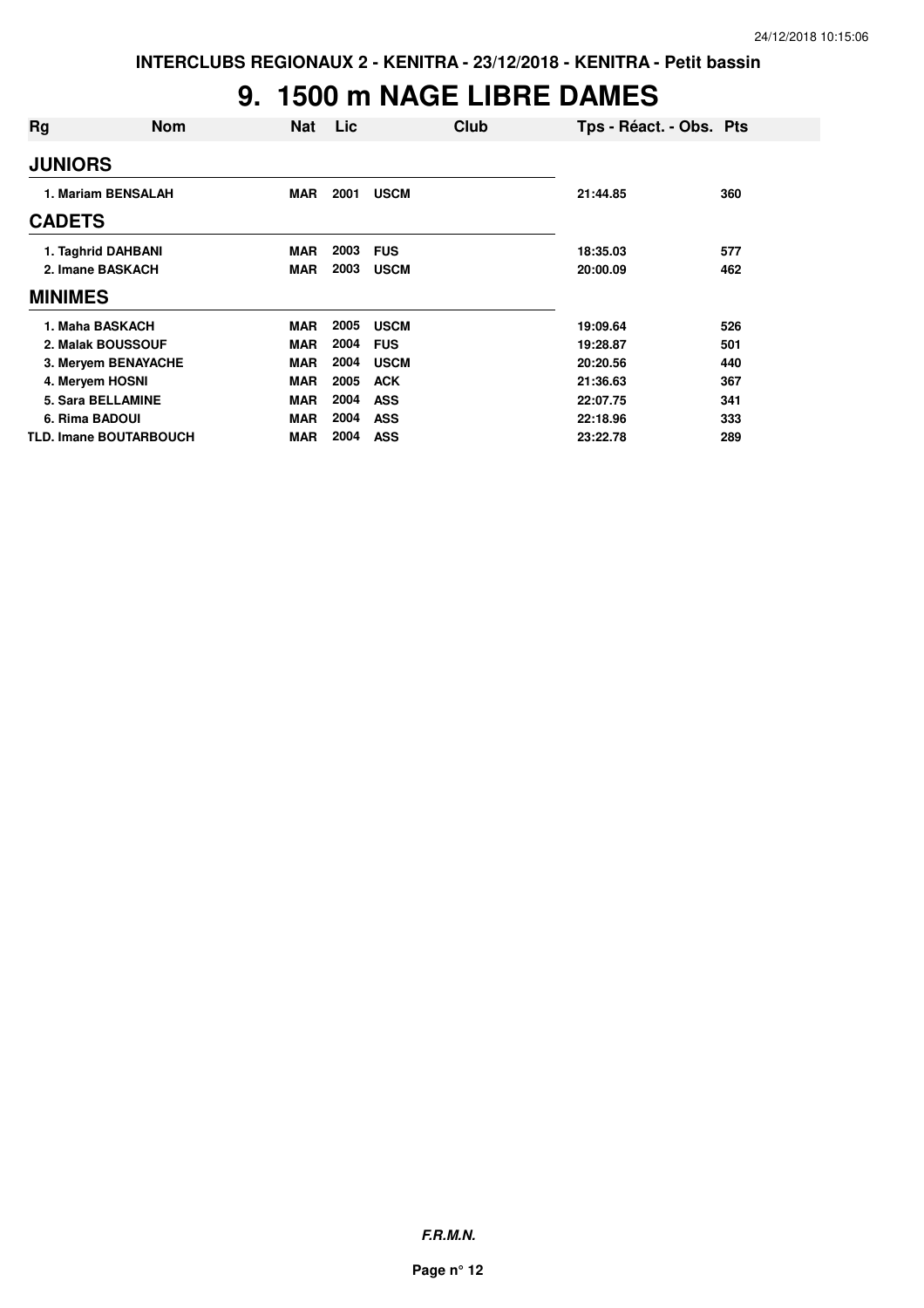#### **10. 1500 m NAGE LIBRE MESSIEURS**

| Rg                       | <b>Nom</b>                  | <b>Nat</b> | Lic  | Club        | Tps - Réact. - Obs. Pts |     |
|--------------------------|-----------------------------|------------|------|-------------|-------------------------|-----|
| <b>JUNIORS</b>           |                             |            |      |             |                         |     |
|                          | <b>1. Ali MSOUGAR</b>       | <b>MAR</b> | 2001 | <b>FUS</b>  | 16:49.25                | 642 |
| <b>NC. Marouane RAJI</b> |                             | <b>MAR</b> | 2000 | <b>USCM</b> | <b>Abandon</b>          | 0   |
| <b>CADETS</b>            |                             |            |      |             |                         |     |
|                          | 1. Mohamed Yassine BENSALEH | <b>MAR</b> | 2002 | <b>FUS</b>  | 17:15.40                | 595 |
| 2. Anir SADIQUI          |                             | <b>MAR</b> | 2003 | <b>USCM</b> | 18:31.18                | 481 |
| <b>NC. Adam BELAFIA</b>  |                             | <b>MAR</b> | 2002 | <b>USCM</b> | Frf n.d.                |     |
| <b>MINIMES</b>           |                             |            |      |             |                         |     |
|                          | 1. Yasser BENCHEBBA         | <b>MAR</b> | 2004 | <b>FUS</b>  | 16:33.37                | 674 |
|                          | 2. Hamza BENHLIMA           | <b>MAR</b> | 2004 | <b>USCM</b> | 16:56.59                | 629 |
|                          | 3. Youssef BOUHMOUCH        | <b>MAR</b> | 2004 | <b>USCM</b> | 19:26.17                | 416 |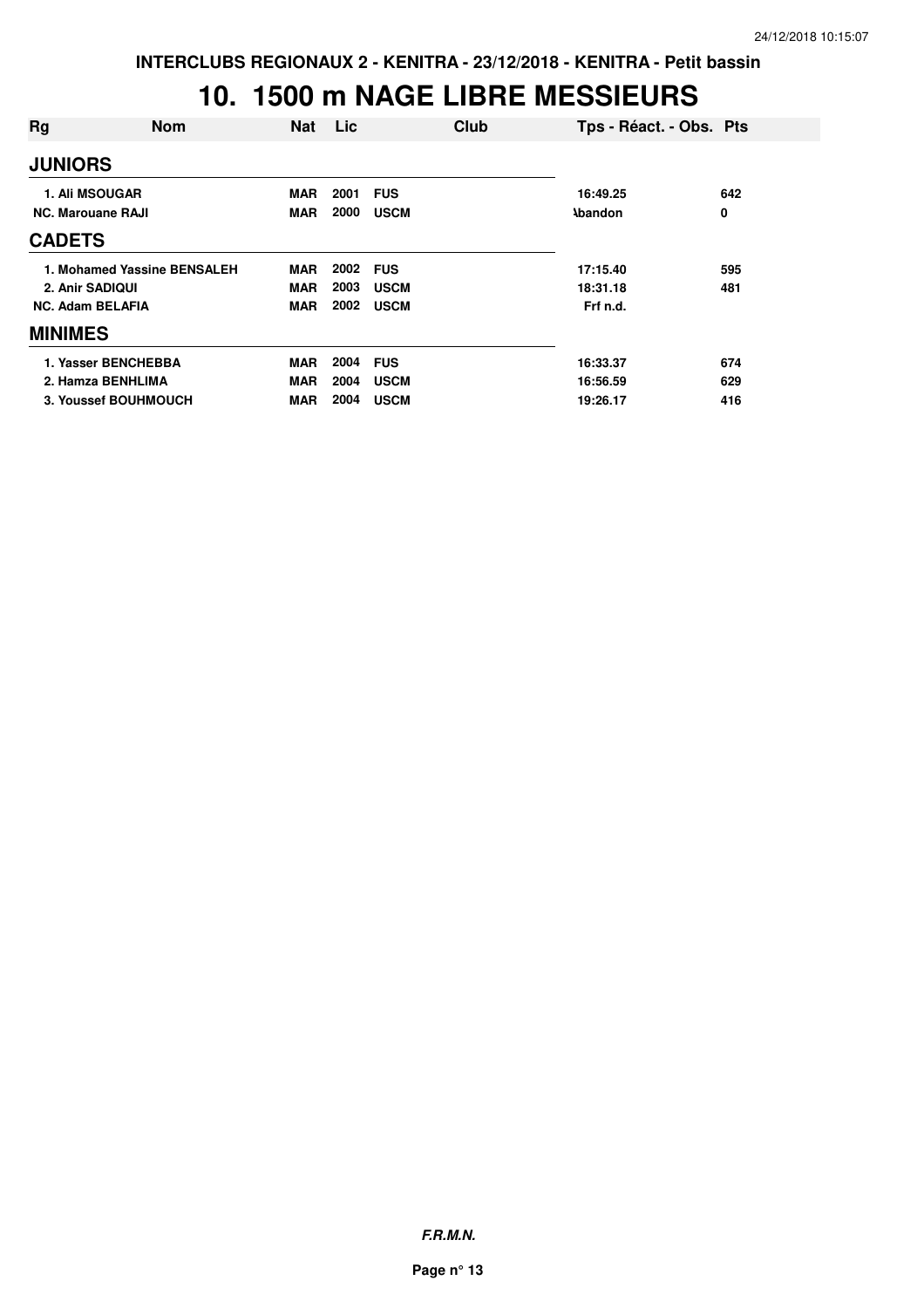### **11. 400 m NAGE LIBRE DAMES**

| Rg | <b>Nom</b>                    | Nat        | Lic  | Club        | Tps - Réact. - Obs. Pts |     |
|----|-------------------------------|------------|------|-------------|-------------------------|-----|
|    | <b>CADETS</b>                 |            |      |             |                         |     |
|    | 1. Taghrid DAHBANI            | <b>MAR</b> | 2003 | <b>FUS</b>  | 4:41.14                 | 609 |
|    | 2. Ayat Allah EL ANOUAR       | <b>MAR</b> | 2002 | <b>FUS</b>  | 4:46.50                 | 575 |
|    | 3. Hiba ELHARRAK              | <b>MAR</b> | 2002 | <b>ASS</b>  | 5:31.96                 | 370 |
|    | <b>MINIMES</b>                |            |      |             |                         |     |
|    | 1. Hiba CHOUAIBI              | MAR        | 2004 | <b>USCM</b> | 4:59.33                 | 505 |
|    | 2. Abrare BELRHITI            | <b>MAR</b> | 2004 | <b>FUS</b>  | 5:05.50                 | 475 |
|    | 3. Jennate RIMI               | <b>MAR</b> | 2005 | <b>FUS</b>  | 5:08.30                 | 462 |
|    | 4. Meryem BENAYACHE           | <b>MAR</b> | 2004 | <b>USCM</b> | 5:12.38                 | 444 |
|    | 5. Rime Ines EL RHOUBARI      | <b>MAR</b> | 2004 | <b>FUS</b>  | 5:16.14                 | 428 |
|    | 6. Yasmine RIAD               | <b>MAR</b> | 2004 | <b>FUS</b>  | 5:18.29                 | 420 |
|    | 7. Alae ELMEKKAOUI            | <b>MAR</b> | 2005 | <b>CNN</b>  | 5:20.33                 | 412 |
|    | 8. Oumaima RACHIDI ALAOUI     | <b>MAR</b> | 2004 | <b>USCM</b> | 5:30.01                 | 376 |
|    | 9. Sara BELLAMINE             | <b>MAR</b> | 2004 | <b>ASS</b>  | 5:46.37                 | 325 |
|    | 10. Imane BOUTARBOUCH         | <b>MAR</b> | 2004 | <b>ASS</b>  | 5:50.89                 | 313 |
|    | NC. Nour Elhouda YOUSFI       | <b>MAR</b> | 2005 | <b>CNN</b>  | Frf n.d.                |     |
|    | <b>NC. Ines AL FIGUIGUI</b>   | <b>MAR</b> | 2004 | <b>USCM</b> | Frf n.d.                |     |
|    | <b>BENJAMINS</b>              |            |      |             |                         |     |
|    | 1. Mervem BAHAJOUB            | MAR        | 2006 | <b>FUS</b>  | 5:04.12                 | 481 |
|    | 2. Malak MEQDAR               | MAR        | 2007 | <b>FUS</b>  | 5:05.57                 | 474 |
|    | <b>3. Sofia GARNOUSSI</b>     | <b>MAR</b> | 2006 | <b>FUS</b>  | 5:05.88                 | 473 |
|    | 4. Nada RAGTAOUI              | <b>MAR</b> | 2007 | <b>FUS</b>  | 5:08.35                 | 462 |
|    | 5. Zineb ATILLAH              | MAR        | 2006 | <b>FUS</b>  | 5:10.25                 | 453 |
|    | 6. Nada IDRISSI FAKHREDDINE   | <b>MAR</b> | 2006 | <b>FUS</b>  | 5:20.13                 | 412 |
|    | 7. Abla BELMATI               | <b>MAR</b> | 2006 | <b>FUS</b>  | 5:23.38                 | 400 |
|    | 8. Inass ALLAOUI              | <b>MAR</b> | 2006 | A.S.F.A.R   | 5:25.89                 | 391 |
|    | 9. Nour El Houda BENSALEH     | MAR        | 2007 | <b>FUS</b>  | 5:34.19                 | 362 |
|    | 10. Salma RHOUL               | <b>MAR</b> | 2006 | <b>FUS</b>  | 5:36.82                 | 354 |
|    | 11. Rim ELAMRAOUI             | MAR        | 2006 | <b>FUS</b>  | 5:50.12                 | 315 |
|    | 12. Malak TIBARI              | <b>MAR</b> | 2006 | A.S.F.A.R   | 5:53.95                 | 305 |
|    | 13. Sara BENSLETEN            | MAR        | 2007 | <b>USCM</b> | 5:54.44                 | 304 |
|    | 14. Hibat Allah SEMLALI       | <b>MAR</b> | 2007 | <b>KAC</b>  | 5:55.30                 | 301 |
|    | <b>15. Ghita EL MOUATARIF</b> | <b>MAR</b> | 2007 | <b>FUS</b>  | 5:56.46                 | 299 |
|    | 16. Rawane SADIQUI            | <b>MAR</b> | 2007 | <b>USCM</b> | 5:59.49                 | 291 |
|    | 17. Douaa EL YAAGOUBI         | <b>MAR</b> | 2007 | <b>USCM</b> | 6:02.05                 | 285 |
|    | <b>18. Zineb KHARMICH</b>     | <b>MAR</b> | 2007 | <b>CNN</b>  | 6:36.64                 | 217 |
|    | 19. Yasmine EL HAJJI          | <b>MAR</b> | 2007 | <b>CNN</b>  | 6:49.31                 | 197 |
|    | 20. Yassmina IZOUGAGHEN       | <b>MAR</b> | 2007 | <b>CNN</b>  | 6:53.31                 | 191 |
|    | 21. Rayehana ELKACIMI         | <b>MAR</b> | 2007 | <b>CNN</b>  | 7:08.88                 | 171 |
|    | <b>NC. Lina YAQOUBI</b>       | <b>MAR</b> | 2006 | <b>CSN</b>  | Frf n.d.                |     |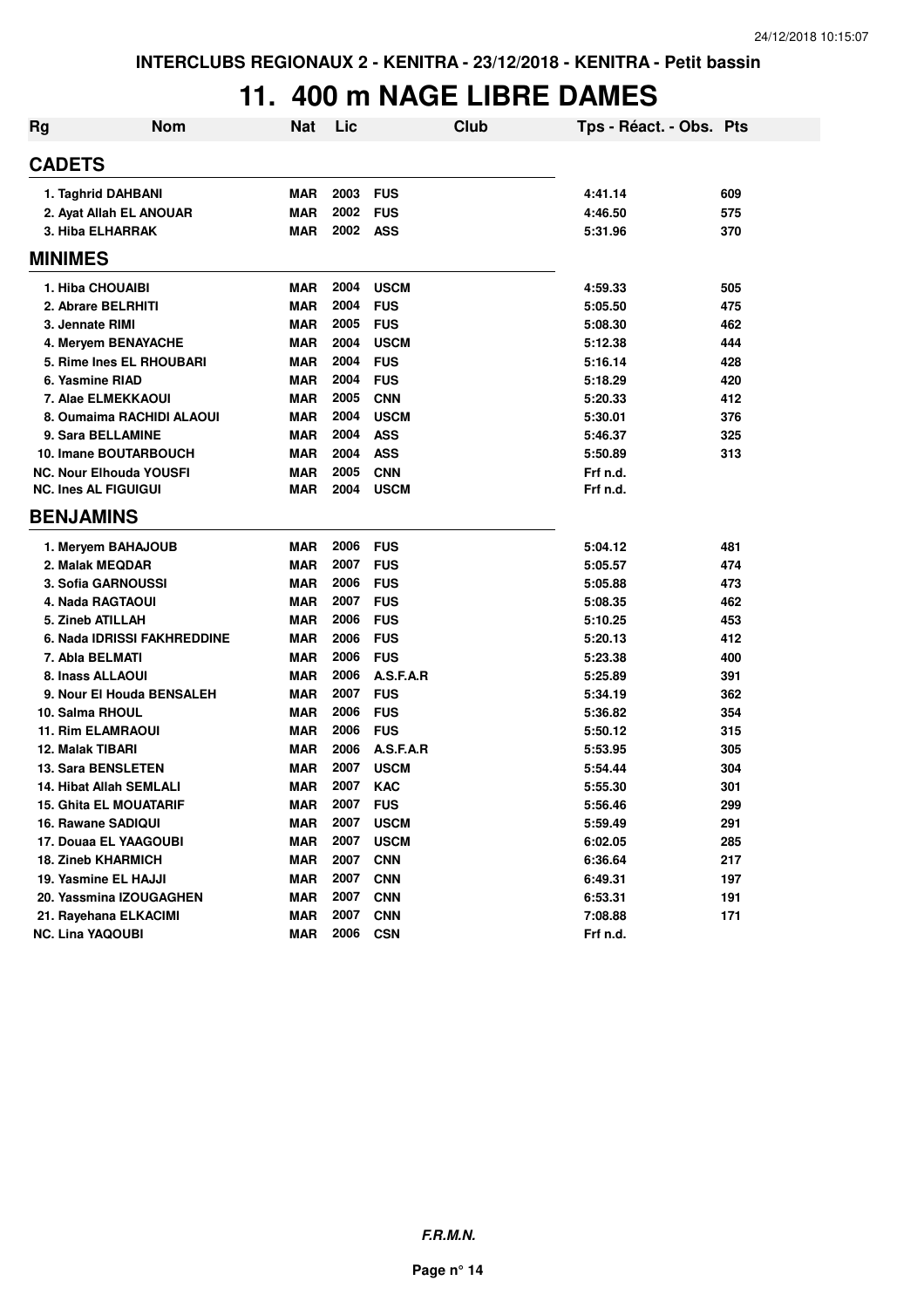#### **12. 400 m NAGE LIBRE MESSIEURS**

| Rg                           | <b>Nom</b> | <b>Nat</b> | Lic          | Club        | Tps - Réact. - Obs. Pts |     |
|------------------------------|------------|------------|--------------|-------------|-------------------------|-----|
| <b>SENIORS</b>               |            |            |              |             |                         |     |
| 1. Lahbib BELKAZ             |            | <b>MAR</b> | 1996         | CSN         | 4:46.12                 | 455 |
| <b>JUNIORS</b>               |            |            |              |             |                         |     |
| 1. Youssef HEMRI             |            | <b>MAR</b> | 2001         | <b>FUS</b>  | 4:05.14                 | 723 |
| 2. Ali HEMRI                 |            | <b>MAR</b> | 2001         | <b>FUS</b>  | 4:06.03                 | 715 |
| 3. Marouane RAJI             |            | <b>MAR</b> | 2000         | <b>USCM</b> | 4:33.48                 | 521 |
| <b>NC. Ali MOKHTARI</b>      |            | <b>MAR</b> | 2001         | <b>USCM</b> | Frf n.d.                |     |
| <b>CADETS</b>                |            |            |              |             |                         |     |
| 1. Ayman EL MECHRAFI         |            | <b>MAR</b> | 2002         | <b>USCM</b> | 4:32.57                 | 526 |
| 2. Rayane BOUHAFS            |            | <b>MAR</b> | 2003         | <b>FUS</b>  | 4:41.47                 | 477 |
| 3. Soufiane TAYEBI           |            | <b>MAR</b> | 2003         | <b>FUS</b>  | 5:07.37                 | 367 |
| 4. Yahya ELBRIDI             |            | <b>MAR</b> | 2003         | <b>USCM</b> | 5:15.22                 | 340 |
| <b>MINIMES</b>               |            |            |              |             |                         |     |
| 1. Yasser BENCHEBBA          |            | <b>MAR</b> | 2004         | <b>FUS</b>  | 4:13.39                 | 655 |
| 2. Mohamed Sami ZEMZAMI      |            | <b>MAR</b> | 2005         | <b>USCM</b> | 4:40.25                 | 484 |
| 3. Ayman BOUCETTA            |            | <b>MAR</b> | 2005         | <b>CNN</b>  | 4:55.68                 | 412 |
| 4. Aymane BOUZAIDI           |            | <b>MAR</b> | 2005         | <b>CSN</b>  | 4:58.31                 | 401 |
| 5. Yahya TOURABI             |            | <b>MAR</b> | 2005         | <b>FUS</b>  | 5:01.81                 | 387 |
| 6. Sami KASMI                |            | <b>MAR</b> | 2005         | <b>FUS</b>  | 5:05.15                 | 375 |
| <b>7. Youssef BOUHMOUCH</b>  |            | <b>MAR</b> | 2004         | <b>USCM</b> | 5:05.67                 | 373 |
| 8. Ahmed Rayane ELYACOUTI    |            | <b>MAR</b> | 2005         | <b>USCM</b> | 5:15.53                 | 339 |
| 9. Zakaria HIBAOUI           |            | <b>MAR</b> | 2004         | <b>ACK</b>  | 5:23.31                 | 315 |
| <b>10. Younes BERRADA</b>    |            | <b>MAR</b> | 2004         | <b>FUS</b>  | 5:26.23                 | 306 |
| <b>11. Mohamed SAHTARI</b>   |            | <b>MAR</b> | 2005         | <b>KAC</b>  | 6:04.79                 | 219 |
| <b>NC. Mehdi REFFASS</b>     |            | <b>MAR</b> | 2005         | <b>CNN</b>  | Frf n.d.                |     |
| <b>BENJAMINS</b>             |            |            |              |             |                         |     |
| 1. Marwane SEBBATA           |            | <b>MAR</b> | 2006         | <b>USCM</b> | 4:40.54                 | 482 |
| 2. Omar BENMOUSSA            |            | <b>MAR</b> | 2006         | <b>USCM</b> | 4:46.79                 | 451 |
| 3. Yassine SEBBATA           |            | <b>MAR</b> | 2006         | <b>USCM</b> | 4:47.26                 | 449 |
| <b>4. Jad KHERBOUCHE</b>     |            | <b>MAR</b> | 2006         | <b>ACK</b>  | 4:51.73                 | 429 |
| 5. Samy BENCHEBBA            |            | <b>MAR</b> | 2006         | <b>FUS</b>  | 5:15.49                 | 339 |
| 6. Hassan ELALAMI            |            | <b>MAR</b> | 2006 FUS     |             | 5:15.92                 | 338 |
| 7. Asaad BOULMAKOUL          |            | <b>MAR</b> | 2006         | <b>ASS</b>  | 5:16.47                 | 336 |
| 8. Jade KISSAMI              |            | <b>MAR</b> | 2006         | <b>FUS</b>  | 5:30.00                 | 296 |
| 9. Youssef GABOUNE           |            | <b>MAR</b> | 2007         | <b>FUS</b>  | 5:30.55                 | 295 |
| <b>10. Hamza FOUKAHY</b>     |            | <b>MAR</b> | 2006         | <b>FUS</b>  | 5:32.13                 | 290 |
| 11. Sami EL ANOUAR           |            | <b>MAR</b> | 2007         | <b>USCM</b> | 5:36.65                 | 279 |
| <b>12. Youssef BEKKAOUI</b>  |            | <b>MAR</b> | 2006         | <b>ASS</b>  | 5:45.21                 | 259 |
| 13. Hamza FILALI             |            | <b>MAR</b> | 2006         | <b>USCM</b> | 5:46.23                 | 256 |
| 14. Zaid ZNAIDI              |            | <b>MAR</b> | 2007         | <b>USCM</b> | 5:48.95                 | 250 |
| <b>15. Amir FAEDDA</b>       |            | <b>MAR</b> | 2007         | <b>FUS</b>  | 5:49.55                 | 249 |
| 16. Adam ELFAHSSI            |            | MAR        | 2007         | <b>FUS</b>  | 5:50.78                 | 246 |
| <b>17. Omar EL AMRAOUI</b>   |            | <b>MAR</b> | 2007         | <b>USCM</b> | 5:53.22                 | 241 |
| <b>18. Mohammed ELHARRAK</b> |            | MAR        | 2006         | <b>ASS</b>  | 5:54.42                 | 239 |
| <b>19. Omar MOUMINA</b>      |            | MAR        | 2006         | <b>FUS</b>  | 6:04.17                 | 220 |
| 20. Tarik ZEHAUF             |            | MAR        | 2007         | <b>ACK</b>  | 6:04.28                 | 220 |
| 21. Faris BOUKDIR            |            | <b>MAR</b> | 2006         | KAC         | 6:05.62                 | 218 |
| 22. Hamza EL MKHENTAR        |            | <b>MAR</b> | 2007<br>2007 | <b>USCM</b> | 6:08.72                 | 212 |
| 23. Adib BOUAYAD             |            | <b>MAR</b> | 2007         | <b>USCM</b> | 6:12.14                 | 206 |
| <b>24. Hatim YAMOUNE</b>     |            | <b>MAR</b> | 2006         | <b>CSN</b>  | 6:23.35                 | 189 |
| 25. Othmane ANEB             |            | <b>MAR</b> | 2007         | <b>KAC</b>  | 6:33.90                 | 174 |
| 26. Mohammed BENHALIMA       |            | MAR        |              | <b>USCM</b> | 6:56.72                 | 147 |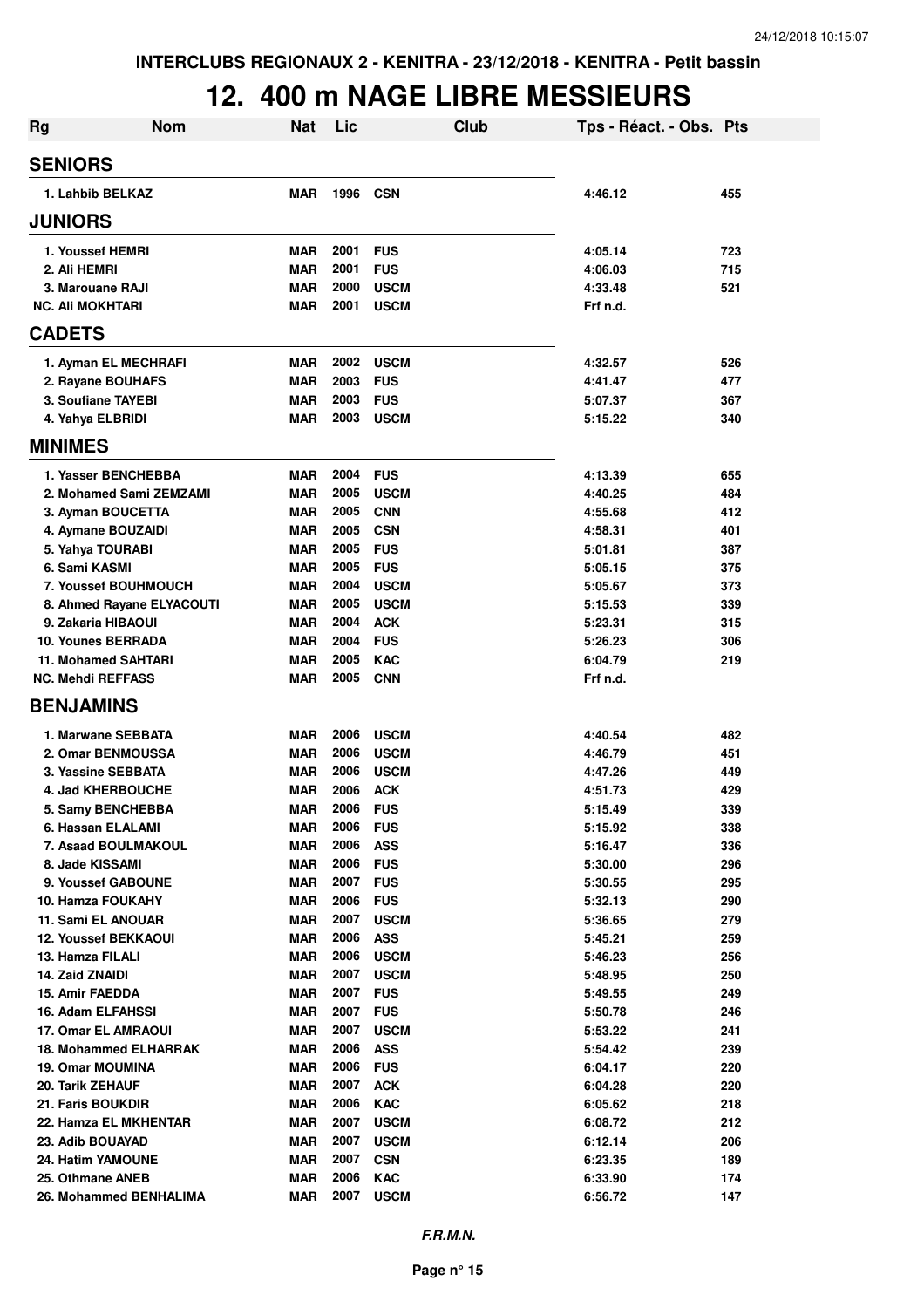**INTERCLUBS REGIONAUX 2 - KENITRA - 23/12/2018 - KENITRA - Petit bassin**

#### **12. 400 m NAGE LIBRE MESSIEURS**

| Rg               | Nom | Nat        | Lic      | Club | Tps - Réact. - Obs. Pts |  |
|------------------|-----|------------|----------|------|-------------------------|--|
| <b>BENJAMINS</b> |     |            |          |      |                         |  |
| NC. Ali ELKHALIL |     | <b>MAR</b> | 2006 FUS |      | Frf n.d.                |  |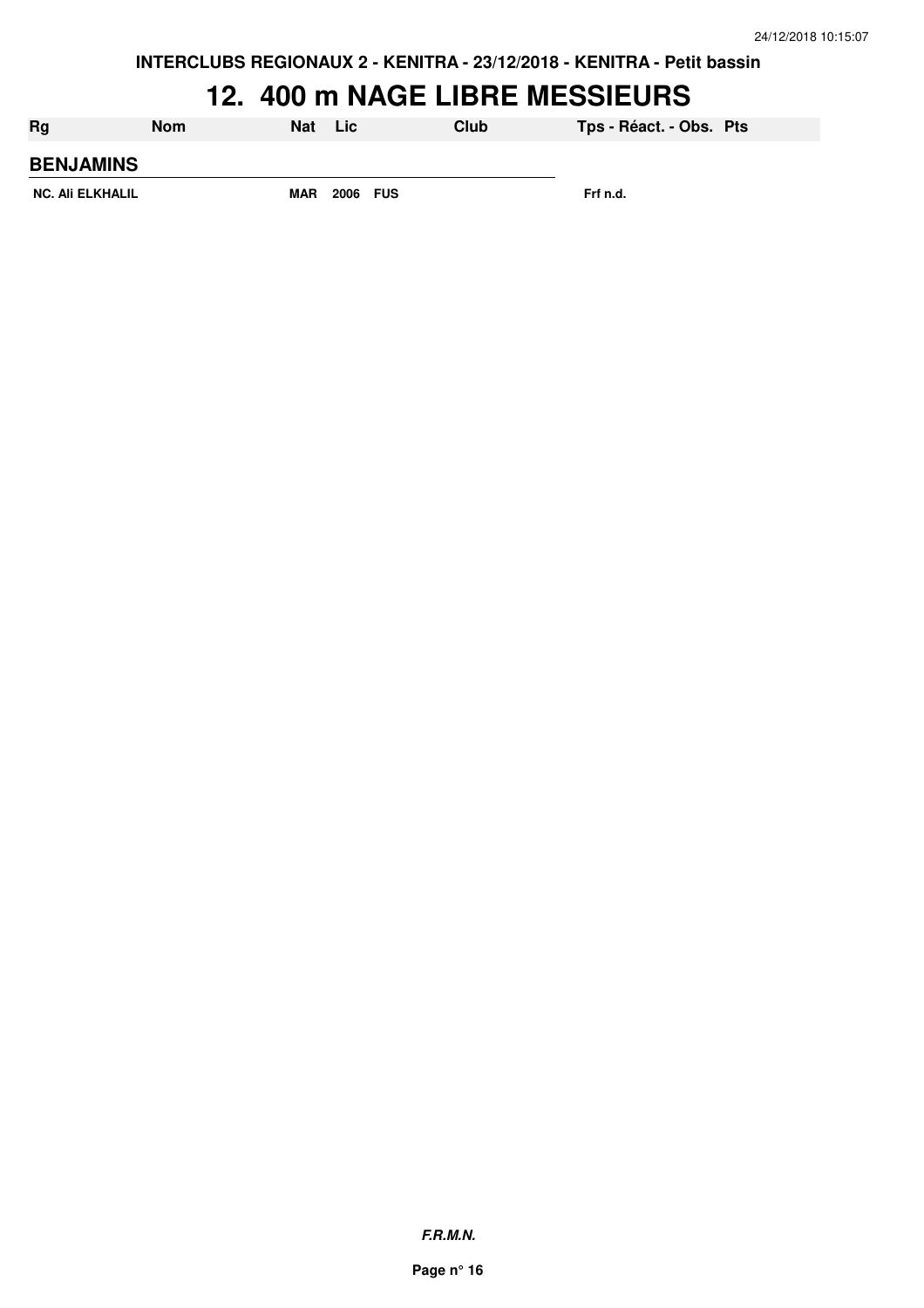# **13. 50 m DOS DAMES**

| Rg                                         | <b>Nom</b> | Nat                      | Lic          |                           | Club | Tps - Réact. - Obs. Pts |            |
|--------------------------------------------|------------|--------------------------|--------------|---------------------------|------|-------------------------|------------|
| <b>JUNIORS</b>                             |            |                          |              |                           |      |                         |            |
| 1. Iqbal SAKHRAOUI                         |            | <b>MAR</b>               | 2001         | <b>CSN</b>                |      | 37.41                   | 378        |
| <b>TLD. Ghita LALAOUI</b>                  |            | <b>MAR</b>               | 2001         | <b>FUS</b>                |      | 45.13                   | 215        |
| <b>NC. Fatine NOUAR</b>                    |            | <b>MAR</b>               | 2001         | <b>USCM</b>               |      | Frf n.d.                |            |
| <b>CADETS</b>                              |            |                          |              |                           |      |                         |            |
| 1. Imane BASKACH                           |            | <b>MAR</b>               | 2003         | <b>USCM</b>               |      | 35.99                   | 425        |
| 2. Yasmine NADIR                           |            | <b>MAR</b>               | 2003         | <b>FUS</b>                |      | 36.85                   | 396        |
| 3. Hiba ELHARRAK                           |            | <b>MAR</b>               | 2002         | <b>ASS</b>                |      | 38.13                   | 357        |
| 4. Ghita BAGHDAD                           |            | <b>MAR</b>               | 2002         | <b>CSN</b>                |      | 40.18                   | 305        |
| <b>NC. Aya TAHRI</b>                       |            | <b>MAR</b>               | 2002         | <b>ACK</b>                |      | Frf exc.                |            |
| <b>NC. Najwa NOUAR</b>                     |            | <b>MAR</b>               | 2003         | <b>USCM</b>               |      | Frf n.d.                |            |
| <b>MINIMES</b>                             |            |                          |              |                           |      |                         |            |
| 1. Maryem DAGRI                            |            | <b>MAR</b>               | 2005         | <b>USCM</b>               |      | 32.00                   | 604        |
| 2. Hiba CHOUAIBI                           |            | <b>MAR</b>               | 2004         | <b>USCM</b>               |      | 32.41                   | 582        |
| 3. Oumnia SEBBATA<br>4. Camelia GARNOUSSI  |            | <b>MAR</b>               | 2005<br>2004 | <b>USCM</b>               |      | 33.95                   | 506<br>456 |
| 5. Hiba BOURZINE                           |            | <b>MAR</b><br><b>MAR</b> | 2004         | <b>FUS</b><br><b>USCM</b> |      | 35.14<br>35.18          | 455        |
| <b>6. Lina GABOUNE</b>                     |            | <b>MAR</b>               | 2004         | <b>FUS</b>                |      | 35.22                   | 453        |
| 7. Jennate RIMI                            |            | <b>MAR</b>               | 2005         | <b>FUS</b>                |      | 35.41                   | 446        |
| 8. Yasmine RIAD                            |            | <b>MAR</b>               | 2004         | <b>FUS</b>                |      | 35.61                   | 438        |
| 9. Malak BOUSSOUF                          |            | <b>MAR</b>               | 2004         | <b>FUS</b>                |      | 36.04                   | 423        |
| 10. Abrare BELRHITI                        |            | <b>MAR</b>               | 2004         | <b>FUS</b>                |      | 36.16                   | 419        |
| 11. Lina DANNA                             |            | <b>MAR</b>               | 2005         | <b>USCM</b>               |      | 36.22                   | 417        |
| 12. Rima BADOUI                            |            | <b>MAR</b>               | 2004         | <b>ASS</b>                |      | 36.53                   | 406        |
| 13. Oumaima RACHIDI ALAOUI                 |            | <b>MAR</b>               | 2004         | <b>USCM</b>               |      | 36.74                   | 399        |
| 14. Meryem HOSNI                           |            | <b>MAR</b>               | 2005         | <b>ACK</b>                |      | 37.26                   | 383        |
| 15. Rime Ines EL RHOUBARI                  |            | <b>MAR</b>               | 2004         | <b>FUS</b>                |      | 37.53                   | 374        |
| 16. Aya BENMOUSSA                          |            | <b>MAR</b>               | 2005         | <b>CSN</b>                |      | 38.92                   | 336        |
| 17. Rim ARHARBI                            |            | <b>MAR</b>               | 2004         | <b>KAC</b>                |      | 38.95                   | 335        |
| 18. Imane LAHLOU                           |            | <b>MAR</b>               | 2005         | <b>FUS</b>                |      | 39.14                   | 330        |
| 19. Mouna Yassmina MASAIF                  |            | <b>MAR</b>               | 2005         | <b>ACK</b>                |      | 40.12                   | 306        |
| 20. Marwa EL HARTIKA                       |            | <b>MAR</b>               | 2005         | <b>FUS</b>                |      | 40.74                   | 293        |
| 21. Sara BELLAMINE                         |            | <b>MAR</b>               | 2004         | <b>ASS</b>                |      | 41.09                   | 285        |
| 22. Abir ELFARSSI                          |            | <b>MAR</b>               | 2005         | A.S.F.A.R                 |      | 41.18                   | 283        |
| 23. Imane BOUTARBOUCH<br>24. Manal LAASKRI |            | MAR<br><b>MAR</b>        | 2004<br>2004 | <b>ASS</b><br><b>KAC</b>  |      | 41.32<br>41.53          | 280<br>276 |
| 25. Chahd BELEKBIRA                        |            | <b>MAR</b>               | 2004         | A.S.F.A.R                 |      | 41.63                   | 274        |
| 26. Nourzad KARROUK BAAYL                  |            | <b>MAR</b>               | 2005         | <b>ACK</b>                |      | 41.76                   | 272        |
| 27. Aya MARHFOUR                           |            | MAR                      | 2005         | <b>FUS</b>                |      | 43.88                   | 234        |
| 28. Nour Elhouda MAROUDI                   |            | <b>MAR</b>               | 2005         | A.S.F.A.R                 |      | 46.68                   | 194        |
| TLD. Aya HAMDI                             |            | <b>MAR</b>               | 2004         | <b>CNK</b>                |      | 48.23                   | 176        |
| <b>NC. Marwa ALAOUI</b>                    |            | <b>MAR</b>               | 2004         | <b>CNN</b>                |      | Frf n.d.                |            |
| <b>NC. Nour Elhouda YOUSFI</b>             |            | MAR                      | 2005         | <b>CNN</b>                |      | Frf n.d.                |            |
| <b>BENJAMINS</b>                           |            |                          |              |                           |      |                         |            |
| 1. Sofia GARNOUSSI                         |            | <b>MAR</b>               | 2006         | <b>FUS</b>                |      | 35.26                   | 452        |
| 2. Abla BELMATI                            |            | <b>MAR</b>               | 2006         | <b>FUS</b>                |      | 36.81                   | 397        |
| 3. Kaoutar HOSNI                           |            | <b>MAR</b>               | 2006         | <b>ACK</b>                |      | 41.03                   | 286        |
| 4. Rim BENARAFA                            |            | <b>MAR</b>               | 2007         | <b>FUS</b>                |      | 42.41                   | 259        |
| 5. Sara BENSLETEN                          |            | <b>MAR</b>               | 2007         | <b>USCM</b>               |      | 42.53                   | 257        |
| 6. Hibat Allah SEMLALI                     |            | <b>MAR</b>               | 2007         | <b>KAC</b>                |      | 43.08                   | 247        |
| 7. Sundus ALHAMAD                          |            | <b>MAR</b>               | 2007         | <b>KAC</b>                |      | 43.18                   | 246        |
| 8. Rim BELAHNICHI                          |            | <b>MAR</b>               | 2006         | A.S.F.A.R                 |      | 43.60                   | 239        |
| 9. Rim BOUCHIKHI                           |            | <b>MAR</b>               | 2007         | A.S.F.A.R                 |      | 44.53                   | 224        |
| 10. Lina KHOUIA                            |            | MAR                      | 2006         | <b>CNN</b>                |      | 44.74                   | 221        |
|                                            |            |                          |              | F.R.M.N.                  |      |                         |            |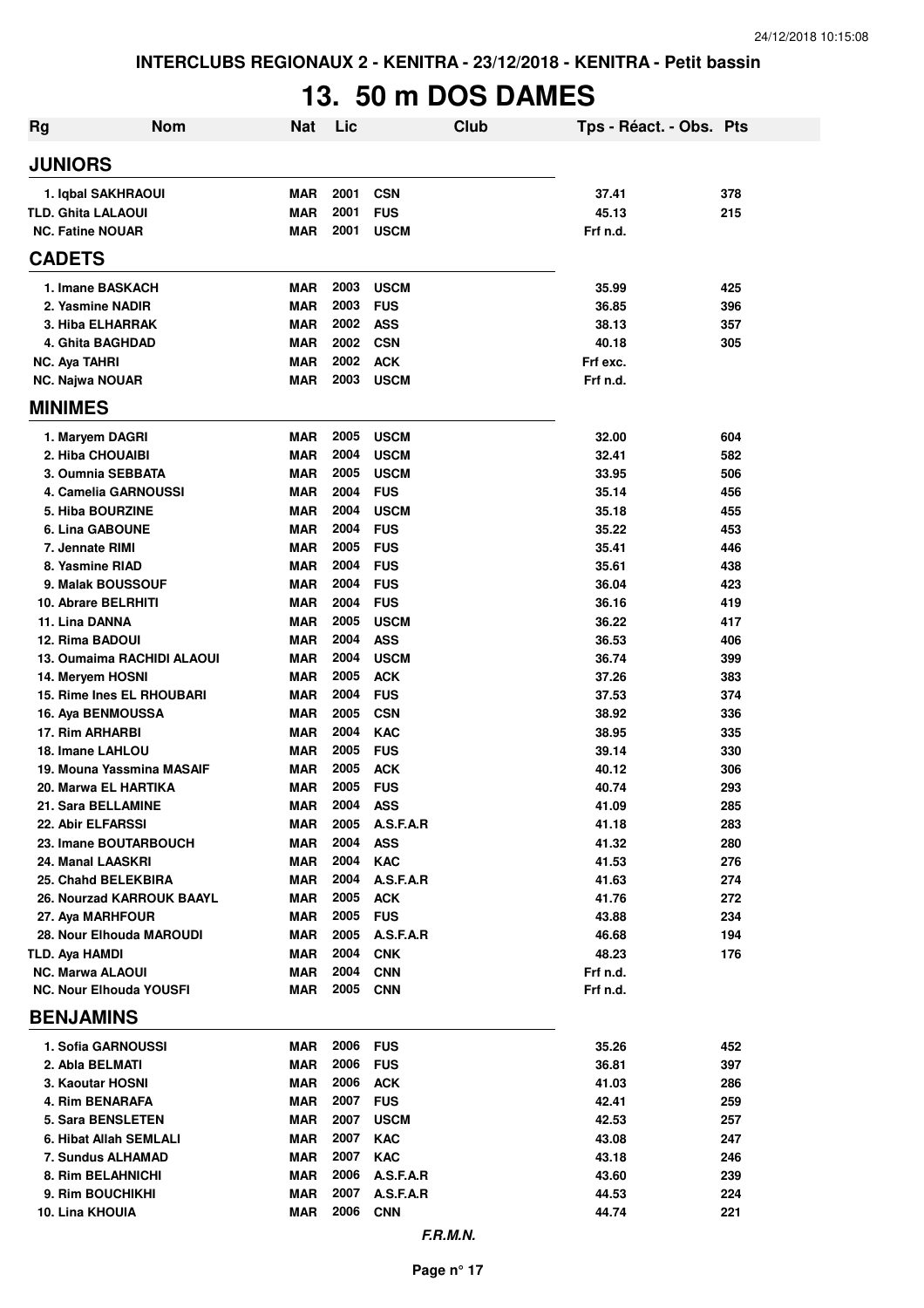## **13. 50 m DOS DAMES**

| Rg                      | <b>Nom</b>                             | Nat        | Lic  | <b>Club</b> | Tps - Réact. - Obs. Pts |     |
|-------------------------|----------------------------------------|------------|------|-------------|-------------------------|-----|
| <b>BENJAMINS</b>        |                                        |            |      |             |                         |     |
|                         | 11. Hanane DIOURI                      | <b>MAR</b> | 2007 | <b>ASS</b>  | 45.09                   | 216 |
| <b>12. Hiba LAHLIMI</b> |                                        | <b>MAR</b> | 2007 | <b>ACK</b>  | 45.70                   | 207 |
|                         | 13. Hajar KAIMECH                      | <b>MAR</b> | 2006 | A.S.F.A.R   | 45.99                   | 203 |
|                         | 14. Rayehana ELKACIMI                  | <b>MAR</b> | 2007 | <b>CNN</b>  | 46.00                   | 203 |
|                         | <b>15. Nour El Houda MOUKHLESSE</b>    | <b>MAR</b> | 2007 | <b>KAC</b>  | 46.22                   | 200 |
|                         | <b>16. Rim ZAARI JABRI</b>             | <b>MAR</b> | 2006 | <b>ASS</b>  | 46.63                   | 195 |
| 17. Selma TIYAL         |                                        | <b>MAR</b> | 2007 | A.S.F.A.R   | 47.47                   | 185 |
|                         | <b>18. Rhita MYESSER</b>               | <b>MAR</b> | 2007 | <b>USCM</b> | 47.56                   | 184 |
|                         | <b>19. Zineb KHARMICH</b>              | <b>MAR</b> | 2007 | <b>CNN</b>  | 47.75                   | 182 |
|                         | 20. Yasmine BAKKAR                     | <b>MAR</b> | 2006 | <b>KAC</b>  | 48.40                   | 174 |
|                         | 21. Rachida KIDAYE                     | <b>MAR</b> | 2007 | <b>CNN</b>  | 48.65                   | 172 |
|                         | 22. Majdouline NIHOU                   | <b>MAR</b> | 2007 | <b>CNN</b>  | 48.76                   | 170 |
| 23. Hala ELMIR          |                                        | <b>MAR</b> | 2007 | <b>ASS</b>  | 48.83                   | 170 |
|                         | 24. Heba BEN MOUSSA                    | <b>MAR</b> | 2007 | <b>CSN</b>  | 49.17                   | 166 |
|                         | 25. Elkhanssaa DLIMA                   | <b>MAR</b> | 2006 | <b>ACK</b>  | 50.48                   | 154 |
|                         | 26. Yassmina IZOUGAGHEN                | <b>MAR</b> | 2007 | <b>CNN</b>  | 51.69                   | 143 |
|                         | 27. Dina Walae ALILOU                  | <b>MAR</b> | 2006 | <b>CNN</b>  | 51.89                   | 141 |
| 28. Marwa JABAR         |                                        | <b>MAR</b> | 2007 | <b>CNN</b>  | 53.51                   | 129 |
| 29. Lina ZDI            |                                        | <b>MAR</b> | 2006 | <b>CNN</b>  | 55.03                   | 118 |
|                         | 30. Maha LAMGHARI                      | <b>MAR</b> | 2007 | <b>FUS</b>  | 55.84                   | 113 |
|                         | <b>31. Nour ENNAMIRI</b>               | <b>MAR</b> | 2007 | <b>KAC</b>  | 56.92                   | 107 |
| 32. Rim AQUIL           |                                        | <b>MAR</b> | 2007 | <b>ASS</b>  | 57.38                   | 104 |
|                         | <b>NC. Israe EDDAOUE</b>               | <b>MAR</b> | 2006 | <b>CNN</b>  | Frf n.d.                |     |
|                         | <b>NC. Ghita EL IDRISSI EL AMGHARI</b> | <b>MAR</b> | 2006 | <b>USCM</b> | Dsq NI                  | 0   |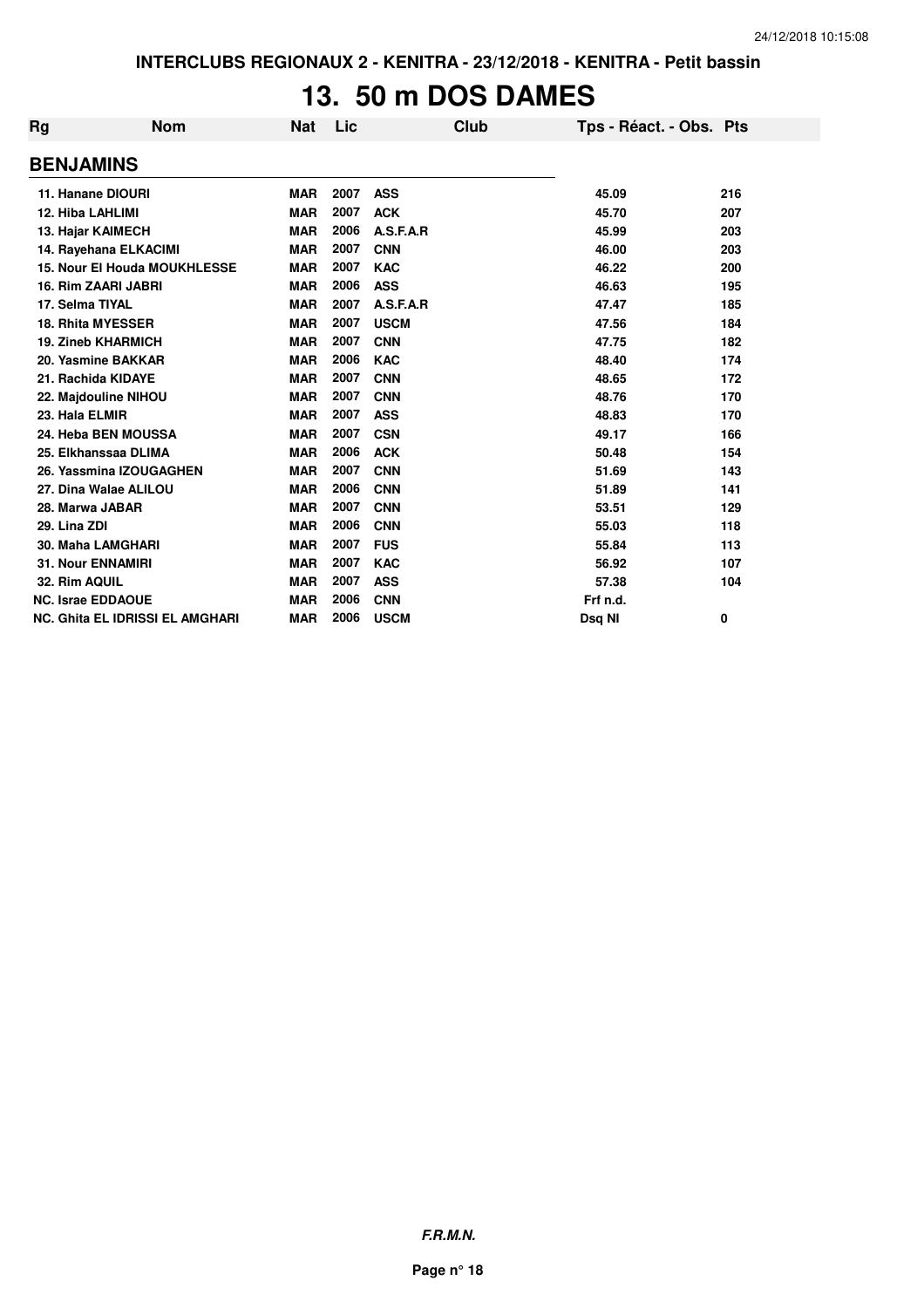### **14. 50 m DOS MESSIEURS**

| <b>Rg</b>                                            | <b>Nom</b>                   | <b>Nat</b>               | Lic             |                            | <b>Club</b> | Tps - Réact. - Obs. Pts |            |
|------------------------------------------------------|------------------------------|--------------------------|-----------------|----------------------------|-------------|-------------------------|------------|
| <b>SENIORS</b>                                       |                              |                          |                 |                            |             |                         |            |
| <b>1. Ali EL MANDOUR</b>                             |                              | <b>MAR</b>               | <b>1997 FUS</b> |                            |             | 31.27                   | 454        |
| <b>JUNIORS</b>                                       |                              |                          |                 |                            |             |                         |            |
| 1. Ali MSOUGAR                                       |                              | <b>MAR</b>               | 2001            | <b>FUS</b>                 |             | 30.13                   | 508        |
| 2. Mehdi BOUFEDENE                                   |                              | <b>MAR</b>               | 2000            | <b>ASS</b>                 |             | 30.73                   | 478        |
| 3. Deyae Eddine QASSIRI                              |                              | <b>MAR</b>               | 2001            | <b>CSN</b>                 |             | 36.28                   | 291        |
| <b>TLD. Ahmed BENNANI</b>                            |                              | <b>MAR</b>               | 2001            | <b>FUS</b>                 |             | 41.13                   | 199        |
| <b>NC. Adam BAQQASS</b>                              |                              | <b>MAR</b>               | 2001            | <b>CNN</b>                 |             | Frf n.d.                |            |
| <b>NC. Taha MIFTAH</b>                               |                              | <b>MAR</b>               | 2001            | <b>CNN</b>                 |             | Frf n.d.                |            |
| <b>NC. Ziad LAHLOU</b>                               |                              | <b>MAR</b>               | 2001            | <b>USCM</b>                |             | Frf n.d.                |            |
| <b>CADETS</b>                                        |                              |                          |                 |                            |             |                         |            |
| 1. Youssef OUKHOUYA                                  |                              | <b>MAR</b>               | 2002            | <b>FUS</b>                 |             | 31.71                   | 435        |
| 2. Adam BELAFIA                                      |                              | <b>MAR</b>               | 2002            | <b>USCM</b>                |             | 32.40                   | 408        |
| 3. Mehdi ELMHOR                                      |                              | <b>MAR</b>               | 2003            | <b>FUS</b>                 |             | 33.17                   | 380        |
| 4. Mehdi SAISSI HASSANI                              |                              | <b>MAR</b>               | 2002            | <b>ACK</b>                 |             | 34.14                   | 349        |
| 5. Anir SADIQUI                                      |                              | <b>MAR</b>               | 2003            | <b>USCM</b>                |             | 34.62                   | 334        |
| 6. Wail BEZOTE                                       |                              | <b>MAR</b>               | 2002            | <b>KAC</b>                 |             | 34.77                   | 330        |
| 7. Soufiane TAYEBI<br>7. BACHIR BENABDELJALIL        |                              | <b>MAR</b><br><b>MAR</b> | 2003<br>2002    | <b>FUS</b><br><b>USCM</b>  |             | 35.23<br>35.23          | 317<br>317 |
| 9. El Khalil EL MAZOUNI                              |                              | <b>MAR</b>               | 2003            | <b>CSN</b>                 |             | 36.28                   | 291        |
| 10. Ahmed Ghassane MAGRI                             |                              | <b>MAR</b>               | 2003            | <b>ASS</b>                 |             | 37.10                   | 272        |
| 11. Mehdi BOUZEKRI                                   |                              | <b>MAR</b>               | 2002            | <b>FUS</b>                 |             | 37.49                   | 263        |
| 12. Anass ILGUIM                                     |                              | <b>MAR</b>               | 2003            | <b>CNN</b>                 |             | 38.32                   | 246        |
| 13. Zakaria BERRAHMA                                 |                              | <b>MAR</b>               | 2003            | <b>ASS</b>                 |             | 39.17                   | 231        |
| <b>NC. Mohamed Amine ACHIBANE</b>                    |                              | <b>MAR</b>               | 2002            | <b>CNN</b>                 |             | Frf n.d.                |            |
| <b>NC. Mehdi BENSALAH</b>                            |                              | <b>MAR</b>               | 2002            | <b>CNN</b>                 |             | Frf n.d.                |            |
| <b>NC. Yasser MOATASSIM BILLAH</b>                   |                              | <b>MAR</b>               | 2003            | <b>CNN</b>                 |             | Frf n.d.                |            |
| <b>MINIMES</b>                                       |                              |                          |                 |                            |             |                         |            |
| 1. Hamza BENHLIMA                                    |                              | <b>MAR</b>               | 2004            | <b>USCM</b>                |             | 30.98                   | 467        |
| 2. Adam BOURZINE                                     |                              | <b>MAR</b>               | 2005            | <b>USCM</b>                |             | 33.87                   | 357        |
| 3. Yassir EL MADANI                                  |                              | <b>MAR</b>               | 2005            | <b>FUS</b>                 |             | 34.50                   | 338        |
| 4. Sami KASMI                                        |                              | <b>MAR</b>               | 2005            | <b>FUS</b>                 |             | 34.63                   | 334        |
|                                                      | 5. Mohammed Amjad BENDGUIG   | <b>MAR</b>               | 2004            | <b>CSN</b>                 |             | 36.71                   | 280        |
|                                                      | 6. Mohammed Ayman BOULMAKOUL | <b>MAR</b>               | 2004            | <b>ASS</b>                 |             | 37.33                   | 267        |
| 7. Ahmed Rayane ELYACOUTI                            |                              | <b>MAR</b>               | 2005            | <b>USCM</b>                |             | 38.36                   | 246        |
| 8. Anas BOUYAKOUBI                                   |                              | <b>MAR</b>               | 2004            | A.S.F.A.R                  |             | 38.56                   | 242        |
| 9. Ahmed AIT BARGACH                                 |                              | <b>MAR</b>               | 2005            | <b>ASS</b>                 |             | 41.69                   | 191        |
| <b>10. Hamid MEZRAOUI</b>                            |                              | <b>MAR</b>               | 2005            | <b>ASS</b>                 |             | 42.59                   | 179        |
| <b>11. Youssef EL HARRAK</b>                         |                              | <b>MAR</b>               | 2005<br>2004    | <b>CNN</b>                 |             | 43.26                   | 171        |
| <b>12. Ali BOUALAM</b><br><b>13. Mohamed SAHTARI</b> |                              | <b>MAR</b><br><b>MAR</b> | 2005            | <b>FUS</b><br><b>KAC</b>   |             | 43.51<br>43.59          | 168<br>167 |
| <b>NC. Othmane ELMAHI</b>                            |                              | <b>MAR</b>               | 2005            | <b>CNN</b>                 |             | Frf n.d.                |            |
| <b>BENJAMINS</b>                                     |                              |                          |                 |                            |             |                         |            |
|                                                      |                              |                          |                 |                            |             |                         |            |
| 1. Marwane SEBBATA                                   |                              | MAR                      | 2006            | <b>USCM</b>                |             | 31.93                   | 426        |
| 2. Akram NEJJAR<br>3. Zaid ZNAIDI                    |                              | <b>MAR</b><br><b>MAR</b> | 2006<br>2007    | <b>USCM</b><br><b>USCM</b> |             | 37.50<br>38.25          | 263<br>248 |
| 4. Yassine MIFTAH                                    |                              | <b>MAR</b>               | 2006            | <b>CNN</b>                 |             | 38.32                   | 246        |
| 5. Mohammed ELOTMANY                                 |                              | <b>MAR</b>               | 2007            | <b>CNN</b>                 |             | 38.34                   | 246        |
| <b>6. Asaad BOULMAKOUL</b>                           |                              | <b>MAR</b>               | 2006            | <b>ASS</b>                 |             | 38.54                   | 242        |
| 7. Omar EL AMRAOUI                                   |                              | <b>MAR</b>               | 2007            | <b>USCM</b>                |             | 39.70                   | 222        |
| 8. Omar BOUGOTAYA                                    |                              | <b>MAR</b>               | 2006            | A.S.F.A.R                  |             | 40.16                   | 214        |
| 9. Mohamed Ayoub OUADI                               |                              | <b>MAR</b>               | 2007            | <b>ASS</b>                 |             | 40.53                   | 208        |
| <b>10. Youssef BEKKAOUI</b>                          |                              | <b>MAR</b>               | 2006            | <b>ASS</b>                 |             | 40.92                   | 202        |
|                                                      |                              |                          |                 |                            |             |                         |            |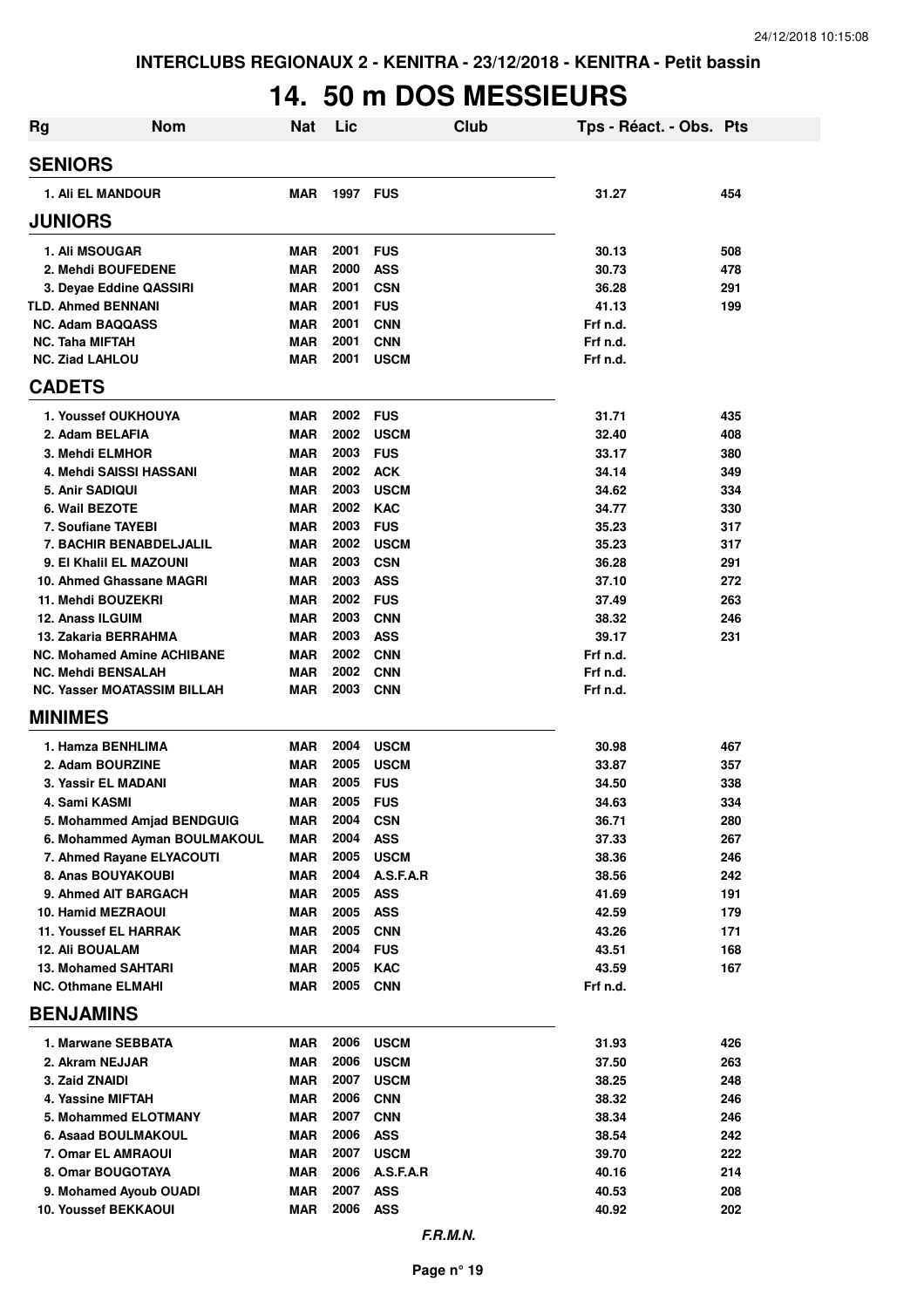#### **14. 50 m DOS MESSIEURS**

| Rg | <b>Nom</b>                              | Nat        | Lic  |             | Club | Tps - Réact. - Obs. Pts |     |
|----|-----------------------------------------|------------|------|-------------|------|-------------------------|-----|
|    | <b>BENJAMINS</b>                        |            |      |             |      |                         |     |
|    | 11. Jade KISSAMI                        | <b>MAR</b> | 2006 | <b>FUS</b>  |      | 41.16                   | 199 |
|    | <b>12. Mohammed ELHARRAK</b>            | <b>MAR</b> | 2006 | <b>ASS</b>  |      | 41.30                   | 197 |
|    | <b>13. Youssef GABOUNE</b>              | <b>MAR</b> | 2007 | <b>FUS</b>  |      | 41.52                   | 194 |
|    | 14. Amir FAEDDA                         | <b>MAR</b> | 2007 | <b>FUS</b>  |      | 41.53                   | 194 |
|    | <b>15. Omar MOUMINA</b>                 | <b>MAR</b> | 2006 | <b>FUS</b>  |      | 41.62                   | 192 |
|    | 16. Hamza FOUKAHY                       | <b>MAR</b> | 2006 | <b>FUS</b>  |      | 41.79                   | 190 |
|    | 17. Ahmed Yassine SEYAR                 | <b>MAR</b> | 2006 | <b>ASS</b>  |      | 42.18                   | 185 |
|    | 18. Mohammed Reda LACHGAR               | <b>MAR</b> | 2007 | <b>CSN</b>  |      | 42.54                   | 180 |
|    | 19. Mohamed Naji TOUIMI BENJELLOUN      | <b>MAR</b> | 2007 | <b>ASS</b>  |      | 43.94                   | 163 |
|    | 20. Aymen BECHTER                       | <b>MAR</b> | 2006 | <b>CSN</b>  |      | 45.01                   | 152 |
|    | 21. Chihab CHAHABOUN                    | <b>MAR</b> | 2006 | <b>KAC</b>  |      | 45.19                   | 150 |
|    | 22. Mohamed Taha OBILAT                 | <b>MAR</b> | 2007 | <b>CSN</b>  |      | 45.29                   | 149 |
|    | 23. Hamza EL MKHENTAR                   | <b>MAR</b> | 2007 | <b>USCM</b> |      | 45.38                   | 148 |
|    | 24. Faris BOUKDIR                       | <b>MAR</b> | 2006 | <b>KAC</b>  |      | 45.48                   | 147 |
|    | 25. Houmam IALLATEN                     | <b>MAR</b> | 2006 | <b>CNN</b>  |      | 45.62                   | 146 |
|    | 26. Rayane CHAKOUK                      | <b>MAR</b> | 2006 | <b>ASS</b>  |      | 46.84                   | 135 |
|    | 27. Saad ALOUACH                        | <b>MAR</b> | 2007 | <b>ASS</b>  |      | 46.94                   | 134 |
|    | 28. Nasser ZOUR                         | <b>MAR</b> | 2007 | A.S.F.A.R   |      | 47.02                   | 133 |
|    | 29. Othmane ANEB                        | <b>MAR</b> | 2006 | <b>KAC</b>  |      | 47.21                   | 132 |
|    | <b>30. Mohammed ELHACHEMI</b>           | <b>MAR</b> | 2006 | <b>ASS</b>  |      | 47.42                   | 130 |
|    | 31. Reda NADIR                          | <b>MAR</b> | 2006 | <b>ASS</b>  |      | 48.18                   | 124 |
|    | <b>31. Ali EL HASSANI</b>               | <b>MAR</b> | 2007 | <b>FUS</b>  |      | 48.18                   | 124 |
|    | 33. Youssef LAAREJ                      | <b>MAR</b> | 2006 | <b>FUS</b>  |      | 48.36                   | 122 |
|    | 34. Ryad MALKI                          | <b>MAR</b> | 2006 | <b>CNN</b>  |      | 48.43                   | 122 |
|    | 35. Othmane ACHIBANE                    | <b>MAR</b> | 2007 | <b>CNN</b>  |      | 48.72                   | 120 |
|    | 36. Mohammed BENHALIMA                  | <b>MAR</b> | 2007 | <b>USCM</b> |      | 49.03                   | 117 |
|    | 37. Adam LAHDAID                        | <b>MAR</b> | 2006 | <b>CNN</b>  |      | 49.06                   | 117 |
|    | 38. Ziyad CHAKOUK                       | <b>MAR</b> | 2006 | <b>ASS</b>  |      | 49.08                   | 117 |
|    | <b>39. BAKR THAMI ALAMI</b>             | <b>MAR</b> | 2006 | <b>USCM</b> |      | 49.27                   | 116 |
|    | 40. Rayane IRAAMANE                     | <b>MAR</b> | 2006 | <b>ASS</b>  |      | 49.66                   | 113 |
|    | 41. Haytam BARAKAT                      | <b>MAR</b> | 2007 | <b>ASS</b>  |      | 50.57                   | 107 |
|    | 42. Assaad Taha SEYAR                   | <b>MAR</b> | 2007 | <b>ASS</b>  |      | 51.62                   | 101 |
|    | 43. Saad BELKHOUAJA                     | <b>MAR</b> | 2007 | <b>CNK</b>  |      | 52.95                   | 93  |
|    | 44. Yasser BENDAOU                      | <b>MAR</b> | 2007 | <b>CNN</b>  |      | 53.23                   | 92  |
|    | 45. Mohamed Ziyad BOUTALEB              | <b>MAR</b> | 2006 | <b>ASS</b>  |      | 54.85                   | 84  |
|    | 46. Jad TNEAMOU                         | <b>MAR</b> | 2007 | <b>CSN</b>  |      | 54.89                   | 84  |
|    | 47. Sami HANNA                          | <b>MAR</b> | 2007 | <b>CSN</b>  |      | 55.25                   | 82  |
|    | 48. Oussama BOUTAROUCH                  | <b>MAR</b> | 2007 | <b>ASS</b>  |      | 55.81                   | 79  |
|    | <b>NC. Rayane AIT ALI</b>               | <b>MAR</b> | 2006 | <b>CNN</b>  |      | Frf n.d.                |     |
|    | NC. Mohamed Aymane SGHIOURI IDRISSI MAR |            | 2006 | <b>CNN</b>  |      | Frf n.d.                |     |
|    | NC. Zakaria EL GORFTI                   | <b>MAR</b> | 2007 | <b>FUS</b>  |      | Dsq NI                  | 0   |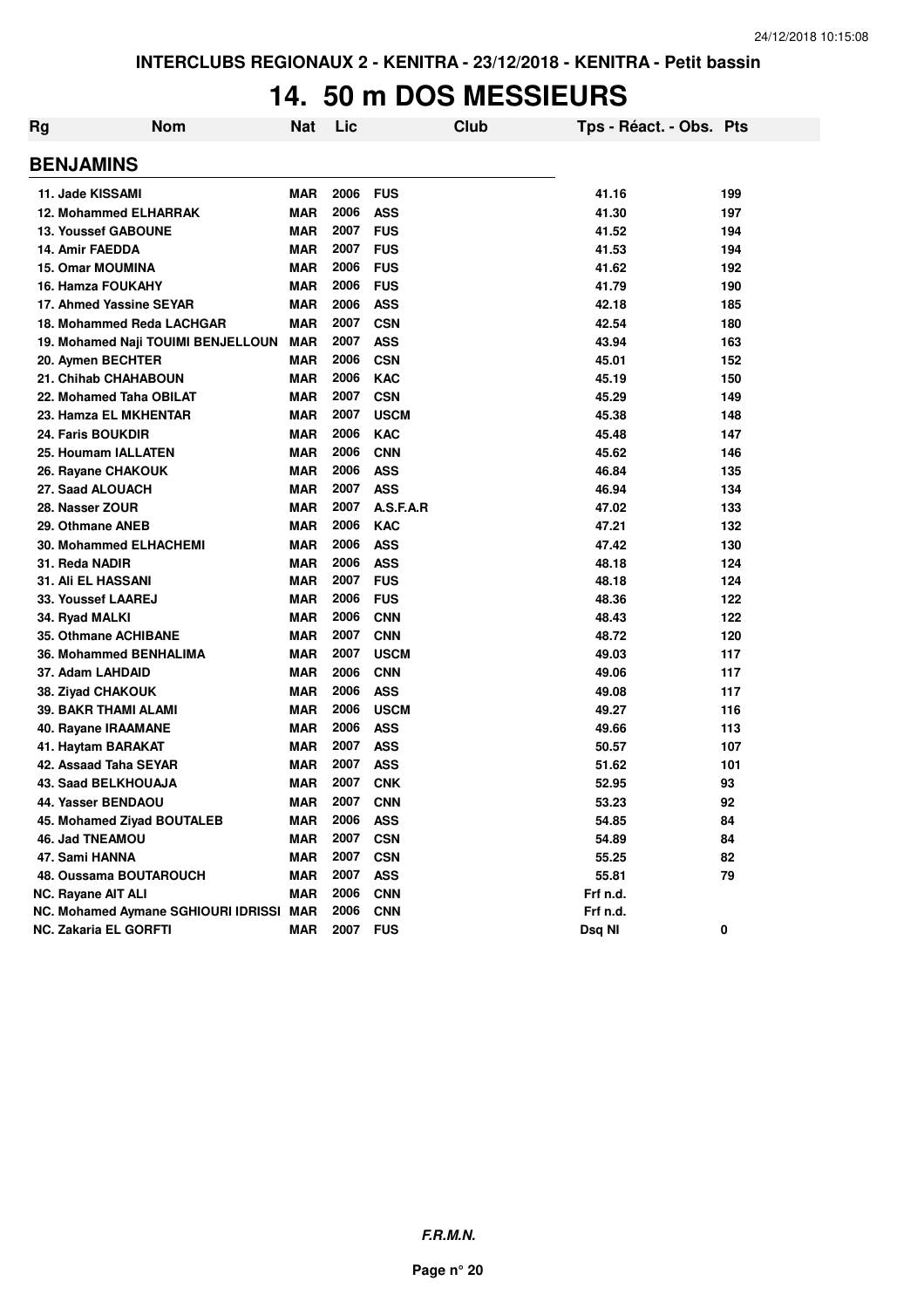### **15. 200 m PAPILLON DAMES**

| Rq               | <b>Nom</b>                | Nat        | Lic  | Club        | Tps - Réact. - Obs. Pts |     |
|------------------|---------------------------|------------|------|-------------|-------------------------|-----|
| <b>CADETS</b>    |                           |            |      |             |                         |     |
|                  | 1. Ayat Allah EL ANOUAR   | <b>MAR</b> | 2002 | <b>FUS</b>  | 2:40.10                 | 440 |
|                  | 2. Imane BASKACH          | <b>MAR</b> | 2003 | <b>USCM</b> | 2:59.30                 | 313 |
|                  | <b>NC. Doaa AMMOUMOU</b>  | <b>MAR</b> | 2003 | <b>ACK</b>  | Frf exc.                |     |
| <b>MINIMES</b>   |                           |            |      |             |                         |     |
| 1. Lina DANNA    |                           | <b>MAR</b> | 2005 | <b>USCM</b> | 2:41.90                 | 425 |
|                  | 2. Maryem DAGRI           | <b>MAR</b> | 2005 | <b>USCM</b> | 2:51.65                 | 357 |
|                  | 3. Maha BASKACH           | <b>MAR</b> | 2005 | <b>USCM</b> | 3:05.10                 | 285 |
|                  | <b>4. Hadil CHAHIDI</b>   | <b>MAR</b> | 2005 | <b>USCM</b> | 3:14.80                 | 244 |
|                  | <b>TLD. Hiba GHOUDANE</b> | <b>MAR</b> | 2004 | <b>CSN</b>  | 3:46.86                 | 154 |
| <b>BENJAMINS</b> |                           |            |      |             |                         |     |
|                  | 1. Nada RAGTAOUI          | <b>MAR</b> | 2007 | <b>FUS</b>  | 2:53.66                 | 345 |
|                  | 2. Meryem BAHAJOUB        | <b>MAR</b> | 2006 | <b>FUS</b>  | 3:03.00                 | 294 |
|                  | 3. Zineb ATILLAH          | <b>MAR</b> | 2006 | <b>FUS</b>  | 3:13.22                 | 250 |
|                  | 4. Youssra ELMAZOUNI      | <b>MAR</b> | 2006 | <b>CSN</b>  | 3:25.93                 | 206 |
|                  | 5. Salma RHOUL            | <b>MAR</b> | 2006 | <b>FUS</b>  | 3:26.87                 | 204 |
|                  | <b>6. Rim ELAMRAOUI</b>   | <b>MAR</b> | 2006 | <b>FUS</b>  | 3:30.41                 | 194 |
|                  | 7. Douaa EL YAAGOUBI      | <b>MAR</b> | 2007 | <b>USCM</b> | 3:38.58                 | 173 |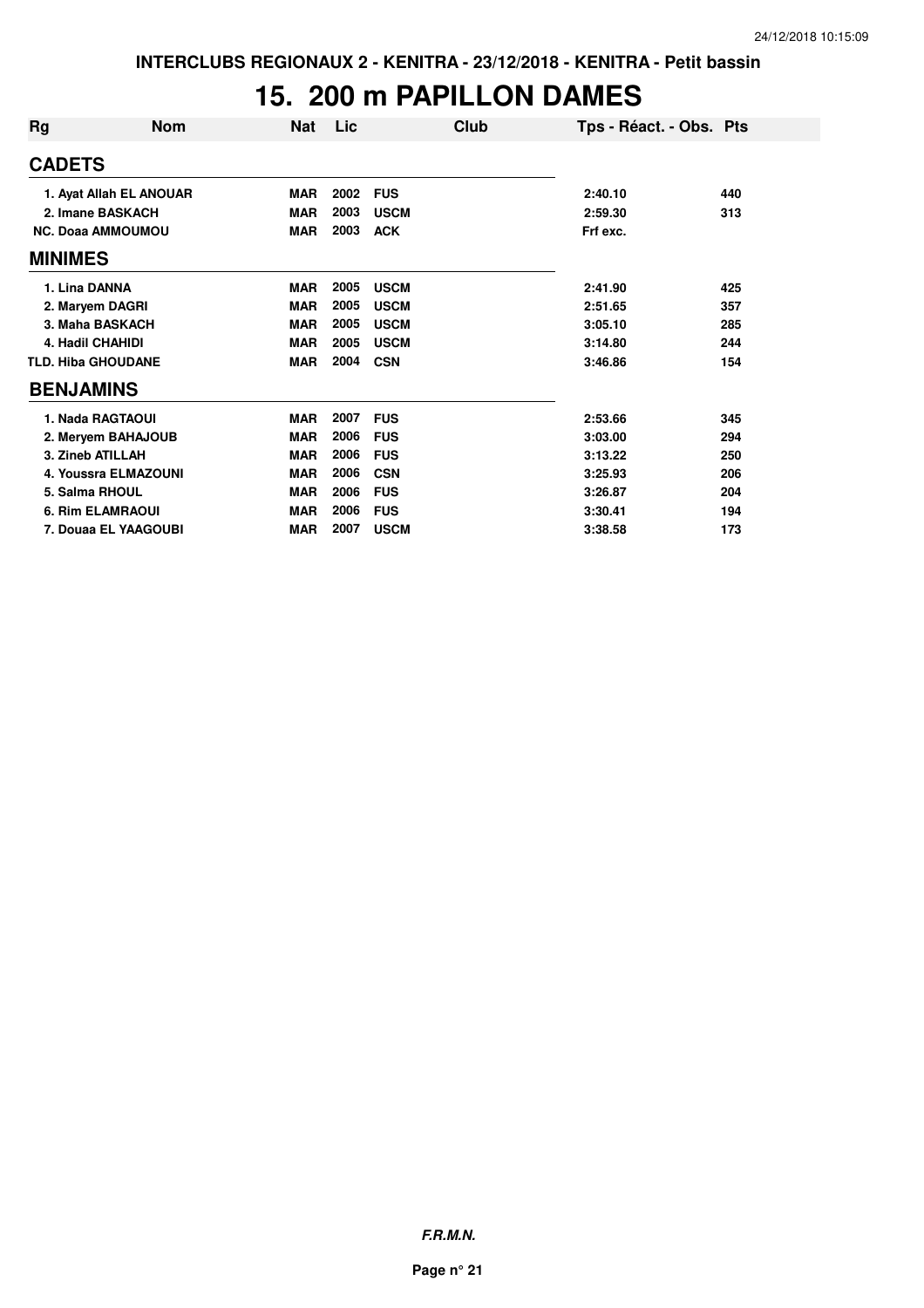#### **16. 200 m PAPILLON MESSIEURS**

| Rg | <b>Nom</b>                  | <b>Nat</b> | Lic  |             | <b>Club</b> | Tps - Réact. - Obs. Pts |     |
|----|-----------------------------|------------|------|-------------|-------------|-------------------------|-----|
|    | <b>SENIORS</b>              |            |      |             |             |                         |     |
|    | 1. Othmane EL MOUSSAMI      | <b>MAR</b> | 1999 | <b>USCM</b> |             | 2:24.75                 | 457 |
|    | <b>JUNIORS</b>              |            |      |             |             |                         |     |
|    | 1. Youssef HEMRI            | <b>MAR</b> | 2001 | <b>FUS</b>  |             | 2:16.76                 | 542 |
|    | 2. Yassine NIHOU            | <b>MAR</b> | 2001 | <b>CNN</b>  |             | 2:29.74                 | 413 |
|    | <b>NC. Ali MOKHTARI</b>     | <b>MAR</b> | 2001 | <b>USCM</b> |             | Frf n.d.                |     |
|    | <b>CADETS</b>               |            |      |             |             |                         |     |
|    | 1. Mohamed Yassine BENSALEH | <b>MAR</b> | 2002 | <b>FUS</b>  |             | 2:16.19                 | 548 |
|    | <b>MINIMES</b>              |            |      |             |             |                         |     |
|    | 1. Mohamed Sami ZEMZAMI     | <b>MAR</b> | 2005 | <b>USCM</b> |             | 2:27.97                 | 428 |
|    | 2. Hamza BENHLIMA           | <b>MAR</b> | 2004 | <b>USCM</b> |             | 2:31.90                 | 395 |
|    | 3. Adam BOURZINE            | <b>MAR</b> | 2005 | <b>USCM</b> |             | 2:32.11                 | 394 |
|    | <b>4. CHAHINE SAID</b>      | <b>MAR</b> | 2005 | <b>USCM</b> |             | 2:32.39                 | 391 |
|    | 5. Yahya TOURABI            | <b>MAR</b> | 2005 | <b>FUS</b>  |             | 2:48.95                 | 287 |
|    | <b>6. Younes BERRADA</b>    | <b>MAR</b> | 2004 | <b>FUS</b>  |             | 3:00.99                 | 233 |
|    | <b>BENJAMINS</b>            |            |      |             |             |                         |     |
|    | 1. Hamza KAMAL              | <b>MAR</b> | 2006 | <b>USCM</b> |             | 2:37.53                 | 354 |
|    | 2. Omar BENMOUSSA           | <b>MAR</b> | 2006 | <b>USCM</b> |             | 2:41.18                 | 331 |
|    | 3. Yassine SEBBATA          | <b>MAR</b> | 2006 | <b>USCM</b> |             | 2:53.42                 | 265 |
|    | 4. Sami EL ANOUAR           | <b>MAR</b> | 2007 | <b>USCM</b> |             | 3:14.54                 | 188 |
|    | <b>NC. Ali ELKHALIL</b>     | <b>MAR</b> | 2006 | <b>FUS</b>  |             | Frf n.d.                |     |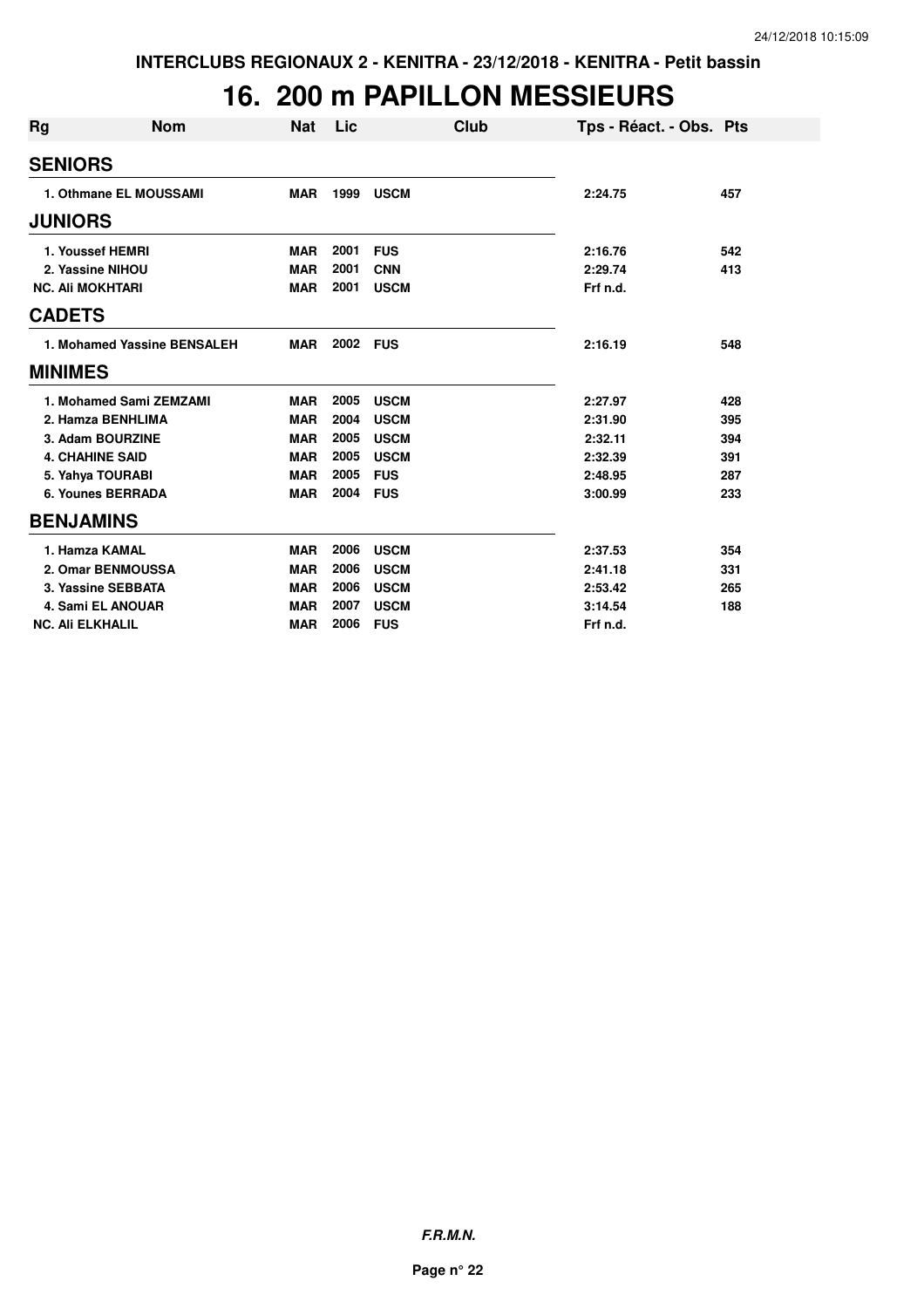# **17. 100 m BRASSE DAMES**

| <b>Rg</b>                                     | <b>Nom</b>                      | <b>Nat</b>               | Lic              |                          | Club | Tps - Réact. - Obs. Pts |            |
|-----------------------------------------------|---------------------------------|--------------------------|------------------|--------------------------|------|-------------------------|------------|
| <b>JUNIORS</b>                                |                                 |                          |                  |                          |      |                         |            |
| <b>TLD. Ghita LALAOUI</b>                     |                                 | <b>MAR</b>               | 2001             | <b>FUS</b>               |      | 1:48.40                 | 209        |
| <b>NC. Fatine NOUAR</b>                       |                                 | <b>MAR</b>               | 2001             | <b>USCM</b>              |      | Frf n.d.                |            |
| <b>CADETS</b>                                 |                                 |                          |                  |                          |      |                         |            |
| 1. Taghrid DAHBANI                            |                                 | MAR                      | 2003             | <b>FUS</b>               |      | 1:21.83                 | 486        |
| 2. Yasmine NADIR                              |                                 | <b>MAR</b>               | 2003             | <b>FUS</b>               |      | 1:26.04                 | 418        |
| <b>NC. Najwa NOUAR</b>                        |                                 | <b>MAR</b>               | 2003             | <b>USCM</b>              |      | Frf n.d.                |            |
| <b>MINIMES</b>                                |                                 |                          |                  |                          |      |                         |            |
| 1. Oumnia SEBBATA                             |                                 | <b>MAR</b>               | 2005             | <b>USCM</b>              |      | 1:23.78                 | 453        |
| 2. Hiba BOURZINE                              |                                 | <b>MAR</b>               | 2004             | <b>USCM</b>              |      | 1:24.51                 | 441        |
| 3. Malak BOUSSOUF                             |                                 | <b>MAR</b>               | 2004             | <b>FUS</b>               |      | 1:24.57                 | 440        |
| 4. Maha BASKACH                               |                                 | <b>MAR</b>               | 2005             | <b>USCM</b>              |      | 1:28.57                 | 383        |
| 5. Hadil CHAHIDI                              |                                 | <b>MAR</b>               | 2005             | <b>USCM</b>              |      | 1:29.15                 | 376        |
| 6. Chahd BELEKBIRA                            |                                 | <b>MAR</b>               | 2004             | A.S.F.A.R                |      | 1:30.15                 | 363        |
| 7. Rima BADOUI                                |                                 | <b>MAR</b>               | 2004             | <b>ASS</b>               |      | 1:30.39                 | 360        |
| 8. Camelia GARNOUSSI                          |                                 | <b>MAR</b>               | 2004             | <b>FUS</b>               |      | 1:33.40                 | 327        |
| 9. Imane LAHLOU                               |                                 | <b>MAR</b>               | 2005<br>2004     | <b>FUS</b>               |      | 1:34.05                 | 320        |
| <b>10. Hind BAGHDAD</b><br>11. Fadila ZEHAUF  |                                 | <b>MAR</b><br><b>MAR</b> | 2005             | <b>CSN</b><br><b>ACK</b> |      | 1:36.04<br>1:36.28      | 300<br>298 |
| <b>12. Lina GABOUNE</b>                       |                                 | <b>MAR</b>               | 2004             | <b>FUS</b>               |      | 1:37.62                 | 286        |
| <b>13. Rim ARHARBI</b>                        |                                 | <b>MAR</b>               | 2004             | <b>KAC</b>               |      | 1:40.22                 | 264        |
| <b>14. Malak IGOUZAL</b>                      |                                 | <b>MAR</b>               | 2005             | <b>CSN</b>               |      | 1:42.16                 | 249        |
| 15. Marwa EL HARTIKA                          |                                 | MAR                      | 2005             | <b>FUS</b>               |      | 1:42.25                 | 249        |
| <b>TLD. Nour Elhouda MAROUDI</b>              |                                 | <b>MAR</b>               | 2005             | A.S.F.A.R                |      | 1:45.45                 | 227        |
| <b>TLD. Nourzad KARROUK BAAYL</b>             |                                 | MAR                      | 2005             | <b>ACK</b>               |      | 1:45.57                 | 226        |
| <b>TLD. Alae ELMEKKAOUI</b>                   |                                 | MAR                      | 2005             | <b>CNN</b>               |      | 1:46.14                 | 222        |
| TLD. Rahaf ALHAMED                            |                                 | <b>MAR</b>               | 2005             | <b>KAC</b>               |      | 1:46.84                 | 218        |
| <b>NC. Zainab RAMSIS</b>                      |                                 | <b>MAR</b>               | 2004             | <b>CNK</b>               |      | Frf exc.                |            |
| <b>NC. Marwa ALAOUI</b>                       |                                 | <b>MAR</b>               | 2004             | <b>CNN</b>               |      | Frf n.d.                |            |
| <b>NC. Ines AL FIGUIGUI</b>                   |                                 | <b>MAR</b>               | 2004             | <b>USCM</b>              |      | Frf n.d.                |            |
| <b>NC. Aya HAMDI</b>                          |                                 | <b>MAR</b>               | 2004             | <b>CNK</b>               |      | Dsq VI                  | 0          |
| <b>BENJAMINS</b>                              |                                 |                          |                  |                          |      |                         |            |
| 1. Malak MEQDAR                               |                                 | MAR                      | 2007 FUS         |                          |      | 1:30.11                 | 364        |
|                                               | 2. Nada IDRISSI FAKHREDDINE     | <b>MAR</b>               | 2006             | <b>FUS</b>               |      | 1:31.85                 | 343        |
| 3. Lyna TIKKI                                 |                                 | MAR                      | 2006<br>2007 FUS | <b>ASS</b>               |      | 1:34.93                 | 311        |
| 4. Nour El Houda BENSALEH<br>5. Kaoutar HOSNI |                                 | <b>MAR</b><br><b>MAR</b> | 2006             | <b>ACK</b>               |      | 1:35.61<br>1:38.26      | 304<br>280 |
| 6. Ghita EL MOUATARIF                         |                                 | MAR                      | 2007             | <b>FUS</b>               |      | 1:40.74                 | 260        |
| 7. Majdouline NIHOU                           |                                 | <b>MAR</b>               | 2007             | <b>CNN</b>               |      | 1:41.47                 | 255        |
| 8. Malak TIBARI                               |                                 | <b>MAR</b>               | 2006             | A.S.F.A.R                |      | 1:41.65                 | 253        |
| 9. Rawane SADIQUI                             |                                 | <b>MAR</b>               | 2007             | <b>USCM</b>              |      | 1:41.67                 | 253        |
| 10. Rachida KIDAYE                            |                                 | <b>MAR</b>               | 2007             | <b>CNN</b>               |      | 1:45.86                 | 224        |
| 11. Rim ZAARI JABRI                           |                                 | <b>MAR</b>               | 2006             | <b>ASS</b>               |      | 1:49.04                 | 205        |
| 12. Yasmine BAKKAR                            |                                 | <b>MAR</b>               | 2006             | <b>KAC</b>               |      | 1:49.34                 | 203        |
|                                               | 13. Nour El Houda MOUKHLESSE    | <b>MAR</b>               | 2007             | <b>KAC</b>               |      | 1:50.06                 | 199        |
| 14. Hajar KAIMECH                             |                                 | <b>MAR</b>               | 2006             | A.S.F.A.R                |      | 1:50.31                 | 198        |
| <b>15. Rim BENARAFA</b>                       |                                 | <b>MAR</b>               | 2007             | <b>FUS</b>               |      | 1:50.49                 | 197        |
| <b>16. Rim BELAHNICHI</b>                     |                                 | MAR                      | 2006             | A.S.F.A.R                |      | 1:50.64                 | 196        |
| 17. Noha ELYAHYAOUI                           |                                 | <b>MAR</b>               | 2007             | <b>KAC</b>               |      | 1:51.74                 | 191        |
| <b>18. Ghita ELKHADIR</b>                     |                                 | <b>MAR</b>               | 2007             | <b>KAC</b>               |      | 1:52.77                 | 185        |
| 19. Hiba LAHLIMI                              |                                 | <b>MAR</b>               | 2007             | <b>ACK</b>               |      | 1:52.95                 | 184        |
|                                               | 20. Ghita EL IDRISSI EL AMGHARI | <b>MAR</b>               | 2006             | <b>USCM</b>              |      | 1:54.33                 | 178        |
| 21. Fatima Zahra KAISSI                       |                                 | <b>MAR</b>               | 2007             | <b>CNK</b>               |      | 1:56.27                 | 169        |
| 22. Yasmine EL HAJJI                          |                                 | <b>MAR</b>               | 2007             | <b>CNN</b>               |      | 1:56.63                 | 167        |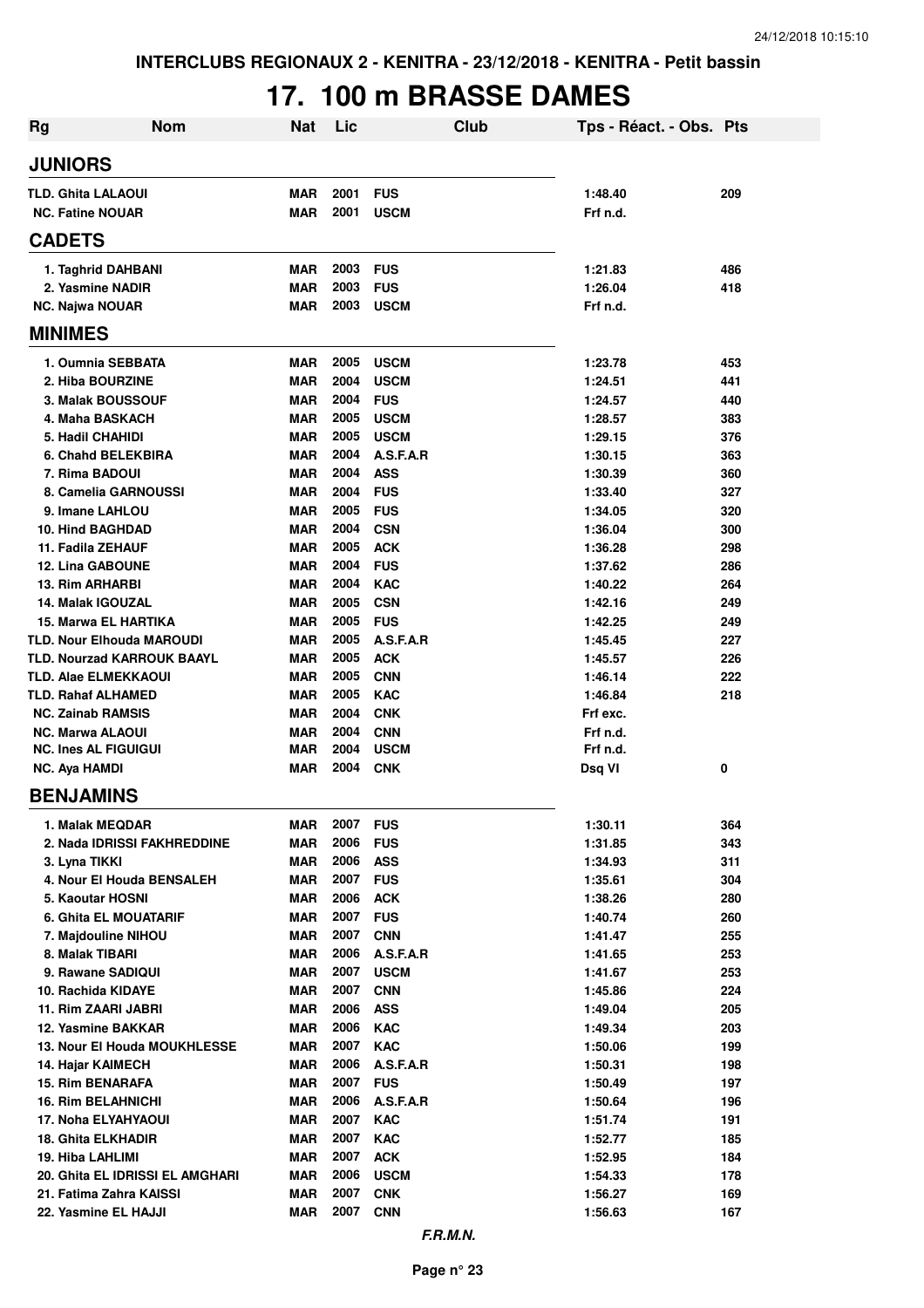#### **17. 100 m BRASSE DAMES**

| Rg                        | <b>Nom</b> | <b>Nat</b> | Lic  | Club        | Tps - Réact. - Obs. Pts |     |
|---------------------------|------------|------------|------|-------------|-------------------------|-----|
| <b>BENJAMINS</b>          |            |            |      |             |                         |     |
| 23. Hala ELMIR            |            | <b>MAR</b> | 2007 | <b>ASS</b>  | 1:56.76                 | 167 |
| 24. Selma TIYAL           |            | <b>MAR</b> | 2007 | A.S.F.A.R   | 1:57.55                 | 164 |
| 25. Rim BOUCHIKHI         |            | <b>MAR</b> | 2007 | A.S.F.A.R   | 1:57.98                 | 162 |
| 26. Rhita MYESSER         |            | <b>MAR</b> | 2007 | <b>USCM</b> | 2:01.30                 | 149 |
| 27. Lina ZDI              |            | <b>MAR</b> | 2006 | <b>CNN</b>  | 2:02.05                 | 146 |
| 28. Lina KHOUIA           |            | <b>MAR</b> | 2006 | <b>CNN</b>  | 2:03.87                 | 140 |
| 29. Dina Walae ALILOU     |            | <b>MAR</b> | 2006 | <b>CNN</b>  | 2:09.35                 | 123 |
| 30. Marwa JABAR           |            | <b>MAR</b> | 2007 | <b>CNN</b>  | 2:17.67                 | 102 |
| <b>NC. Sundus ALHAMAD</b> |            | <b>MAR</b> | 2007 | <b>KAC</b>  | Frf exc.                |     |
| <b>NC. Soraya EDDAOUE</b> |            | <b>MAR</b> | 2006 | <b>CNN</b>  | Frf n.d.                |     |
| <b>NC. Nour ENNAMIRI</b>  |            | <b>MAR</b> | 2007 | <b>KAC</b>  | Dsg FD                  | 0   |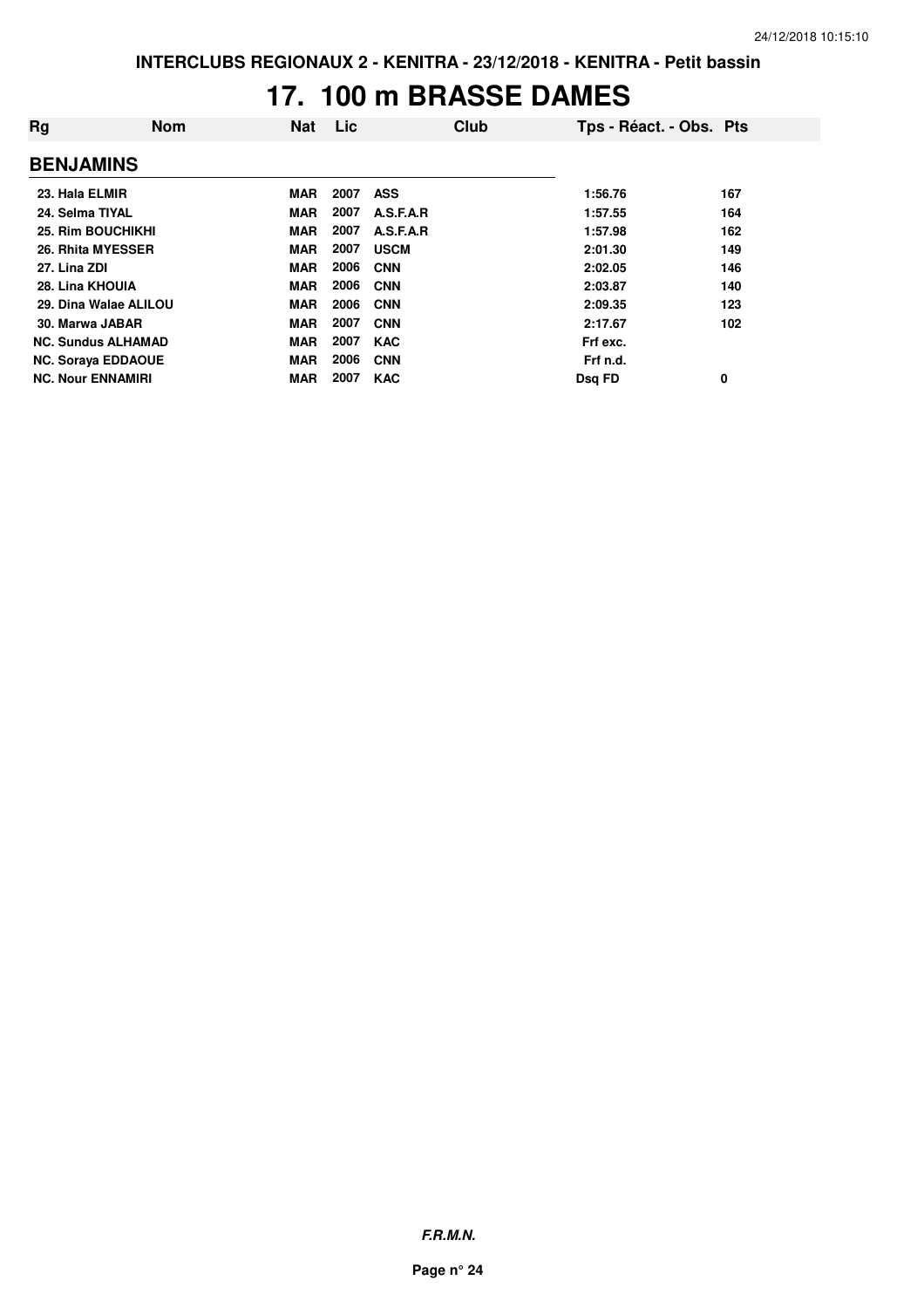#### **18. 100 m BRASSE MESSIEURS**

| <b>Rg</b>                                  | <b>Nom</b>                         | <b>Nat</b>               | Lic          | Club                     | Tps - Réact. - Obs. Pts |            |  |  |  |  |
|--------------------------------------------|------------------------------------|--------------------------|--------------|--------------------------|-------------------------|------------|--|--|--|--|
| <b>SENIORS</b>                             |                                    |                          |              |                          |                         |            |  |  |  |  |
| 1. Badreddine FAWZI                        |                                    | <b>MAR</b>               | 1991         | <b>USCM</b>              | 1:11.39                 | 549        |  |  |  |  |
| 2. Hicham TIJARI                           |                                    | <b>MAR</b>               | 1998         | <b>FUS</b>               | 1:11.70                 | 542        |  |  |  |  |
| 3. Othmane EL MOUSSAMI                     |                                    | <b>MAR</b>               | 1999         | <b>USCM</b>              | 1:12.09                 | 533        |  |  |  |  |
| 4. Larbi MEJDOUBI                          |                                    | <b>MAR</b>               | 1998         | A.S.F.A.R                | 1:17.26                 | 433        |  |  |  |  |
| <b>TLD. Alae Eddine GZALI</b>              |                                    | <b>MAR</b>               | 1997         | <b>KAC</b>               | 1:22.60                 | 354        |  |  |  |  |
| <b>JUNIORS</b>                             |                                    |                          |              |                          |                         |            |  |  |  |  |
| 1. Ahmed BENNANI                           |                                    | <b>MAR</b>               | 2001         | <b>FUS</b>               | 1:12.83                 | 517        |  |  |  |  |
| 2. Marouane RAJI                           |                                    | <b>MAR</b>               | 2000         | <b>USCM</b>              | 1:13.83                 | 496        |  |  |  |  |
| 3. Ali HEMRI                               |                                    | <b>MAR</b>               | 2001         | <b>FUS</b>               | 1:14.91                 | 475        |  |  |  |  |
| 4. Ali MSOUGAR                             |                                    | <b>MAR</b>               | 2001         | <b>FUS</b>               | 1:15.24                 | 469        |  |  |  |  |
| 5. Mehdi BOUFEDENE                         |                                    | <b>MAR</b>               | 2000         | <b>ASS</b>               | 1:15.94                 | 456        |  |  |  |  |
| 6. Mehdi ZOUGAGHI                          |                                    | <b>MAR</b>               | 2001         | <b>USCM</b>              | 1:22.81                 | 351        |  |  |  |  |
| <b>NC. Adam BAQQASS</b>                    |                                    | <b>MAR</b>               | 2001         | <b>CNN</b>               | Frf n.d.                |            |  |  |  |  |
| <b>NC. Med Saad EL HADI</b>                |                                    | <b>MAR</b>               | 2000         | <b>USCM</b>              | Frf n.d.                |            |  |  |  |  |
| <b>CADETS</b>                              |                                    |                          |              |                          |                         |            |  |  |  |  |
| 1. Mohamed Taha MALKI                      |                                    | <b>MAR</b>               | 2003         | <b>FUS</b>               | 1:12.36                 | 527        |  |  |  |  |
|                                            | 2. BACHIR BENABDELJALIL            | <b>MAR</b>               | 2002         | <b>USCM</b>              | 1:15.17                 | 470        |  |  |  |  |
| 3. Wail DAIBOUN                            |                                    | <b>MAR</b>               | 2002         | <b>ACK</b>               | 1:15.79                 | 459        |  |  |  |  |
|                                            | 4. Mohamed Yassine BENSALEH        | <b>MAR</b>               | 2002         | <b>FUS</b>               | 1:18.05                 | 420        |  |  |  |  |
| <b>5. Youssef OUKHOUYA</b>                 |                                    | <b>MAR</b>               | 2002         | <b>FUS</b>               | 1:19.15                 | 403        |  |  |  |  |
| 6. Rayane BOUHAFS                          |                                    | <b>MAR</b>               | 2003         | <b>FUS</b>               | 1:19.24                 | 401        |  |  |  |  |
| 7. Mehdi SENIHJI                           |                                    | <b>MAR</b>               | 2003         | <b>CNN</b>               | 1:27.13                 | 302        |  |  |  |  |
| <b>TLD. Yahya ELBRIDI</b>                  |                                    | <b>MAR</b>               | 2003<br>2003 | <b>USCM</b>              | 1:32.83                 | 249        |  |  |  |  |
|                                            | <b>NC. Yasser MOATASSIM BILLAH</b> | <b>MAR</b>               |              | <b>CNN</b>               | Frf n.d.                |            |  |  |  |  |
| <b>MINIMES</b>                             |                                    |                          |              |                          |                         |            |  |  |  |  |
| <b>1. CHAHINE SAID</b>                     |                                    | <b>MAR</b>               | 2005         | <b>USCM</b>              | 1:19.28                 | 401        |  |  |  |  |
| 2. Youssef BOUHMOUCH                       |                                    | <b>MAR</b>               | 2004         | <b>USCM</b>              | 1:19.83                 | 392        |  |  |  |  |
| 3. Yasser BENCHEBBA                        |                                    | <b>MAR</b>               | 2004         | <b>FUS</b>               | 1:23.83                 | 339        |  |  |  |  |
| 4. Anas BOUYAKOUBI                         |                                    | <b>MAR</b>               | 2004         | A.S.F.A.R                | 1:25.33                 | 321        |  |  |  |  |
| <b>5. Moncef BEN EL HADJ</b>               |                                    | <b>MAR</b>               | 2004         | <b>ACK</b>               | 1:25.62                 | 318        |  |  |  |  |
| 6. Yassir EL MADANI                        |                                    | <b>MAR</b>               | 2005         | <b>FUS</b>               | 1:28.15                 | 291        |  |  |  |  |
| 7. Adil NOUIRA                             |                                    | <b>MAR</b><br><b>MAR</b> | 2004<br>2004 | <b>KAC</b>               | 1:34.52                 | 236        |  |  |  |  |
| 8. Oussama HATGA<br><b>TLD. Adam ACHAK</b> |                                    | <b>MAR</b>               | 2004         | <b>ACK</b>               | 1:34.62                 | 235        |  |  |  |  |
| <b>TLD. Hamid MEZRAOUI</b>                 |                                    | <b>MAR</b>               | 2005         | <b>ASS</b><br><b>ASS</b> | 1:36.30<br>1:39.38      | 223<br>203 |  |  |  |  |
| <b>TLD. Anass BENBASSOU</b>                |                                    | <b>MAR</b>               | 2005         | <b>ASS</b>               | 1:49.42                 | 152        |  |  |  |  |
| <b>NC. Omar BELKOURCHIA</b>                |                                    | <b>MAR</b>               | 2005         | <b>ASS</b>               | Frf n.d.                |            |  |  |  |  |
| <b>NC. Ayman BOUCETTA</b>                  |                                    | <b>MAR</b>               | 2005         | <b>CNN</b>               | Frf n.d.                |            |  |  |  |  |
| <b>NC. Mehdi REFFASS</b>                   |                                    | <b>MAR</b>               | 2005         | <b>CNN</b>               | Frf n.d.                |            |  |  |  |  |
| <b>NC. Othmane ELMAHI</b>                  |                                    | <b>MAR</b>               | 2005         | <b>CNN</b>               | Frf n.d.                |            |  |  |  |  |
| <b>BENJAMINS</b>                           |                                    |                          |              |                          |                         |            |  |  |  |  |
| 1. Hamza KAMAL                             |                                    | <b>MAR</b>               | 2006         | <b>USCM</b>              | 1:25.71                 | 317        |  |  |  |  |
| 2. Jad KHERBOUCHE                          |                                    | <b>MAR</b>               | 2006         | <b>ACK</b>               | 1:28.14                 | 291        |  |  |  |  |
| 3. Akram NEJJAR                            |                                    | <b>MAR</b>               | 2006         | <b>USCM</b>              | 1:28.76                 | 285        |  |  |  |  |
| 4. Hassan ELALAMI                          |                                    | <b>MAR</b>               | 2006         | <b>FUS</b>               | 1:34.04                 | 240        |  |  |  |  |
| 5. Omar BOUGOTAYA                          |                                    | <b>MAR</b>               | 2006         | A.S.F.A.R                | 1:37.20                 | 217        |  |  |  |  |
| 6. Hamza FILALI                            |                                    | <b>MAR</b>               | 2006         | <b>USCM</b>              | 1:37.46                 | 215        |  |  |  |  |
| 7. Ahmed Yassine SEYAR                     |                                    | <b>MAR</b>               | 2006         | <b>ASS</b>               | 1:44.29                 | 176        |  |  |  |  |
|                                            | 8. Mohamed Naji TOUIMI BENJELLOUN  | <b>MAR</b>               | 2007         | <b>ASS</b>               | 1:44.98                 | 172        |  |  |  |  |
| 9. Adib BOUAYAD                            |                                    | <b>MAR</b>               | 2007         | <b>USCM</b>              | 1:45.27                 | 171        |  |  |  |  |
| <b>10. Mohammed ELOTMANY</b>               |                                    | <b>MAR</b>               | 2007         | <b>CNN</b>               | 1:47.46                 | 161        |  |  |  |  |
| <b>11. Chihab CHAHABOUN</b>                |                                    | <b>MAR</b>               | 2006         | <b>KAC</b>               | 1:51.47                 | 144        |  |  |  |  |